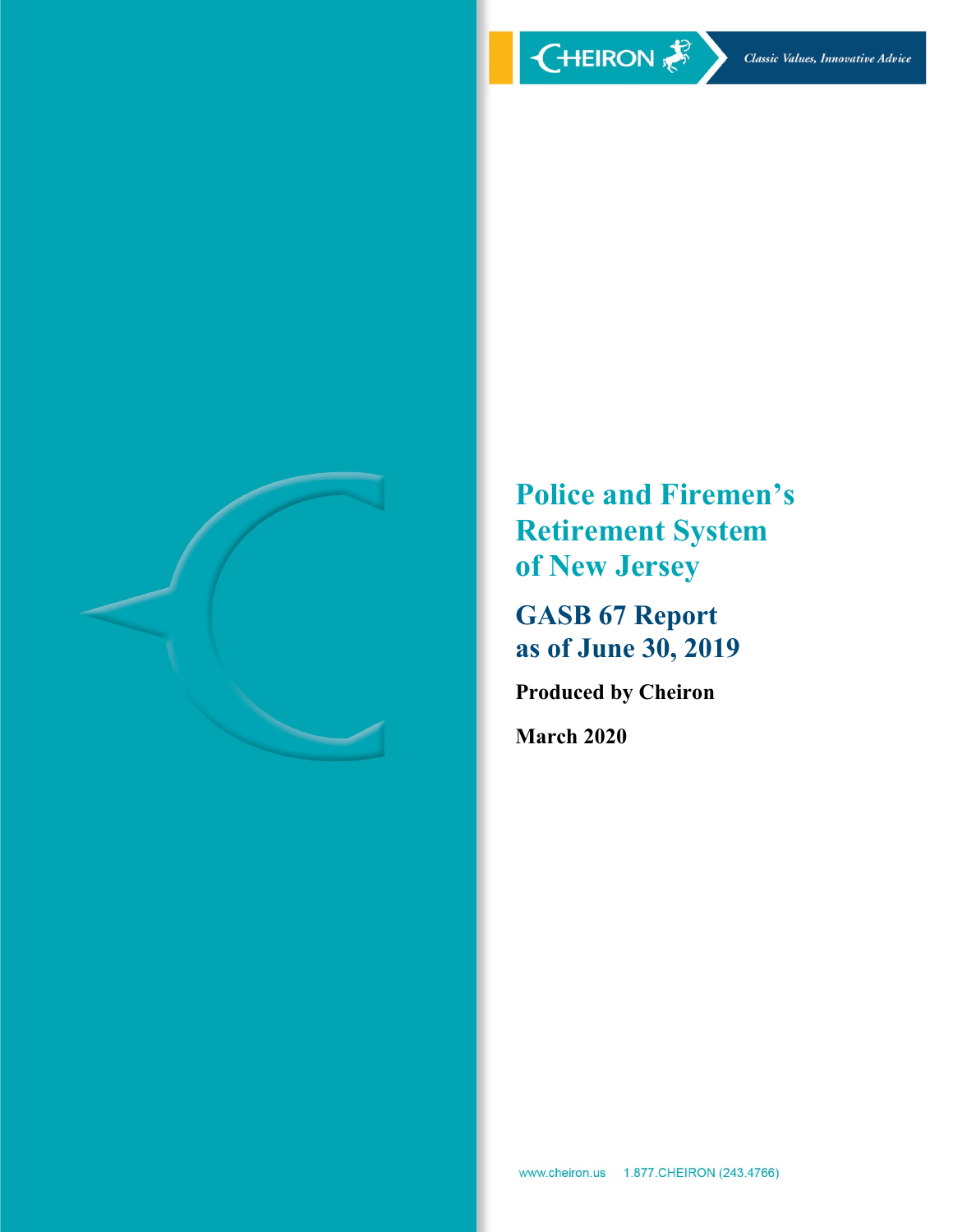# **TABLE OF CONTENTS**

| <b>Section</b>                  | <u>Page</u> |
|---------------------------------|-------------|
| Section I                       |             |
| Section II                      |             |
| Section III                     |             |
| Section IV                      |             |
| Section V                       |             |
| Section VI                      |             |
| <i><u><b>Appendices</b></u></i> |             |
|                                 |             |
| Appendix A                      |             |
| Appendix B                      |             |
| Appendix C                      |             |
| Appendix D                      |             |
| Appendix E                      |             |

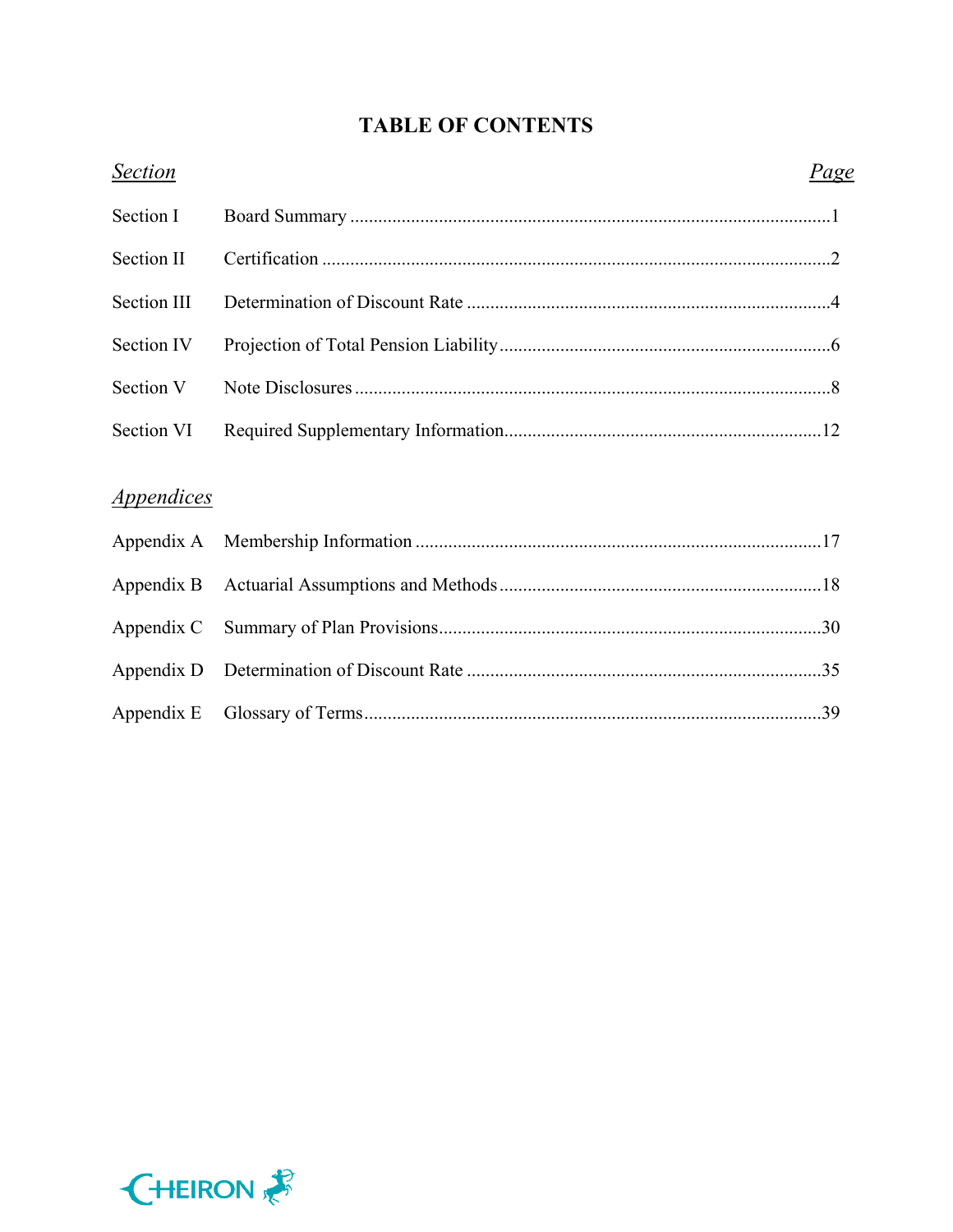# **SECTION I – BOARD SUMMARY**

The purpose of this report is to provide accounting and financial disclosure information under Governmental Accounting Standards Board Statement 67 for the Police and Firemen's Retirement System of New Jersey (PFRS, Plan, or System). This information includes:

- Projection of the Total Pension Liability from the valuation date to the measurement date,
- Calculation of the Net Pension Liability at the discount rate as well as discount rates 1% higher and lower than the discount rate, and
- Changes in the Net Pension Liability.

# **Highlights**

The reporting date for PFRS is June 30, 2019. Measurements as of the reporting date are based on the fair value of assets as of June 30, 2019 and the Total Pension Liability as of the valuation date, July 1, 2018, updated to June 30, 2019. As a result of the Experience Study covering the period July 1, 2013 through June 30, 2018, the assumed rates of termination, retirement, mortality, disability, salary increases, and inflation were updated. To see a detailed comparison of the changes refer to the Experience Study. The assumed discount rate used to measure the Total Pension Liability was also changed as of the measurement date. We are not aware of any other significant events between the valuation date and the measurement date so the update procedures only included the addition of service cost and interest cost offset by actual benefit payments, and an adjustment to reflect the changes in assumptions.

The following table provides a summary of the key results during this reporting period broken out by State, Local Employers and in Total for the System.

| <b>Table I-1</b><br><b>Summary of Results</b>                 |                                       |                                    |  |  |  |  |  |  |  |
|---------------------------------------------------------------|---------------------------------------|------------------------------------|--|--|--|--|--|--|--|
| <b>Measurement Date</b>                                       | <b>June 30, 2019</b>                  | <b>June 30, 2018</b>               |  |  |  |  |  |  |  |
| <b>State</b>                                                  |                                       |                                    |  |  |  |  |  |  |  |
| <b>Total Pension Liability</b><br>Plan Fiduciary Net Position | \$5,682,770,577<br>1,481,082,814      | \$5,837,506,505<br>1,508,202,229   |  |  |  |  |  |  |  |
| Net Pension Liability                                         | \$4,201,687,763                       | \$4,329,304,276                    |  |  |  |  |  |  |  |
| <b>Local Employers</b>                                        |                                       |                                    |  |  |  |  |  |  |  |
| <b>Total Pension Liability</b><br>Plan Fiduciary Net Position | \$40,481,531,749<br>26, 311, 338, 131 | \$40,960,053,149<br>25,590,353,871 |  |  |  |  |  |  |  |
| Net Pension Liability                                         | \$14,170,193,618                      | \$15,369,699,278                   |  |  |  |  |  |  |  |
| <b>Total</b>                                                  |                                       |                                    |  |  |  |  |  |  |  |
| <b>Total Pension Liability</b>                                | \$46,164,302,326                      | \$46,797,559,654                   |  |  |  |  |  |  |  |
| Plan Fiduciary Net Position                                   | 27,792,420,945                        | 27,098,556,100                     |  |  |  |  |  |  |  |
| Net Pension Liability                                         | \$18,371,881,381                      | \$19,699,003,554                   |  |  |  |  |  |  |  |

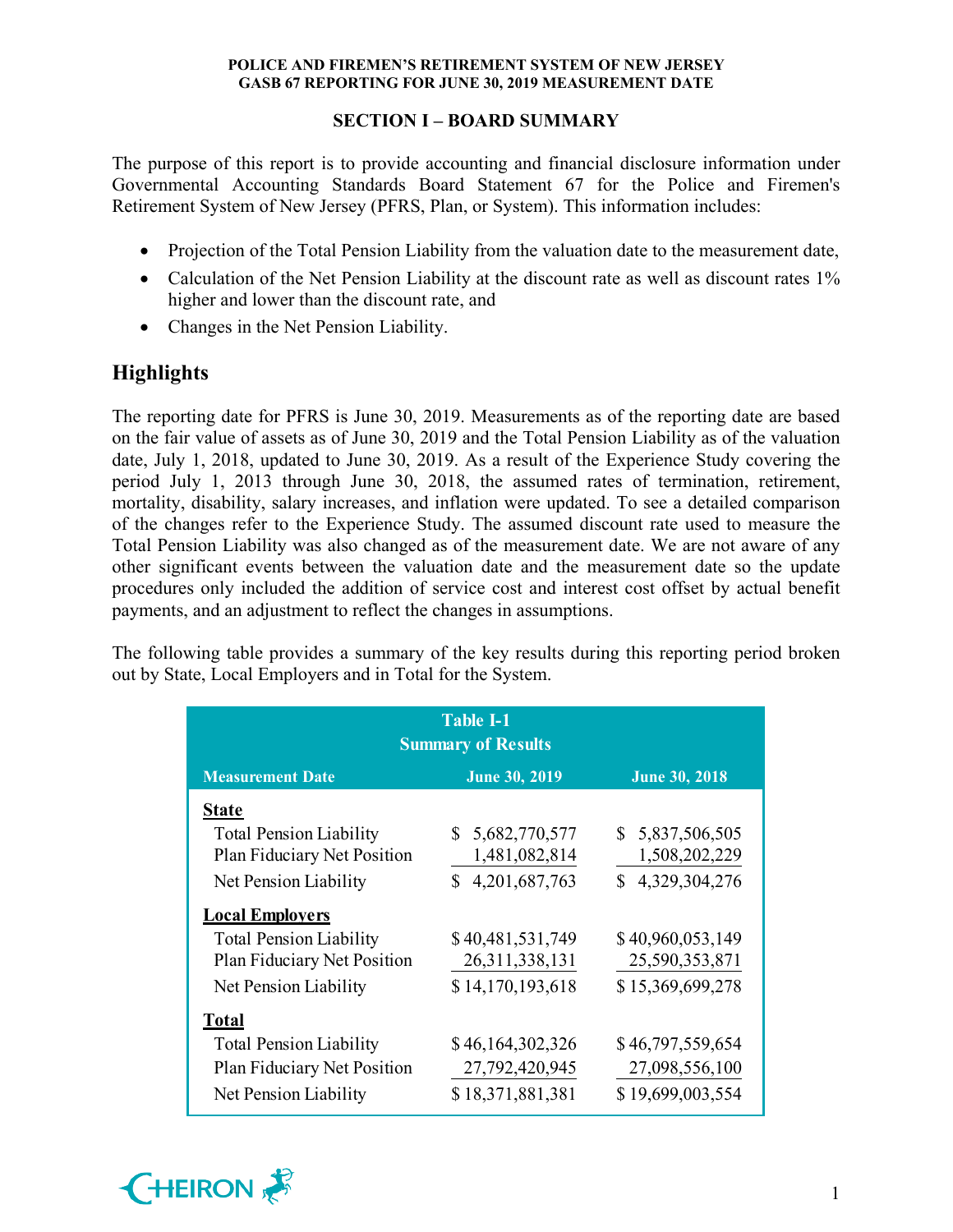# **SECTION II – CERTIFICATION**

The purpose of this report is to provide accounting and financial reporting information under GASB 67 for the Police and Firemen's Retirement System of New Jersey (PFRS). This report is for the use of PFRS, the Division of Pensions and Benefits (DPB) and their auditors in preparing financial reports in accordance with applicable law and accounting requirements. This report is not appropriate for other purposes, including the measurement of funding requirements for PFRS and estimating the price to settle PFRS's obligations.

In preparing our report, we relied on information (some oral and some written) supplied by the Division of Pensions and Benefits. This information includes, but is not limited to, the plan provisions, employee data, and financial information. We performed an informal examination of the obvious characteristics of the data for reasonableness and consistency in accordance with Actuarial Standard of Practice No. 23.

Future actuarial measurements may differ significantly from the current measurements due to such factors as the following: plan experience differing from that anticipated by the economic or demographic assumptions; changes in economic or demographic assumptions; and changes in plan provisions or applicable law.

For purposes of this report, the projection of the Plan's contributions and projected benefit payments as of June 30, 2019 was based on the recommended demographic assumptions of the July 1, 2013 – June 30, 2018 Experience Study, approved by the Board of Trustees on January 13, 2020. The calculation of the Total Pension Liability as of June 30, 2019 was based on the same demographic assumptions except for the mortality assumption, which was based on the SOA's MP-2019 mortality improvement scale upon direction from the DPB. While we do not find the use of the SOA's Scale MP-2019 unreasonable, it does not reflect the analysis of actual mortality experience from our Experience Study which was the basis for our recommended mortality assumptions, including the mortality improvement scale.

Based on the State Treasurer's recommendation the following investment return assumptions are used to determine the actuarially determined contributions:

- Effective with the July 1, 2017 valuation: 7.50% per annum,
- Effective with the July 1, 2019 valuation: 7.30% per annum,
- Effective with the July 1, 2021 valuation: 7.00% per annum,

In accordance with Paragraph 40 of GASB Statement No. 67, the projection of the Plan's fiduciary net position is based on a long-term expected rate of return of 7.00% per annum.

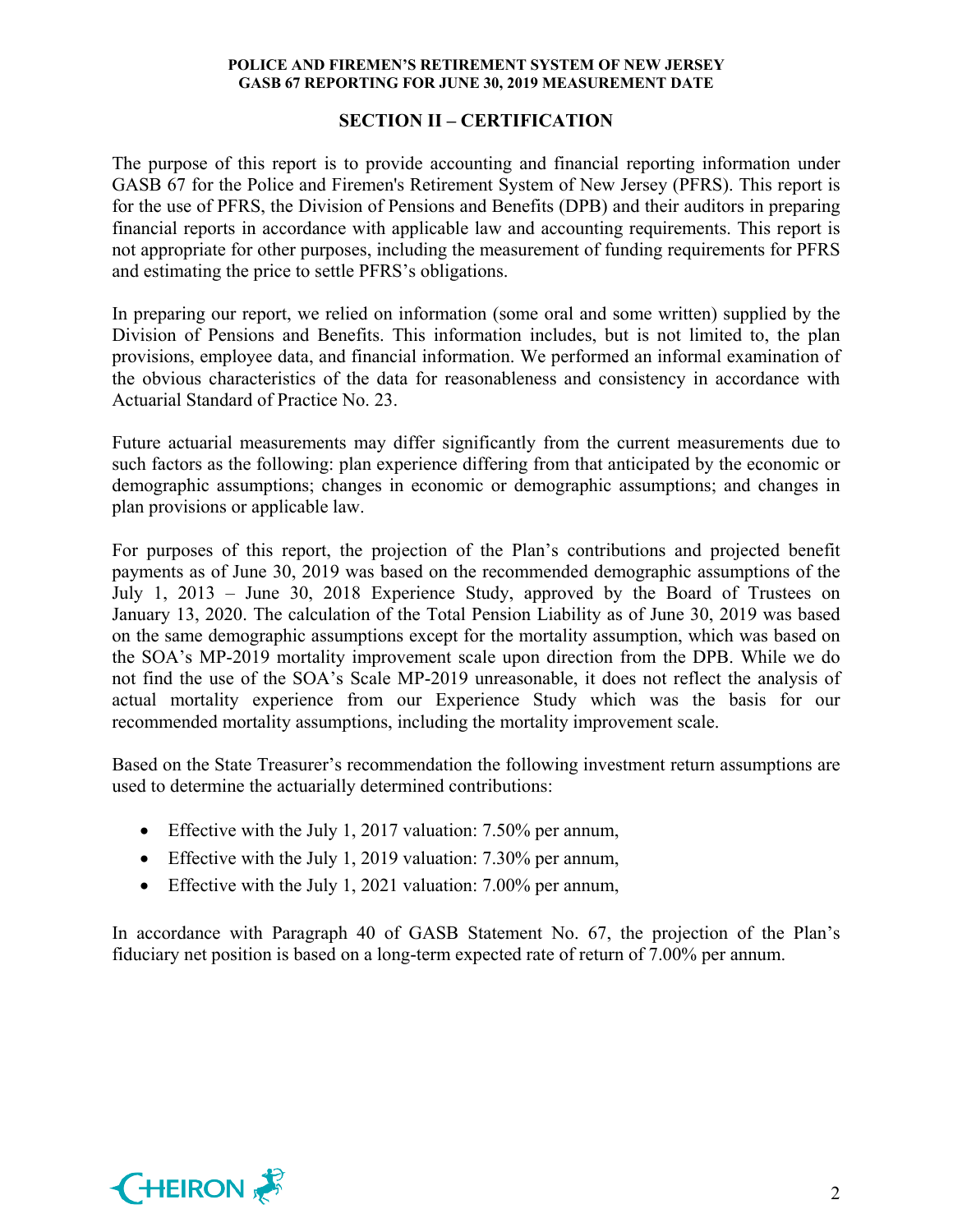# **SECTION II – CERTIFICATION**

This report and its contents have been prepared in accordance with generally recognized and accepted actuarial principles and practices and our understanding of the Code of Professional Conduct and applicable Actuarial Standards of Practice set out by the Actuarial Standards Board as well as applicable laws and regulations. Furthermore, as credentialed actuaries, we meet the Qualification Standards of the American Academy of Actuaries to render the opinion contained in this report. This report does not address any contractual or legal issues. We are not attorneys and our firm does not provide any legal services or advice.

This report was prepared for PFRS for the purposes described herein and for the use by the plan auditor in completing an audit related to the matters herein. Other users of this report are not intended users as defined in the Actuarial Standards of Practice, and Cheiron assumes no duty or liability to such other users.

Janet Cranna, FSA, FCA, MAAA, EA Anu Patel, FSA, MAAA, EA Principal Consulting Actuary Principal Consulting Actuary

Anu Patil

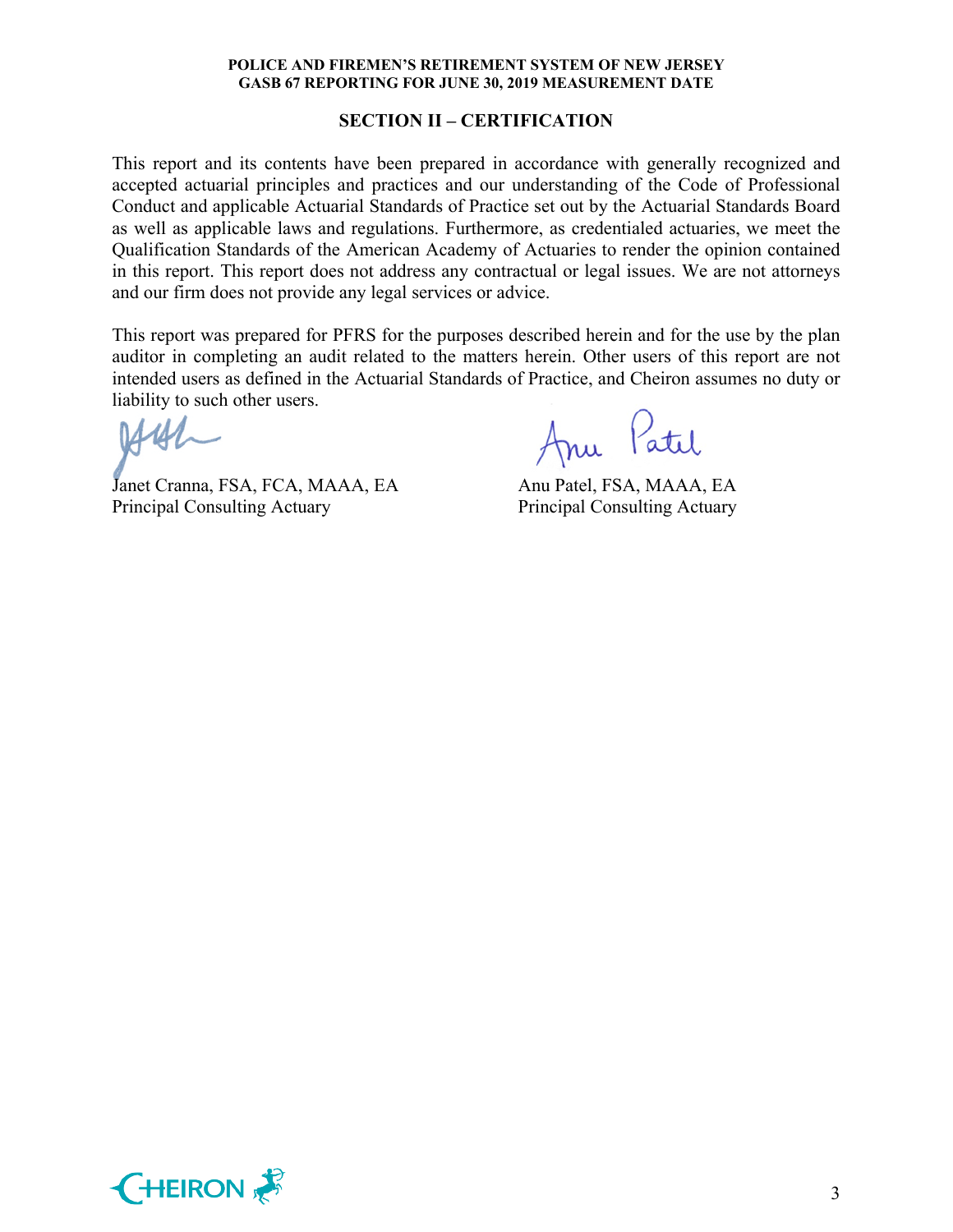# **SECTION III – DETERMINATION OF DISCOUNT RATE**

The discount rate used to measure the Total Pension Liability was 6.51% as of June 30, 2018 and 6.85% as of June 30, 2019. As discussed with the Division of Pensions and Benefits, the projection of cash flows used to determine the discount rate as of June 30, 2019 assumed:

- In accordance with Paragraph 40 of GASB Statement No. 67, the projection of the Plan's fiduciary net position is based on a long-term expected rate of return of 7.00% per annum.
- In accordance with Paragraph 37 of GASB Statement No. 67, the projection of the Plan's contributions and projected benefit payments are based on the same assumptions used to determine the expected contributions for the System. The demographic assumptions are based on the recommendations of the July 1, 2013 – June 30, 2018 Experience Study as approved by the Board of Trustees on January 13, 2020.

Based on the State Treasurer' recommendation the following investment return assumptions are used to determine the actuarially determined contributions:

- o Effective with the July 1, 2017 valuation: 7.50% per annum,
- o Effective with the July 1, 2019 valuation: 7.30% per annum,
- o Effective with the July 1, 2021 valuation: 7.00% per annum.
- It is assumed that the Local employers will contribute 100% of their actuarially determined contribution and 100% of their Non-Contributory Group Insurance Premium Fund (NCGIPF) contribution while the State will contribute 70% of its actuarially determined contribution and 100% of its NCGIPF contribution for all years of the projection. The 70% contribution rate is the total State contribution rate expected to be paid in fiscal year ending June 30, 2020 with respect to the actuarially determined contribution for the fiscal year ending June 30, 2020 for all State administered retirement systems.
- Consistent with Chapter 83, P.L. 2016, it is assumed that the State will make pension contributions in equal amounts at the end of each quarter.
- Annual administrative expenses are assumed to be 0.27% of expected pension benefit payments.
- In accordance with Chapter 98, P. L. 2017, PFRS receives 1.2% of the proceeds of the Lottery Enterprise for a period of 30 years. Revenues received from lottery proceeds are assumed to be contributed to the System on a monthly basis.
- It is assumed that Local employers' contributions are expected to be received on April  $1<sup>st</sup>$ , 21 months after the associated valuation date.

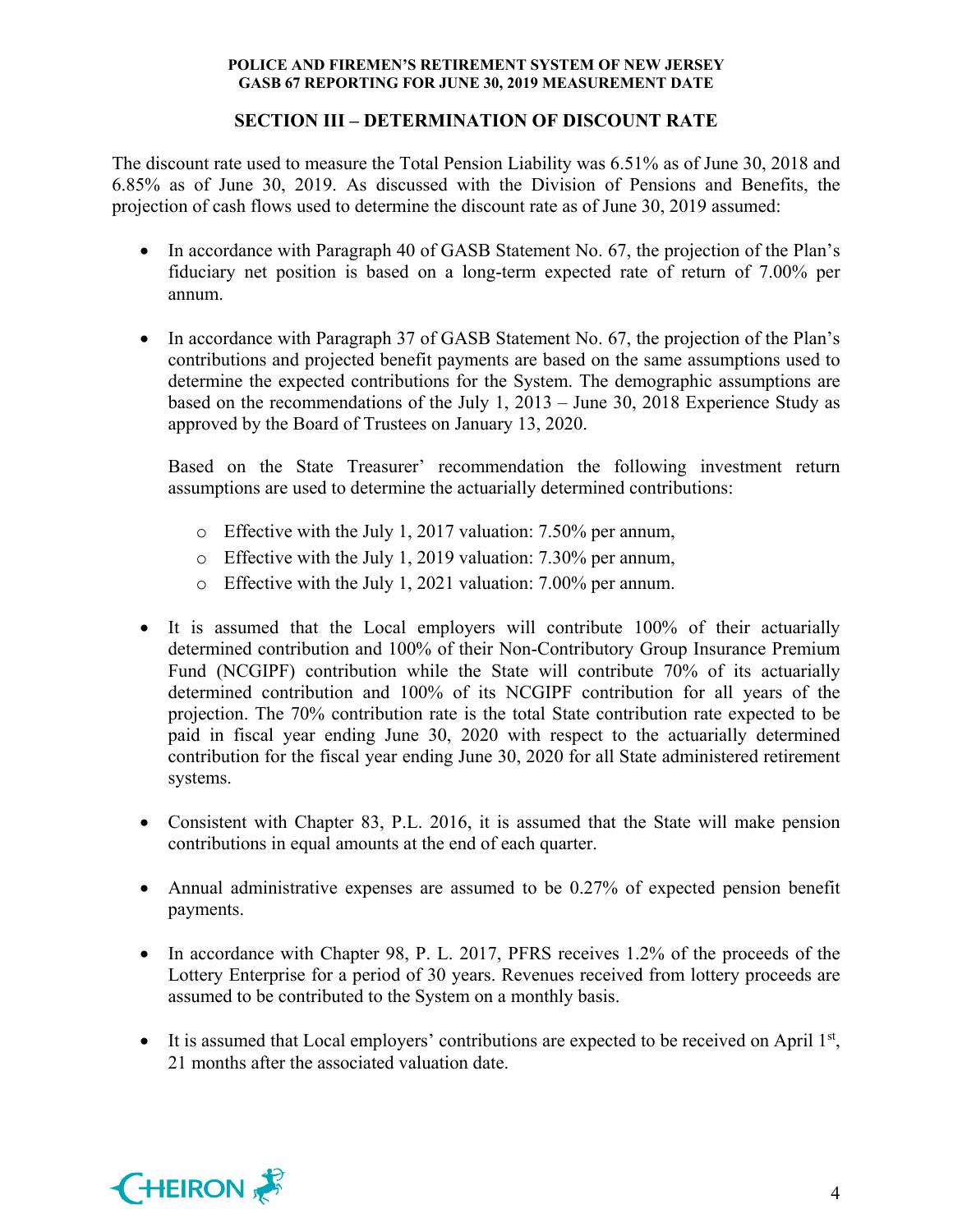# **SECTION III – DETERMINATION OF DISCOUNT RATE**

The Fiduciary Net Position (FNP) includes Local employers' contributions receivable as reported in the financial statements provided to us by the Division of Pensions and Benefits. In determining the discount rate in Appendix D, the FNP at the beginning of each year does not reflect receivable contributions as those amounts are not available at the beginning of the year to pay benefits. The receivable contributions for the current year and prior year are shown below:

- For FYE June 30, 2018, the FNP includes receivable contributions of \$1,089,730,202 (\$940,592,142 for appropriations, \$37,157,368 for NCGIPF, \$102,125,815 for Chapter 19 and \$9,867,107 for ERI, offset by \$12,230 for NCGIPF adjustment).
- For FYE June 30, 2019, the FNP includes receivable contributions of \$1,105,874,849 (\$963,648,042 for appropriations, \$46,564,731 for NCGIPF, \$86,902,860 for Chapter 19 and \$8,759,216 for ERI).

Based on these assumptions, the pension Plan's fiduciary net position was projected to be available to make all projected future benefit payments of current Plan members through fiscal year 2076. Municipal bond rates of 3.87% as of June 30, 2018 and 3.50% as of June 30, 2019 were used in the development of the blended GASB discount rate after the Plan's fiduciary net position was no longer sufficient to make future benefit payments. As selected by the State Treasurer, the rates are based on the Bond Buyer GO 20-Bond Municipal Bond Index. Based on the long-term rate of return of 7.00% and the municipal bond rate of 3.87% as of June 30, 2018 and the long-term rate of return of 7.00% and the municipal bond rate of 3.50% as of June 30, 2019, the blended GASB discount rates are 6.51% as of June 30, 2018 and **6.85%** as of June 30, 2019. The assumed discount rates have been determined in accordance with the method prescribed by GASB Statement No. 67.

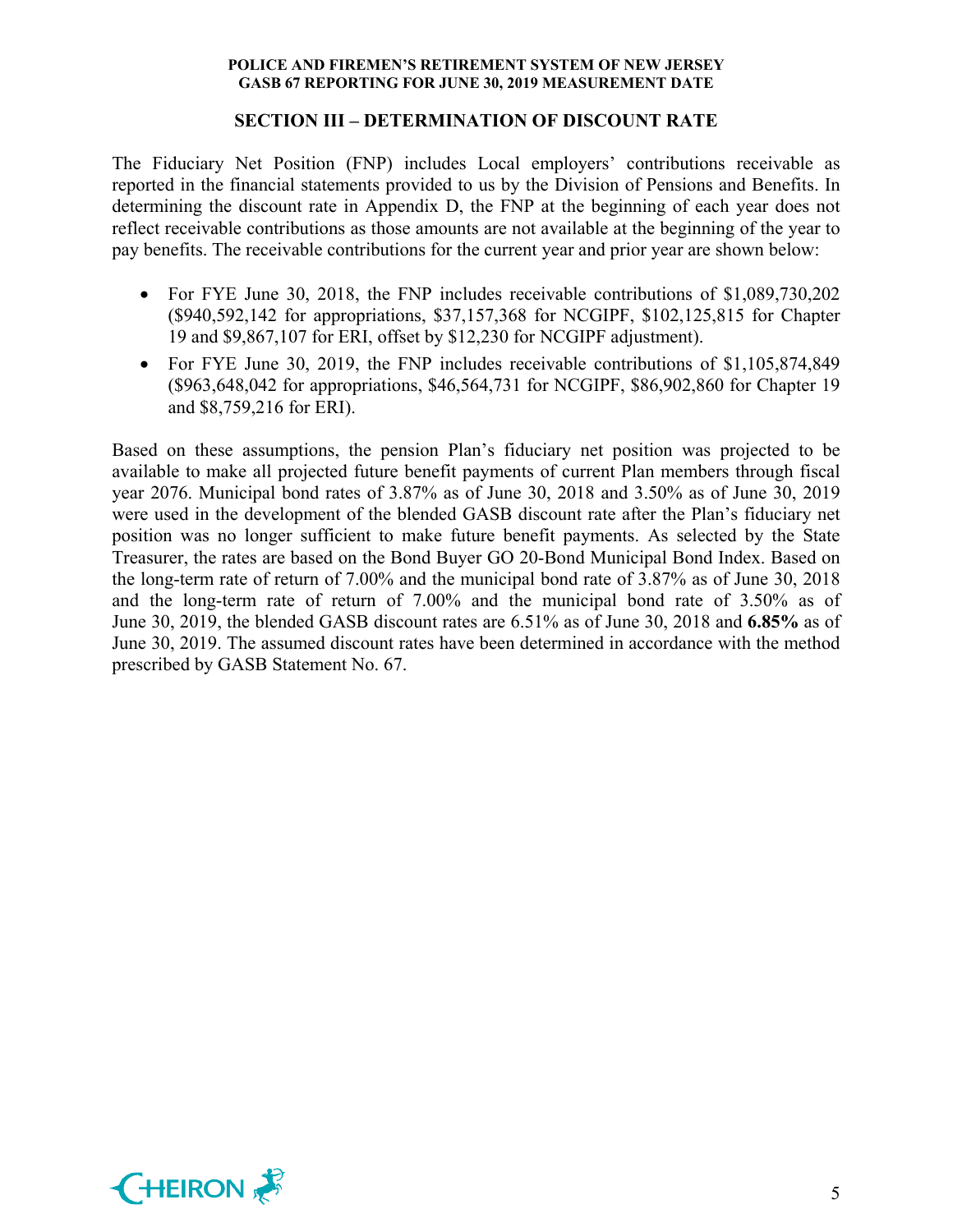# **SECTION IV – PROJECTION OF TOTAL PENSION LIABILITY**

The Total Pension Liability (TPL) at the end of the measurement year, June 30, 2019, is measured as of a valuation date of July 1, 2018 and projected to June 30, 2019. The TPL and service cost were calculated using the Entry Age Normal Cost Method as prescribed by GASB 67. All TPL amounts shown in Tables IV-1A to IV-1C below include liabilities attributable to the NCGIPF. In addition, net employer transfer contributions and net member transfer contributions with accumulated interest have been added to the June 30, 2019 TPL.

During the measurement year there was a change in assumptions. There were no other significant events during the projection period of which we are aware. Because the TPL shown in the prior report was measured as of July 1, 2017 and projected to June 30, 2018, it will not match the amounts measured as of July 1, 2018 that are shown in this exhibit.

The following tables show the projection of the TPL, broken out by State, Local employers and in Total for the System, and at discount rates equal to the rate used for disclosure and plus and minus one percent from the rate used for disclosure.

| <b>Table IV-1A</b><br>Projection of Total Pension Liability from Valuation to Measurement Date<br><b>State</b> |    |                  |               |               |               |                 |  |
|----------------------------------------------------------------------------------------------------------------|----|------------------|---------------|---------------|---------------|-----------------|--|
| <b>Discount Rate</b>                                                                                           |    | 5.85%            |               | 6.85%         |               | 7.85%           |  |
| <b>Total Pension Liability, 7/1/2018</b>                                                                       |    |                  |               |               |               |                 |  |
| Actives                                                                                                        | \$ | 2,038,948,593 \$ |               | 1,738,531,691 | -S            | 1,495,053,941   |  |
| Deferred Vested                                                                                                |    | 1,213,791        |               | 1,007,413     |               | 847,084         |  |
| Retirees                                                                                                       |    | 4, 186, 344, 166 |               | 3,790,467,676 |               | 3,458,552,177   |  |
| <b>Total</b>                                                                                                   | \$ | 6,226,506,550    | $\mathbf{s}$  | 5,530,006,780 | $\mathbf{s}$  | 4,954,453,202   |  |
| <b>Service Cost</b>                                                                                            |    | 137,971,131      |               | 109,410,550   |               | 87,655,082      |  |
| <b>Benefit Payments</b>                                                                                        |    | (332,807,382)    |               | (332,807,382) |               | (332, 807, 382) |  |
| <b>Transfer Contributions - Employer</b>                                                                       |    | 137,176          |               | 137,176       |               | 137,176         |  |
| <b>Transfer Contributions - Member</b>                                                                         |    | 898,350          |               | 898,350       |               | 898,350         |  |
| <b>Interest</b>                                                                                                |    | 362,755,538      |               | 375, 125, 103 |               | 383,029,449     |  |
| <b>Total Pension Liability, 6/30/2019</b>                                                                      | S  | 6,395,461,363    | <sup>\$</sup> | 5,682,770,577 | <sup>\$</sup> | 5,093,365,877   |  |

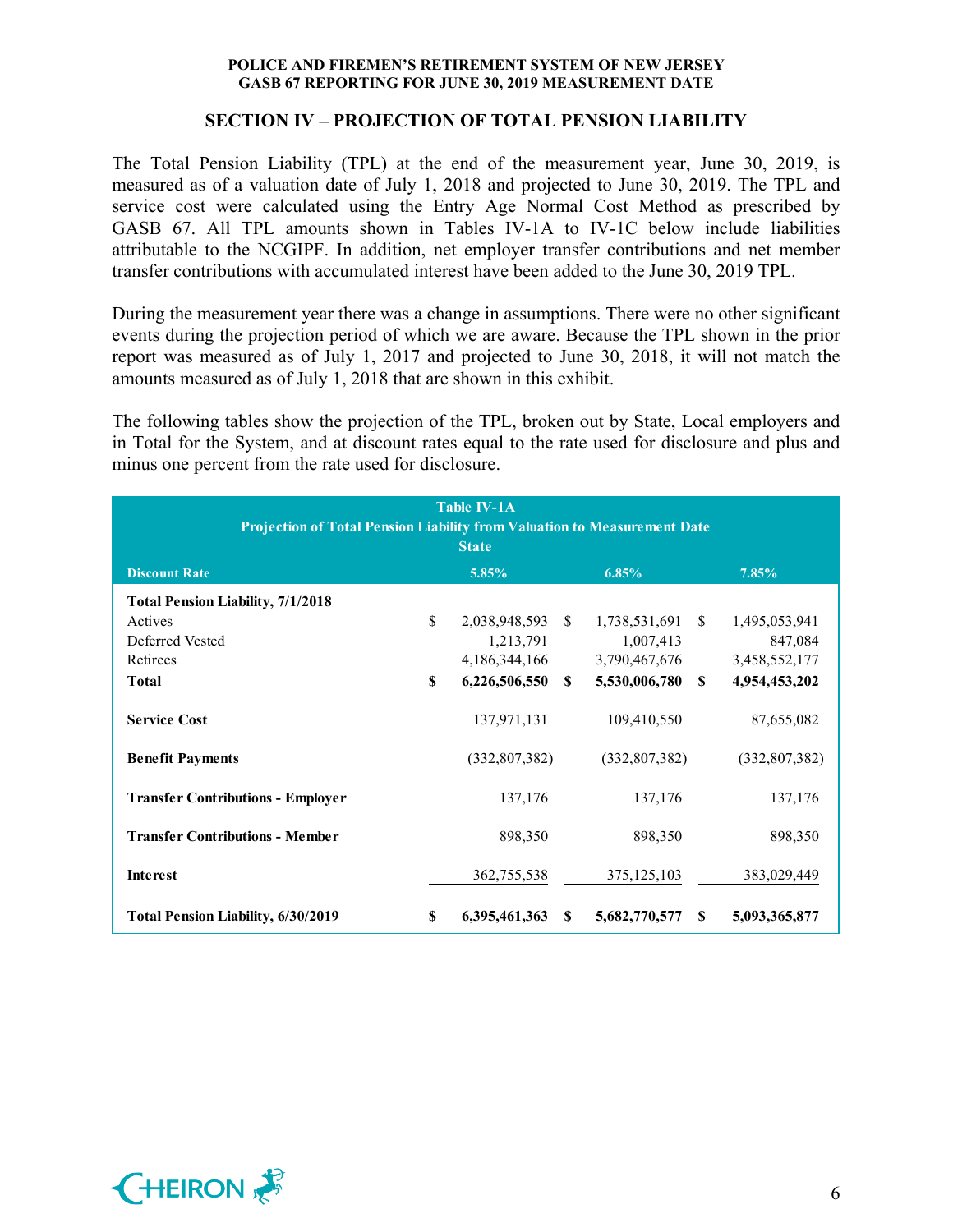# **SECTION IV – PROJECTION OF TOTAL PENSION LIABILITY**

| <b>Table IV-1B</b><br>Projection of Total Pension Liability from Valuation to Measurement Date<br><b>Local Employers</b> |          |                   |               |                 |               |                   |  |  |  |
|--------------------------------------------------------------------------------------------------------------------------|----------|-------------------|---------------|-----------------|---------------|-------------------|--|--|--|
| <b>Discount Rate</b>                                                                                                     |          | 5.85%             |               | 6.85%           |               | 7.85%             |  |  |  |
| <b>Total Pension Liability, 7/1/2018</b>                                                                                 |          |                   |               |                 |               |                   |  |  |  |
| Actives                                                                                                                  | \$       | 16,294,634,636 \$ |               | 13,982,693,636  | <sup>\$</sup> | 12,106,237,294    |  |  |  |
| Deferred Vested                                                                                                          |          | 9,117,443         |               | 7,689,158       |               | 6,566,604         |  |  |  |
| Retirees                                                                                                                 |          | 27,881,634,119    |               | 25,322,574,194  |               | 23,169,417,912    |  |  |  |
| <b>Total</b>                                                                                                             | \$       | 44,185,386,198    | $\mathbf{s}$  | 39,312,956,988  | $\mathbf{s}$  | 35,282,221,810    |  |  |  |
| <b>Service Cost</b>                                                                                                      |          | 974,401,737       |               | 771,185,296     |               | 616, 647, 545     |  |  |  |
| <b>Benefit Payments</b>                                                                                                  |          | (2,274,056,329)   |               | (2,274,056,329) |               | (2,274,056,329)   |  |  |  |
| <b>Transfer Contributions - Employer</b>                                                                                 |          | 533,015           |               | 533,015         |               | 533,015           |  |  |  |
| <b>Transfer Contributions - Member</b>                                                                                   |          | 1,671,228         |               | 1,671,228       |               | 1,671,228         |  |  |  |
| <b>Interest</b>                                                                                                          |          | 2,576,340,348     |               | 2,669,241,551   |               | 2,730,575,524     |  |  |  |
| <b>Total Pension Liability, 6/30/2019</b>                                                                                | <b>S</b> | 45,464,276,197    | <sup>\$</sup> | 40,481,531,749  | <sup>\$</sup> | 36, 357, 592, 793 |  |  |  |

| <b>Table IV-1C</b><br>Projection of Total Pension Liability from Valuation to Measurement Date<br><b>Total</b> |    |                   |               |                   |              |                 |  |  |
|----------------------------------------------------------------------------------------------------------------|----|-------------------|---------------|-------------------|--------------|-----------------|--|--|
| <b>Discount Rate</b>                                                                                           |    | 5.85%             |               | 6.85%             |              | 7.85%           |  |  |
| <b>Total Pension Liability, 7/1/2018</b>                                                                       |    |                   |               |                   |              |                 |  |  |
| Actives                                                                                                        | S. | 18, 333, 583, 229 | -S            | 15,721,225,327    | -S           | 13,601,291,235  |  |  |
| Deferred Vested                                                                                                |    | 10,331,234        |               | 8,696,571         |              | 7,413,688       |  |  |
| Retirees                                                                                                       |    | 32,067,978,285    |               | 29, 113, 041, 870 |              | 26,627,970,089  |  |  |
| <b>Subtotal</b>                                                                                                | \$ | 50,411,892,748    | $\mathbf{S}$  | 44,842,963,768    | $\mathbf{s}$ | 40,236,675,012  |  |  |
| <b>Service Cost</b>                                                                                            |    | 1,112,372,868     |               | 880,595,846       |              | 704,302,627     |  |  |
| <b>Benefit Payments</b>                                                                                        |    | (2,606,863,711)   |               | (2,606,863,711)   |              | (2,606,863,711) |  |  |
| <b>Transfer Contributions - Employer</b>                                                                       |    | 670,191           |               | 670,191           |              | 670,191         |  |  |
| <b>Transfer Contributions - Member</b>                                                                         |    | 2,569,578         |               | 2,569,578         |              | 2,569,578       |  |  |
| <b>Interest</b>                                                                                                |    | 2,939,095,886     |               | 3,044,366,654     |              | 3,113,604,973   |  |  |
| <b>Total Pension Liability, 6/30/2019</b>                                                                      | S  | 51,859,737,560    | <sup>\$</sup> | 46, 164, 302, 326 | S            | 41,450,958,670  |  |  |

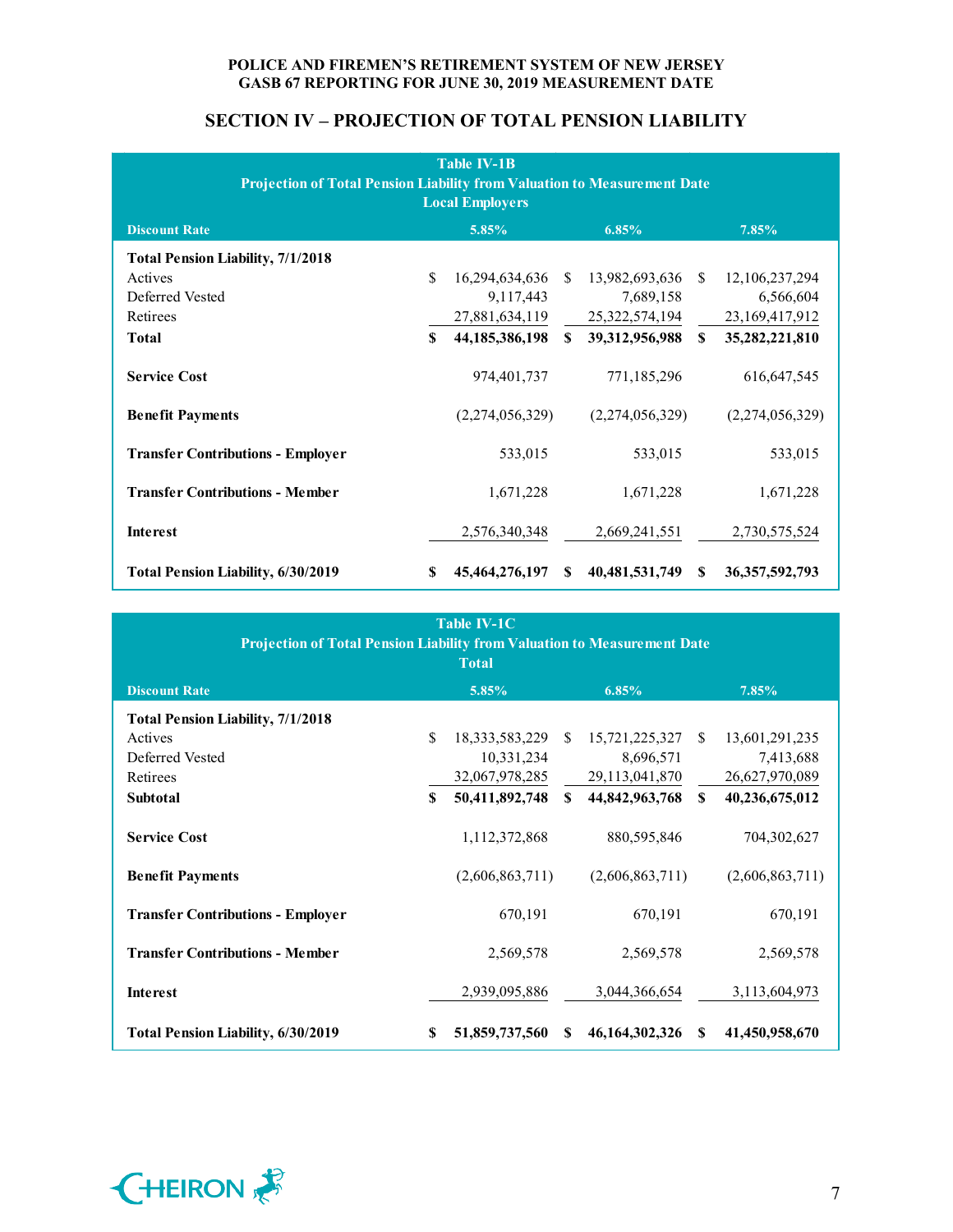### **SECTION V – NOTE DISCLOSURES**

The following tables show the changes in the Total Pension Liability, the Plan Fiduciary Net Position (i.e., fair value of System assets), and the Net Pension Liability during the Measurement Year. There were changes in assumptions including the assumed rates of termination, retirement, mortality, disability, salary increases, and inflation as a result of the July 1, 2013 – June 30 2018 Experience Study. The mortality rates used for the TPL were based on the MP-2019 mortality improvement scale as directed by the DPB. In addition, the discount rate was increased from 6.51% as of June 30, 2018 to 6.85% as of June 30, 2019 in accordance with the method prescribed by GASB Statement No. 67. The impact of these changes is displayed below.

Consistent with prior practice, contributions in the amount of \$102,177 for two employers, Lower Camden County Regional High School District (Employer Number 76200) and the New Jersey Institute of Technology (Employer Number 62400), were shifted from Local employers to State. The Plan Fiduciary Net Position was also adjusted to account for this shift.

|                                                       | <b>Table V-1A</b><br><b>Change in Net Pension Liability</b><br><b>State</b> |                    |                                                     |                                                       |
|-------------------------------------------------------|-----------------------------------------------------------------------------|--------------------|-----------------------------------------------------|-------------------------------------------------------|
|                                                       |                                                                             |                    | <b>Increase (Decrease)</b>                          |                                                       |
|                                                       | <b>Total Pension</b><br><b>Liability</b><br>(a)                             |                    | <b>Plan Fiduciary</b><br><b>Net Position</b><br>(b) | <b>Net Pension</b><br><b>Liability</b><br>$(a) - (b)$ |
| <b>Balances at 6/30/2018</b><br>Changes for the year: | \$<br>5,837,506,505                                                         | \$                 | 1,508,202,229                                       | \$<br>4,329,304,276                                   |
| Service cost                                          | 117,814,841                                                                 |                    |                                                     | 117,814,841                                           |
| Interest                                              | 377,062,504                                                                 |                    |                                                     | 377,062,504                                           |
| Changes of benefits                                   | $\theta$                                                                    |                    |                                                     | 0                                                     |
| Differences between expected and actual experience    | (70, 860, 849)                                                              |                    |                                                     | (70, 860, 849)                                        |
| Changes of assumptions                                | (246,980,568)                                                               |                    |                                                     | (246,980,568)                                         |
| Contributions - employer (appropriations)             |                                                                             |                    | 183, 164, 948                                       | (183, 164, 948)                                       |
| Contributions - employer (lottery)                    |                                                                             |                    | 13,260,000                                          | (13,260,000)                                          |
| Contributions - member                                |                                                                             |                    | 52,202,489                                          | (52, 202, 489)                                        |
| Transfers between State and Local Employers           | $\theta$                                                                    |                    |                                                     |                                                       |
| Transfers from other systems - employer               | 137,176                                                                     |                    | 137,176                                             | 0                                                     |
| Transfers from other systems - member                 | 898,350                                                                     |                    | 898,350                                             | 0                                                     |
| Employer Contribution - delayed enrollments           |                                                                             |                    | 26,634                                              | (26, 634)                                             |
| Employer Contribution - delayed appropriations        |                                                                             |                    | 10,520                                              | (10, 520)                                             |
| Employer Contribution - retroactive                   |                                                                             |                    | (292, 238)                                          | 292,238                                               |
| Employer Contribution - additional                    |                                                                             |                    | 0                                                   |                                                       |
| Other - NCGIPF adjustment                             |                                                                             |                    | $\Omega$                                            | 0                                                     |
| Net investment income                                 |                                                                             |                    | 57,848,804                                          | (57, 848, 804)                                        |
| Benefit payments                                      | (332, 807, 382)                                                             |                    | (332, 807, 382)                                     | 0                                                     |
| Administrative expense                                |                                                                             |                    | (1,568,716)                                         | 1,568,716                                             |
| Net changes                                           | (154, 735, 928)                                                             |                    | (27, 119, 415)                                      | (127, 616, 513)                                       |
| <b>Balances at 6/30/2019</b>                          | \$<br>5,682,770,577                                                         | $\mathbf{\hat{s}}$ | 1,481,082,814                                       | \$<br>4, 201, 687, 763                                |

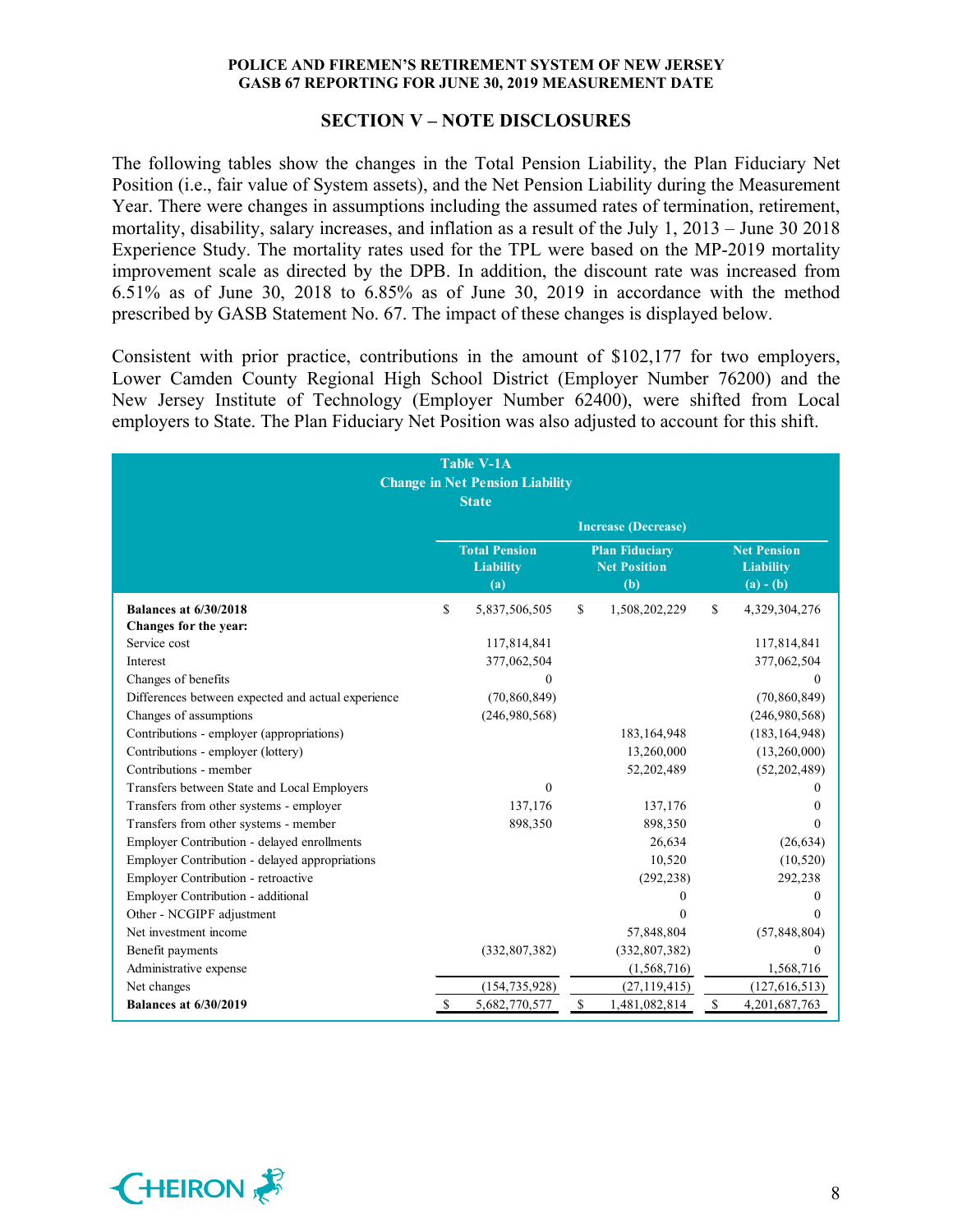# **SECTION V – NOTE DISCLOSURES**

| <b>Table V-1B</b><br><b>Change in Net Pension Liability</b><br><b>Local Employers</b> |    |                                                 |    |                                                     |    |                                                       |  |
|---------------------------------------------------------------------------------------|----|-------------------------------------------------|----|-----------------------------------------------------|----|-------------------------------------------------------|--|
|                                                                                       |    |                                                 |    | <b>Increase (Decrease)</b>                          |    |                                                       |  |
|                                                                                       |    | <b>Total Pension</b><br><b>Liability</b><br>(a) |    | <b>Plan Fiduciary</b><br><b>Net Position</b><br>(b) |    | <b>Net Pension</b><br><b>Liability</b><br>$(a) - (b)$ |  |
| <b>Balances at 6/30/2018</b>                                                          | \$ | 40,960,053,149                                  | \$ | 25,590,353,871                                      | \$ | 15,369,699,278                                        |  |
| Changes for the year:                                                                 |    |                                                 |    |                                                     |    |                                                       |  |
| Service cost                                                                          |    | 840,578,094                                     |    |                                                     |    | 840,578,094                                           |  |
| Interest                                                                              |    | 2,648,438,175                                   |    |                                                     |    | 2,648,438,175                                         |  |
| Changes of benefits                                                                   |    | $\Omega$                                        |    |                                                     |    | $\Omega$                                              |  |
| Differences between expected and actual experience                                    |    | (67, 495, 455)                                  |    |                                                     |    | (67, 495, 455)                                        |  |
| Changes of assumptions                                                                |    | (1,628,190,128)                                 |    |                                                     |    | (1,628,190,128)                                       |  |
| Contributions - employer (appropriations)                                             |    |                                                 |    | 1,010,110,596                                       |    | (1,010,110,596)                                       |  |
| Contributions - employer (paid by State on behalf of locals)                          |    |                                                 |    | 130,202,000                                         |    | (130, 202, 000)                                       |  |
| Contributions - member                                                                |    |                                                 |    | 358,740,753                                         |    | (358, 740, 753)                                       |  |
| Transfers between State and Local Employers                                           |    | $\mathbf{0}$                                    |    |                                                     |    | $_{0}$                                                |  |
| Transfers from other systems - employer                                               |    | 533,015                                         |    | 533,015                                             |    | 0                                                     |  |
| Transfers from other systems - member                                                 |    | 1,671,228                                       |    | 1,671,228                                           |    | $\theta$                                              |  |
| Employer Contribution - delayed enrollments                                           |    |                                                 |    | 69,969                                              |    | (69,969)                                              |  |
| Employer Contribution - delayed appropriations                                        |    |                                                 |    | 412,370                                             |    | (412,370)                                             |  |
| Employer Contribution - retroactive                                                   |    |                                                 |    | 6,793,415                                           |    | (6,793,415)                                           |  |
| Employer Contribution - additional                                                    |    |                                                 |    | 847,716                                             |    | (847,716)                                             |  |
| Other - NCGIPF adjustment                                                             |    |                                                 |    | $\Omega$                                            |    | $\theta$                                              |  |
| Net investment income                                                                 |    |                                                 |    | 1,491,290,029                                       |    | (1,491,290,029)                                       |  |
| Benefit payments                                                                      |    | (2,274,056,329)                                 |    | (2,274,056,329)                                     |    | $\theta$                                              |  |
| Administrative expense                                                                |    |                                                 |    | (5,630,502)                                         |    | 5,630,502                                             |  |
| Net changes                                                                           |    | (478, 521, 400)                                 |    | 720,984,260                                         |    | (1, 199, 505, 660)                                    |  |
| <b>Balances at 6/30/2019</b>                                                          | \$ | 40, 481, 531, 749                               | \$ | 26, 311, 338, 131                                   | \$ | 14, 170, 193, 618                                     |  |

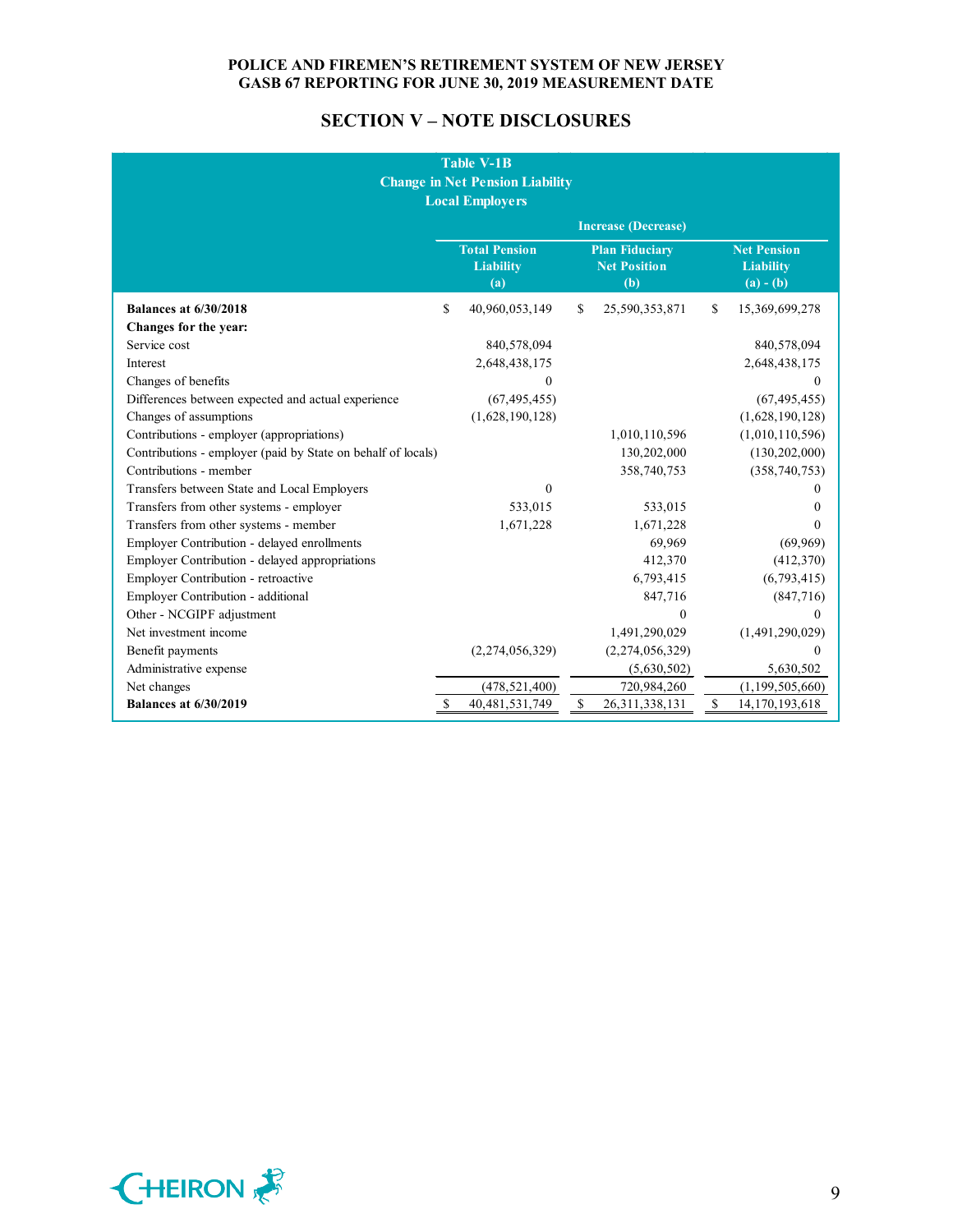# **SECTION V – NOTE DISCLOSURES**

|                                                              | <b>Table V-1C</b><br><b>Change in Net Pension Liability</b><br><b>Total</b> |    |                                                     |                                                       |
|--------------------------------------------------------------|-----------------------------------------------------------------------------|----|-----------------------------------------------------|-------------------------------------------------------|
|                                                              |                                                                             |    | <b>Increase (Decrease)</b>                          |                                                       |
|                                                              | <b>Total Pension</b><br><b>Liability</b><br>(a)                             |    | <b>Plan Fiduciary</b><br><b>Net Position</b><br>(b) | <b>Net Pension</b><br><b>Liability</b><br>$(a) - (b)$ |
| <b>Balances at 6/30/2018</b>                                 | \$<br>46,797,559,654                                                        | S. | 27,098,556,100                                      | \$<br>19,699,003,554                                  |
| Changes for the year:                                        |                                                                             |    |                                                     |                                                       |
| Service cost                                                 | 958,392,935                                                                 |    |                                                     | 958,392,935                                           |
| Interest                                                     | 3,025,500,679                                                               |    |                                                     | 3,025,500,679                                         |
| Changes of benefits                                          | $\theta$                                                                    |    |                                                     | $\Omega$                                              |
| Differences between expected and actual experience           | (138, 356, 304)                                                             |    |                                                     | (138, 356, 304)                                       |
| Changes of assumptions                                       | (1,875,170,696)                                                             |    |                                                     | (1,875,170,696)                                       |
| Contributions - employer (appropriations)                    |                                                                             |    | 1,193,275,544                                       | (1, 193, 275, 544)                                    |
| Contributions - employer (lottery)                           |                                                                             |    | 13,260,000                                          | (13,260,000)                                          |
| Contributions - employer (paid by State on behalf of locals) |                                                                             |    | 130,202,000                                         | (130, 202, 000)                                       |
| Contributions - member                                       |                                                                             |    | 410,943,242                                         | (410, 943, 242)                                       |
| Transfers between State and Local Employers                  | $\theta$                                                                    |    |                                                     | 0                                                     |
| Transfers from other systems - employer                      | 670,191                                                                     |    | 670,191                                             | 0                                                     |
| Transfers from other systems - member                        | 2,569,578                                                                   |    | 2,569,578                                           | $\theta$                                              |
| Employer Contribution - delayed enrollments                  |                                                                             |    | 96,603                                              | (96, 603)                                             |
| Employer Contribution - delayed appropriations               |                                                                             |    | 422,890                                             | (422, 890)                                            |
| Employer Contribution - retroactive                          |                                                                             |    | 6,501,177                                           | (6,501,177)                                           |
| Employer Contribution - additional                           |                                                                             |    | 847,716                                             | (847,716)                                             |
| Other - NCGIPF adjustment                                    |                                                                             |    | $\theta$                                            | $\theta$                                              |
| Net investment income                                        |                                                                             |    | 1,549,138,833                                       | (1,549,138,833)                                       |
| Benefit payments                                             | (2,606,863,711)                                                             |    | (2,606,863,711)                                     | 0                                                     |
| Administrative expense                                       |                                                                             |    | (7, 199, 218)                                       | 7,199,218                                             |
| Net changes                                                  | (633, 257, 328)                                                             |    | 693,864,845                                         | (1,327,122,173)                                       |
| <b>Balances at 6/30/2019</b>                                 | \$<br>46, 164, 302, 326                                                     | \$ | 27,792,420,945                                      | \$<br>18,371,881,381                                  |

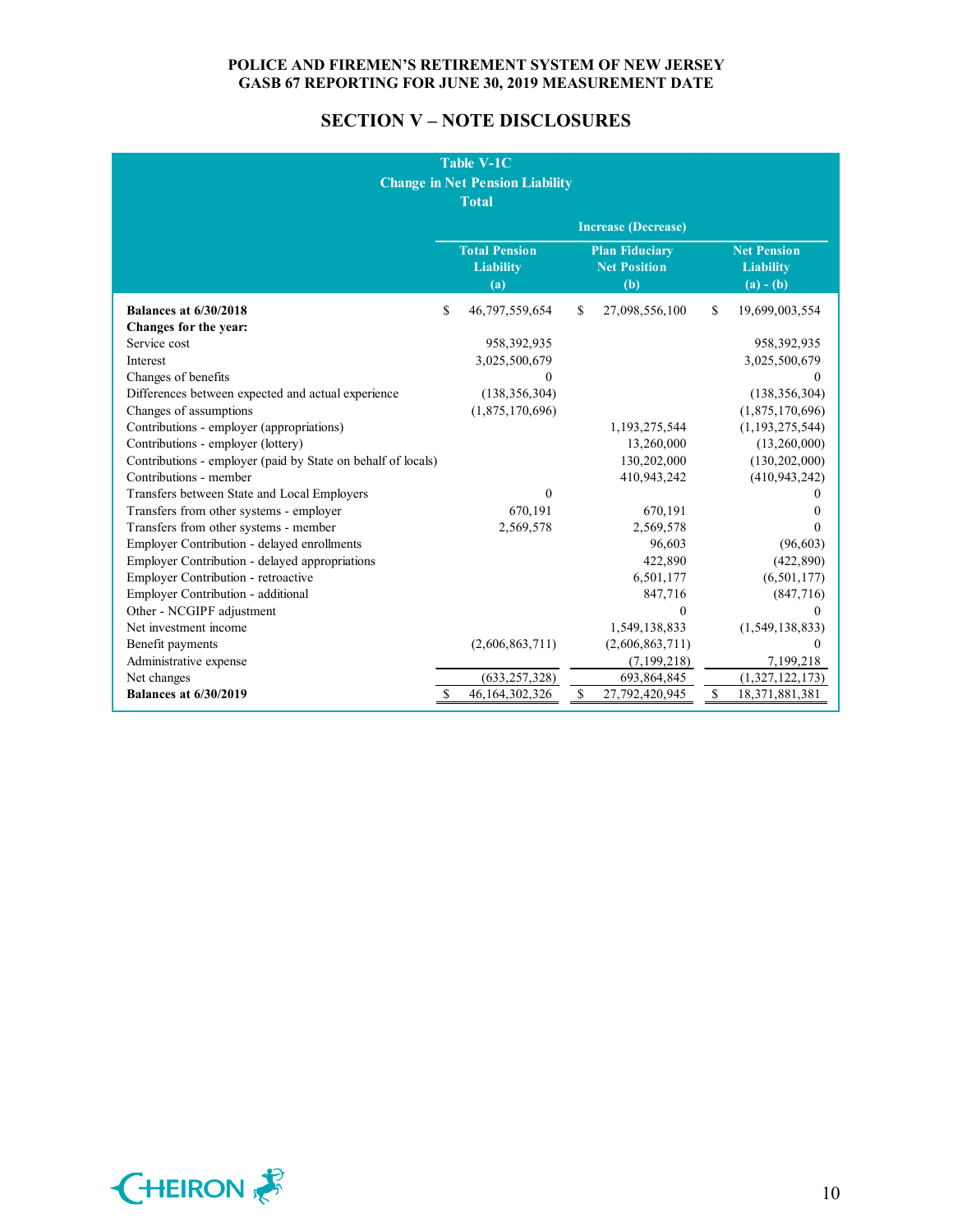# **SECTION V – NOTE DISCLOSURES**

Changes in the discount rate affect the measurement of the TPL. Lower discount rates produce a higher TPL and higher discount rates produce a lower TPL. Because the discount rate does not affect the measurement of assets, the percentage change in the NPL can be very significant for a relatively small change in the discount rate. The following table shows the sensitivity of the NPL to the discount rate.

| <b>Sensitivity of Net Pension Liability to Changes in Discount Rate</b>       |                | Table V-2                         |              |                                         |              |                                |
|-------------------------------------------------------------------------------|----------------|-----------------------------------|--------------|-----------------------------------------|--------------|--------------------------------|
|                                                                               |                | $1\%$<br><b>Decrease</b><br>5.85% |              | <b>Discount</b><br><b>Rate</b><br>6.85% |              | 1%<br><b>Increase</b><br>7.85% |
| <b>State</b>                                                                  |                |                                   |              |                                         |              |                                |
| <b>Total Pension Liability</b>                                                | S.             | 6,395,461,363                     | \$.          | 5,682,770,577                           | \$.          | 5,093,365,877                  |
| Plan Fiduciary Net Position                                                   |                | 1,481,082,814                     |              | 1,481,082,814                           |              | 1,481,082,814                  |
| Net Pension Liability                                                         | \$             | 4,914,378,549                     | $\mathbb{S}$ | 4,201,687,763                           | $\mathbb{S}$ | 3,612,283,063                  |
| Plan Fiduciary Net Position as a Percentage<br>of the Total Pension Liability |                | 23.2%                             |              | 26.1%                                   |              | 29.1%                          |
| <b>Local Employers</b>                                                        |                |                                   |              |                                         |              |                                |
| <b>Total Pension Liability</b>                                                | $\mathbb{S}^-$ | 45,464,276,197                    |              | \$40,481,531,749                        |              | \$36,357,592,793               |
| Plan Fiduciary Net Position                                                   |                | 26, 311, 338, 131                 |              | 26, 311, 338, 131                       |              | 26,311,338,131                 |
| Net Pension Liability                                                         | \$.            | 19,152,938,066                    |              | \$14,170,193,618                        | \$           | 10,046,254,662                 |
| Plan Fiduciary Net Position as a Percentage<br>of the Total Pension Liability |                | 57.9%                             |              | 65.0%                                   |              | 72.4%                          |
| <b>Total</b>                                                                  |                |                                   |              |                                         |              |                                |
| <b>Total Pension Liability</b>                                                | $\mathbb{S}^-$ | 51,859,737,560                    |              | \$46,164,302,326                        |              | \$41,450,958,670               |
| Plan Fiduciary Net Position                                                   |                | 27,792,420,945                    |              | 27,792,420,945                          |              | 27,792,420,945                 |
| Net Pension Liability                                                         | S.             | 24,067,316,615                    |              | \$18,371,881,381                        |              | \$13,658,537,725               |
| Plan Fiduciary Net Position as a Percentage<br>of the Total Pension Liability |                | 53.6%                             |              | 60.2%                                   |              | 67.0%                          |

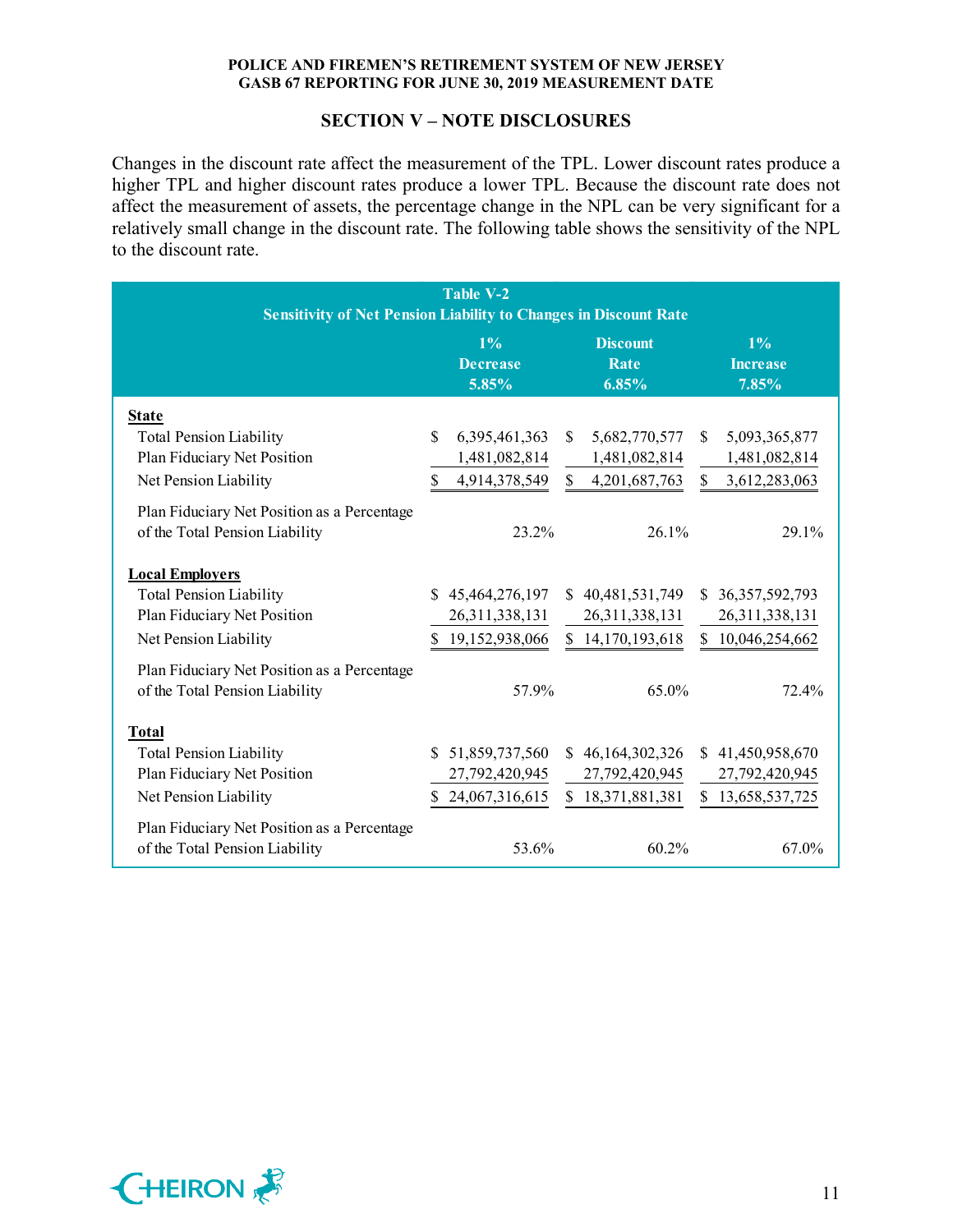# **SECTION VI – REQUIRED SUPPLEMENTARY INFORMATION**

The schedules below show the changes in NPL and related ratios required by GASB for the current and prior year.

| <b>Table VI-1A</b><br><b>Schedule of Changes in Net Pension Liability and Related Ratios</b><br><b>State</b> |              |                      |    |                  |
|--------------------------------------------------------------------------------------------------------------|--------------|----------------------|----|------------------|
|                                                                                                              |              | <b>FYE 2019</b>      |    | <b>FYE 2018</b>  |
| <b>Total Pension Liability</b>                                                                               |              |                      |    |                  |
| Service cost                                                                                                 | \$           | 117,814,841          | S  | 129,608,653      |
| Interest (includes interest on service cost)                                                                 |              | 377,062,504          |    | 364,075,387      |
| Changes of benefit terms                                                                                     |              | $\mathbf{0}$         |    | 0                |
| Differences between expected and actual experience                                                           |              | (70, 860, 849)       |    | (24, 201, 655)   |
| Changes of assumptions                                                                                       |              | (246,980,568)        |    | (264, 067, 891)  |
| Transfers between State and Local Employers                                                                  |              | 0                    |    | 23,364,856       |
| Transfers from other systems - employer                                                                      |              | 137,176              |    | 61,218           |
| Transfers from other systems - member                                                                        |              | 898,350              |    | 942,296          |
| Benefit payments, including refunds of member contributions                                                  |              | (332, 807, 382)      |    | (331,807,640)    |
| Net change in total pension liability                                                                        | \$           | $(154, 735, 928)$ \$ |    | (102, 024, 776)  |
| Total pension liability - beginning                                                                          |              | 5,837,506,505        |    | 5,939,531,281    |
| Total pension liability - ending                                                                             | \$           | 5,682,770,577        | \$ | 5,837,506,505    |
| <b>Plan fiduciary net position</b>                                                                           |              |                      |    |                  |
| Contributions - employer                                                                                     | \$           | 183, 164, 948        | \$ | 138,257,755      |
| Contributions - employer (lottery)                                                                           |              | 13,260,000           |    | 11,712,026       |
| Contributions - member                                                                                       |              | 52,202,489           |    | 49,052,970       |
| Transfers from other systems - employer                                                                      |              | 137,176              |    | 61,218           |
| Transfers from other systems - member                                                                        |              | 898,350              |    | 942,296          |
| Employer Contribution - delayed enrollment                                                                   |              | 26,634               |    | 7,921            |
| Employer Contribution - delayed appropriations                                                               |              | 10,520               |    | 2,902            |
| Employer Contribution - retroactive                                                                          |              | (292, 238)           |    | 292,238          |
| Employer Contribution - additional                                                                           |              | $\boldsymbol{0}$     |    | $\boldsymbol{0}$ |
| Other - NCGIPF adjustment                                                                                    |              | $\mathbf{0}$         |    | $\mathbf{0}$     |
| Net investment income                                                                                        |              | 57,848,804           |    | 96,565,956       |
| Benefit payments, including refunds of member contributions                                                  |              | (332, 807, 382)      |    | (331, 807, 640)  |
| Administrative expense                                                                                       |              | (1, 568, 716)        |    | (673, 553)       |
| Net change in plan fiduciary net position                                                                    | \$           | $(27, 119, 415)$ \$  |    | (35,585,911)     |
| Plan fiduciary net position - beginning                                                                      |              | 1,508,202,229        |    | 1,543,788,140    |
| Plan fiduciary net position - ending                                                                         | \$           | 1,481,082,814        | S  | 1,508,202,229    |
| Net pension liability - ending                                                                               | $\mathbb S$  | 4, 201, 687, 763     | \$ | 4,329,304,276    |
| Plan fiduciary net position as a percentage of the total pension liability                                   |              | 26.06%               |    | 25.84%           |
| Covered payroll                                                                                              | $\mathbb{S}$ | 479,941,514          | \$ | 482,888,837      |
| Net pension liability as a percentage of covered payroll                                                     |              | 875.46%              |    | 896.54%          |

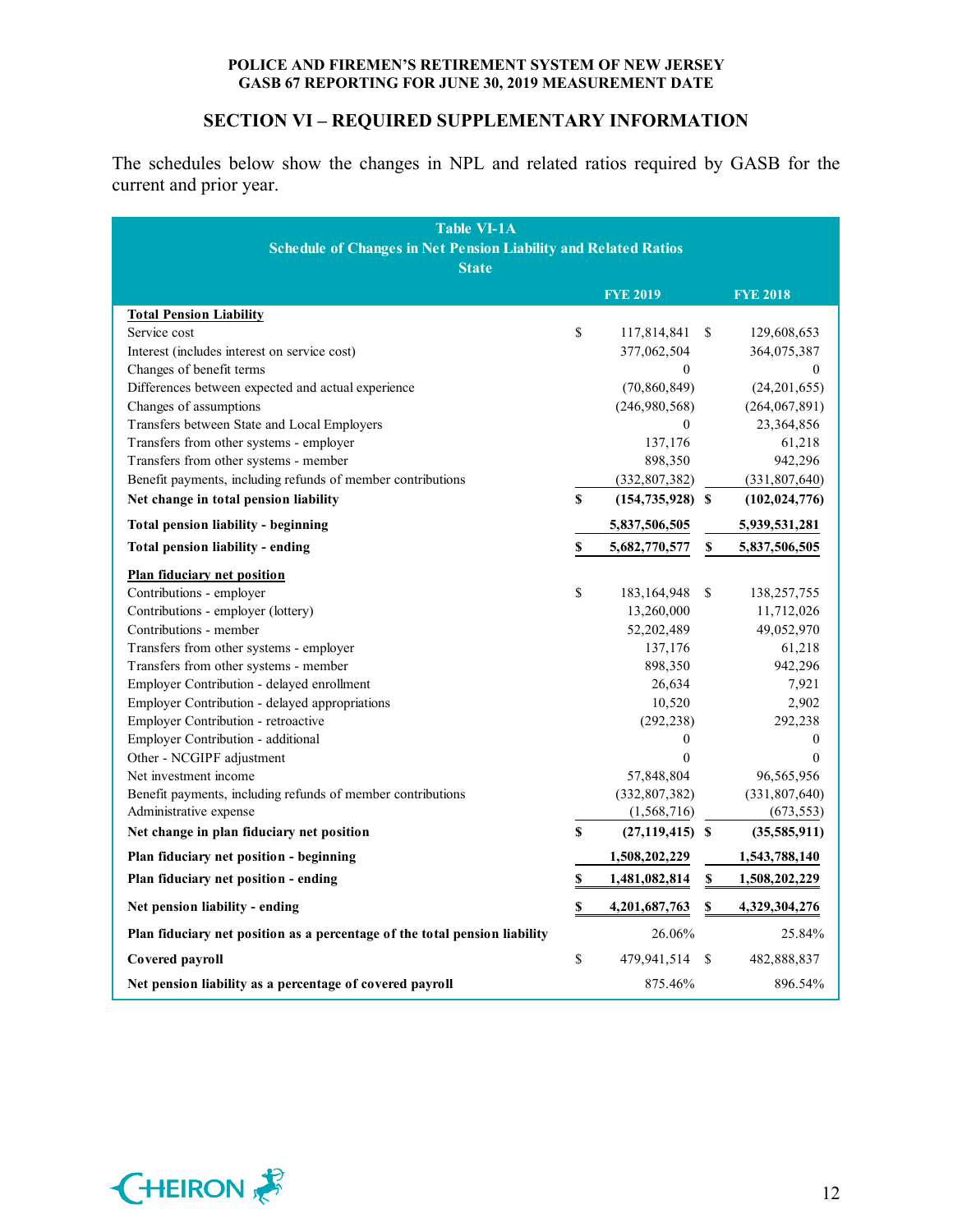# **SECTION VI – REQUIRED SUPPLEMENTARY INFORMATION**

| <b>Table VI-1B</b><br><b>Schedule of Changes in Net Pension Liability and Related Ratios</b><br><b>Local Employers</b> |    |                      |               |                 |  |  |  |  |
|------------------------------------------------------------------------------------------------------------------------|----|----------------------|---------------|-----------------|--|--|--|--|
|                                                                                                                        |    | <b>FYE 2019</b>      |               | <b>FYE 2018</b> |  |  |  |  |
| <b>Total Pension Liability</b>                                                                                         |    |                      |               |                 |  |  |  |  |
| Service cost                                                                                                           | \$ | 840,578,094          | S.            | 901,126,971     |  |  |  |  |
| Interest (includes interest on service cost)                                                                           |    | 2,648,438,175        |               | 2,534,017,319   |  |  |  |  |
| Changes of benefit terms                                                                                               |    | $\theta$             |               | 0               |  |  |  |  |
| Differences between expected and actual experience                                                                     |    | (67, 495, 455)       |               | 71,877,743      |  |  |  |  |
| Changes of assumptions                                                                                                 |    | (1,628,190,128)      |               | (1,805,559,033) |  |  |  |  |
| Transfers between State and Local Employers                                                                            |    | $\mathbf{0}$         |               | (23, 364, 856)  |  |  |  |  |
| Transfers from other systems - employer                                                                                |    | 533,015              |               | 289,805         |  |  |  |  |
| Transfers from other systems - member                                                                                  |    | 1,671,228            |               | 2,129,569       |  |  |  |  |
| Benefit payments, including refunds of member contributions                                                            |    | (2,274,056,329)      |               | (2,191,654,826) |  |  |  |  |
| Net change in total pension liability                                                                                  | \$ | $(478, 521, 400)$ \$ |               | (511, 137, 308) |  |  |  |  |
| Total pension liability - beginning                                                                                    |    | 40,960,053,149       |               | 41,471,190,457  |  |  |  |  |
| Total pension liability - ending                                                                                       | \$ | 40, 481, 531, 749    | \$            | 40,960,053,149  |  |  |  |  |
| Plan fiduciary net position                                                                                            |    |                      |               |                 |  |  |  |  |
| Contributions - employer                                                                                               | \$ | 1,010,110,596        | <sup>\$</sup> | 977,647,333     |  |  |  |  |
| Contributions - employer (paid by State on behalf of locals)                                                           |    | 130,202,000          |               | 108,857,000     |  |  |  |  |
| Contributions - member                                                                                                 |    | 358,740,753          |               | 346,551,913     |  |  |  |  |
| Transfers from other systems - employer                                                                                |    | 533,015              |               | 289,805         |  |  |  |  |
| Transfers from other systems - member                                                                                  |    | 1,671,228            |               | 2,129,569       |  |  |  |  |
| Employer Contribution - delayed enrollment                                                                             |    | 69,969               |               | 83,012          |  |  |  |  |
| Employer Contribution - delayed appropriations                                                                         |    | 412,370              |               | 447,342         |  |  |  |  |
| Employer Contribution - retroactive                                                                                    |    | 6,793,415            |               | 2,828,002       |  |  |  |  |
| Employer Contribution - additional                                                                                     |    | 847,716              |               | 173,554         |  |  |  |  |
| Other - NCGIPF adjustment                                                                                              |    | $\mathbf{0}$         |               | (12,230)        |  |  |  |  |
| Net investment income                                                                                                  |    | 1,491,290,029        |               | 2,042,915,270   |  |  |  |  |
| Benefit payments, including refunds of member contributions                                                            |    | (2,274,056,329)      |               | (2,191,654,826) |  |  |  |  |
| Administrative expense                                                                                                 |    | (5,630,502)          |               | (3,832,132)     |  |  |  |  |
| Net change in plan fiduciary net position                                                                              | \$ | 720,984,260          | <sup>S</sup>  | 1,286,423,612   |  |  |  |  |
| Plan fiduciary net position - beginning                                                                                |    | 25,590,353,871       |               | 24,303,930,259  |  |  |  |  |
| Plan fiduciary net position - ending                                                                                   | \$ | 26,311,338,131       | \$            | 25,590,353,871  |  |  |  |  |
| Net pension liability - ending                                                                                         | \$ | 14, 170, 193, 618    | \$            | 15,369,699,278  |  |  |  |  |
| Plan fiduciary net position as a percentage of the total pension liability                                             |    | 65.00%               |               | 62.48%          |  |  |  |  |
| Covered payroll                                                                                                        | \$ | 3,390,777,193        | S             | 3,320,459,492   |  |  |  |  |
| Net pension liability as a percentage of covered payroll                                                               |    | 417.90%              |               | 462.88%         |  |  |  |  |

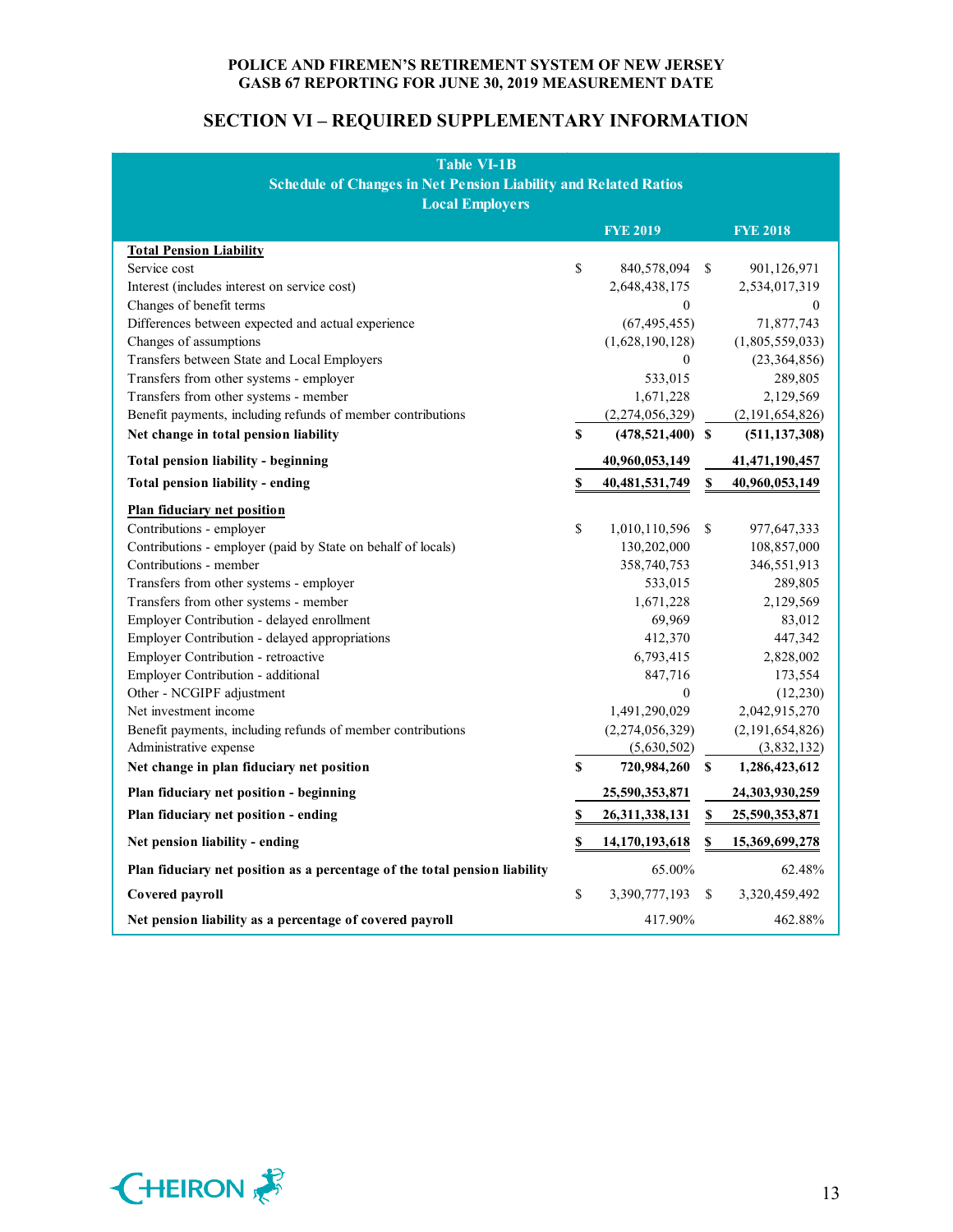# **SECTION VI – REQUIRED SUPPLEMENTARY INFORMATION**

| <b>Table VI-1C</b>                                                         |    |                      |                           |                 |  |  |  |  |
|----------------------------------------------------------------------------|----|----------------------|---------------------------|-----------------|--|--|--|--|
| <b>Schedule of Changes in Net Pension Liability and Related Ratios</b>     |    |                      |                           |                 |  |  |  |  |
| <b>Total</b>                                                               |    |                      |                           |                 |  |  |  |  |
|                                                                            |    | <b>FYE 2019</b>      |                           | <b>FYE 2018</b> |  |  |  |  |
| <b>Total Pension Liability</b>                                             |    |                      |                           |                 |  |  |  |  |
| Service cost                                                               | \$ | 958, 392, 935        | \$                        | 1,030,735,624   |  |  |  |  |
| Interest (includes interest on service cost)                               |    | 3,025,500,679        |                           | 2,898,092,706   |  |  |  |  |
| Changes of benefit terms                                                   |    | $\mathbf{0}$         |                           | $\theta$        |  |  |  |  |
| Differences between expected and actual experience                         |    | (138, 356, 304)      |                           | 47,676,088      |  |  |  |  |
| Changes of assumptions                                                     |    | (1,875,170,696)      |                           | (2,069,626,924) |  |  |  |  |
| Transfers between State and Local Employers                                |    | 0                    |                           | 0               |  |  |  |  |
| Transfers from other systems - employer                                    |    | 670,191              |                           | 351,023         |  |  |  |  |
| Transfers from other systems - member                                      |    | 2,569,578            |                           | 3,071,865       |  |  |  |  |
| Benefit payments, including refunds of member contributions                |    | (2,606,863,711)      |                           | (2,523,462,466) |  |  |  |  |
| Net change in total pension liability                                      | S  | $(633, 257, 328)$ \$ |                           | (613, 162, 084) |  |  |  |  |
| <b>Total pension liability - beginning</b>                                 |    | 46,797,559,654       |                           | 47,410,721,738  |  |  |  |  |
| Total pension liability - ending                                           | S  | 46,164,302,326       | $\boldsymbol{\mathsf{S}}$ | 46,797,559,654  |  |  |  |  |
| <b>Plan fiduciary net position</b>                                         |    |                      |                           |                 |  |  |  |  |
| Contributions - employer                                                   | \$ | 1,193,275,544        | \$                        | 1,115,905,088   |  |  |  |  |
| Contributions - employer (lottery)                                         |    | 13,260,000           |                           | 11,712,026      |  |  |  |  |
| Contributions - employer (paid by State on behalf of locals)               |    | 130,202,000          |                           | 108,857,000     |  |  |  |  |
| Contributions - member                                                     |    | 410,943,242          |                           | 395,604,883     |  |  |  |  |
| Transfers from other systems - employer                                    |    | 670,191              |                           | 351,023         |  |  |  |  |
| Transfers from other systems - member                                      |    | 2,569,578            |                           | 3,071,865       |  |  |  |  |
| Employer Contribution - delayed enrollment                                 |    | 96,603               |                           | 90,933          |  |  |  |  |
| Employer Contribution - delayed appropriations                             |    | 422,890              |                           | 450,244         |  |  |  |  |
| Employer Contribution - retroactive                                        |    | 6,501,177            |                           | 3,120,240       |  |  |  |  |
| Employer Contribution - additional                                         |    | 847,716              |                           | 173,554         |  |  |  |  |
| Other - NCGIPF adjustment                                                  |    | $\boldsymbol{0}$     |                           | (12, 230)       |  |  |  |  |
| Net investment income                                                      |    | 1,549,138,833        |                           | 2,139,481,226   |  |  |  |  |
| Benefit payments, including refunds of member contributions                |    | (2,606,863,711)      |                           | (2,523,462,466) |  |  |  |  |
| Administrative expense                                                     |    | (7,199,218)          |                           | (4,505,685)     |  |  |  |  |
| Net change in plan fiduciary net position                                  | \$ | 693,864,845 \$       |                           | 1,250,837,701   |  |  |  |  |
| Plan fiduciary net position - beginning                                    |    | 27,098,556,100       |                           | 25,847,718,399  |  |  |  |  |
| Plan fiduciary net position - ending                                       | \$ | $27,792,420,945$ \$  |                           | 27,098,556,100  |  |  |  |  |
| Net pension liability - ending                                             | \$ | 18,371,881,381       | S                         | 19,699,003,554  |  |  |  |  |
| Plan fiduciary net position as a percentage of the total pension liability |    | 60.20%               |                           | 57.91%          |  |  |  |  |
| Covered payroll                                                            | \$ | 3,870,718,707        | S                         | 3,803,348,329   |  |  |  |  |
| Net pension liability as a percentage of covered payroll                   |    | 474.64%              |                           | 517.94%         |  |  |  |  |

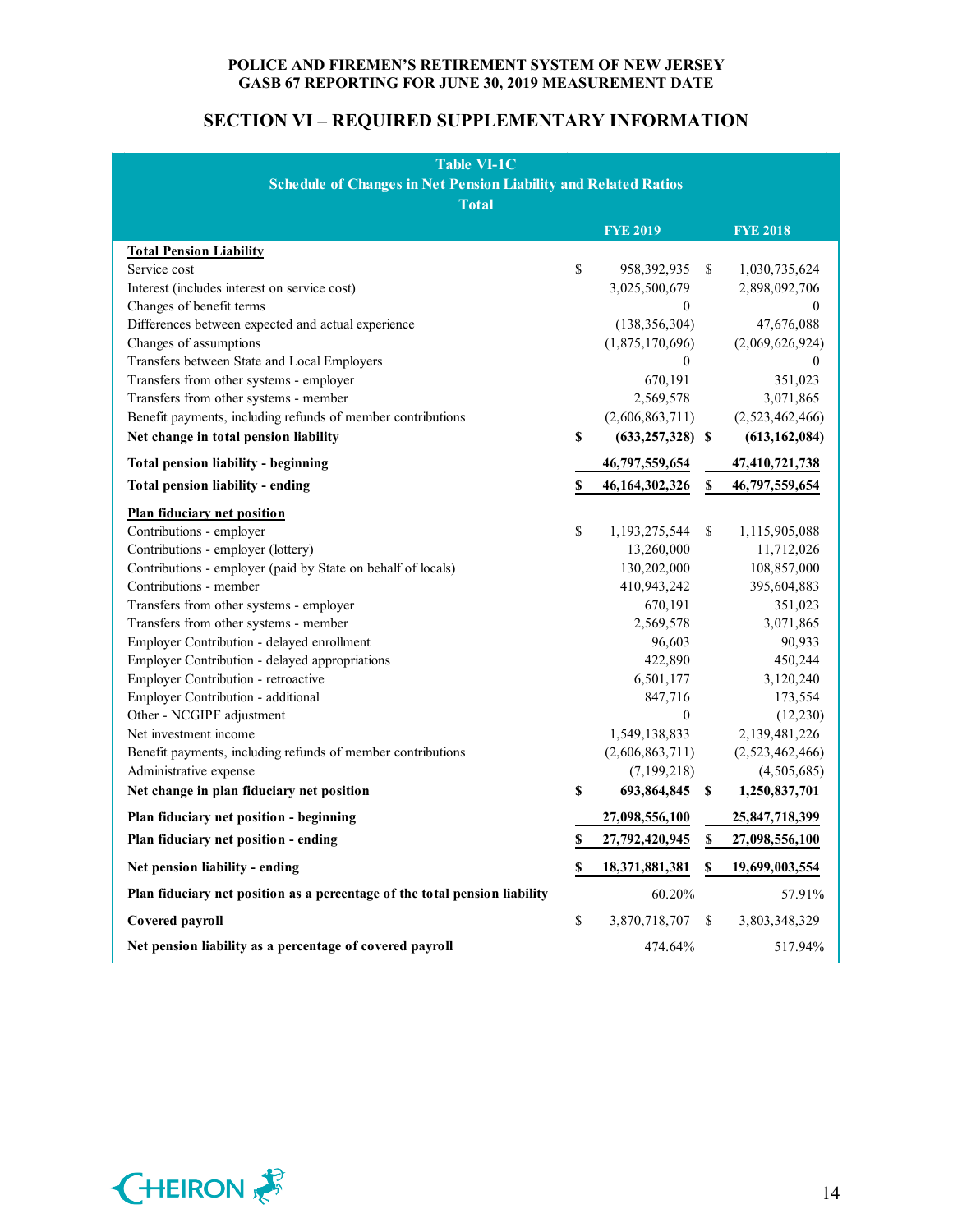# **SECTION VI – REQUIRED SUPPLEMENTARY INFORMATION**

If an Actuarially Determined Contribution (ADC) is calculated, the following schedule is required. An ADC is a contribution amount determined in accordance with Actuarial Standards of Practice. Amounts shown for the ADC and actual contributions in the table below include the Non-Contributory Group Insurance Premium Fund costs. Per discussions with the Division of Pensions and Benefits, the Palisades Interstate Park Commission (Employer Number 91999) was transferred from Local employers to State.

| <b>Table VI-2</b><br><b>Schedule of Employer Contributions</b>       |    |                 |               |                  |
|----------------------------------------------------------------------|----|-----------------|---------------|------------------|
|                                                                      |    | <b>FYE 2019</b> |               | <b>FYE 2018</b>  |
| <b>State</b>                                                         |    |                 |               |                  |
| Actuarially Determined Contribution                                  | \$ | 539,538,568     | <sup>S</sup>  | 511,810,964      |
| Contributions in Relation to the Actuarially Determined Contribution |    | 326,524,771     |               | 258,724,604      |
| Contribution Deficiency/(Excess)                                     | \$ | 213,013,797     | \$            | 253,086,360      |
| Covered Payroll                                                      | \$ | 479,941,514     | <sup>\$</sup> | 482,888,837      |
| Contributions as a Percentage of Covered Payroll                     |    | 68.03%          |               | 53.58%           |
| <b>Local Employers</b>                                               |    |                 |               |                  |
| Actuarially Determined Contribution                                  | \$ | 1,005,697,483   | \$.           | 912,956,545      |
| Contributions in Relation to the Actuarially Determined Contribution |    | 1,005,697,483   |               | 912,956,545      |
| Contribution Deficiency/(Excess)                                     | \$ | 0               | \$            | $\overline{0}$   |
| Covered Payroll                                                      | \$ | 3,390,777,193   |               | \$ 3,320,459,492 |
| Contributions as a Percentage of Covered Payroll                     |    | 29.66%          |               | 27.49%           |
| <b>System Total</b>                                                  |    |                 |               |                  |
| Actuarially Determined Contribution                                  | \$ | 1,545,236,051   |               | \$1,424,767,509  |
| Contributions in Relation to the Actuarially Determined Contribution |    | 1,332,222,254   |               | 1,171,681,149    |
| Contribution Deficiency/(Excess)                                     | \$ | 213,013,797     | \$            | 253,086,360      |
| Covered Payroll                                                      | \$ | 3,870,718,707   |               | \$ 3,803,348,329 |
| Contributions as a Percentage of Covered Payroll                     |    | 34.42%          |               | 30.81%           |

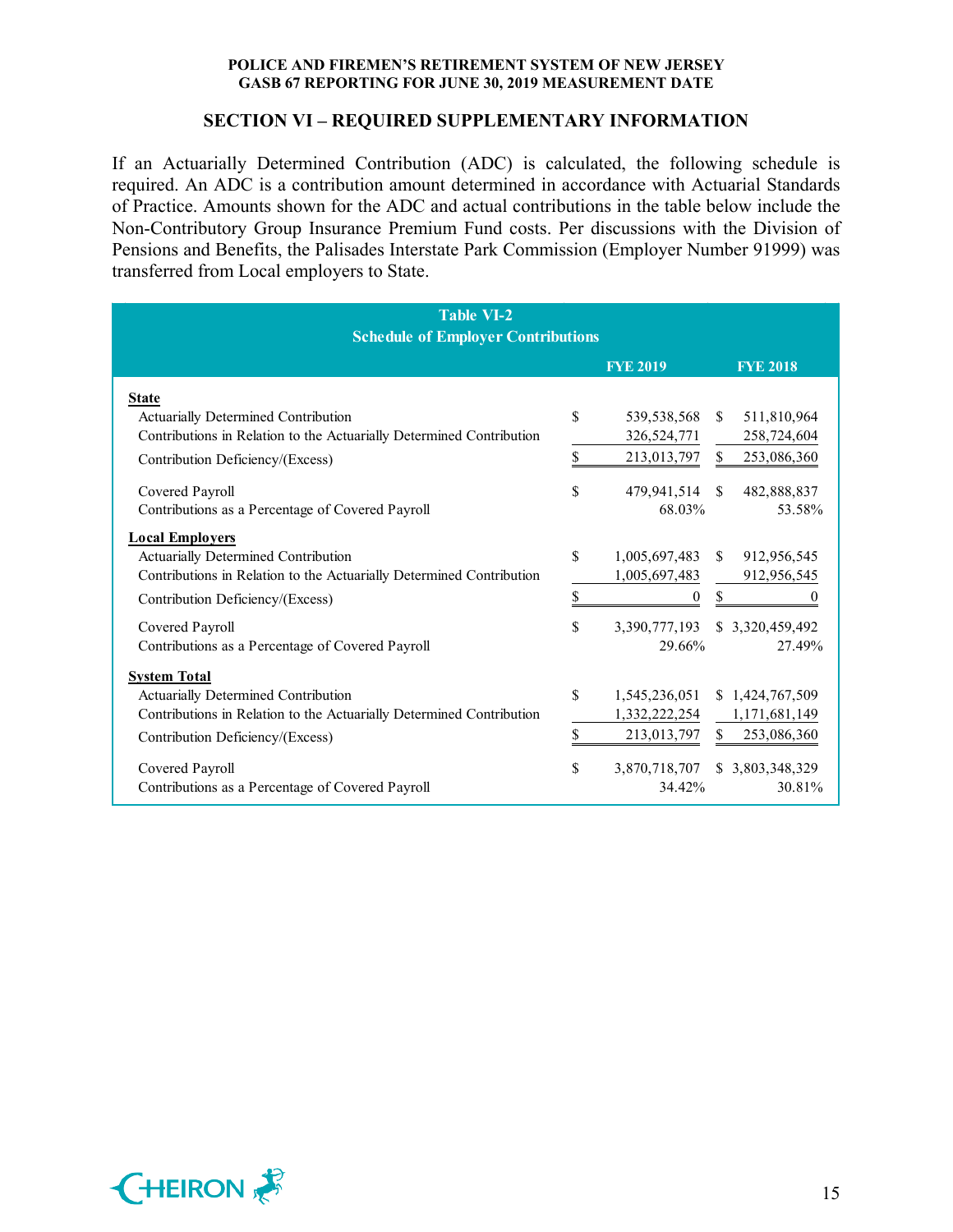### **SECTION VI – REQUIRED SUPPLEMENTARY INFORMATION**

The following summarizes key methods and assumptions used to determine the Actuarially Determined Contribution for FYE 2019.

| <b>Valuation Date:</b>         | July 1, 2017                                                                                                                                                                                                                                                                      |
|--------------------------------|-----------------------------------------------------------------------------------------------------------------------------------------------------------------------------------------------------------------------------------------------------------------------------------|
| Timing:                        | Actuarial determined contributions are calculated as of the July 1 preceding the fiscal year in which                                                                                                                                                                             |
|                                | contributions are made.                                                                                                                                                                                                                                                           |
| Actuarial cost method:         | Projected Unit Credit                                                                                                                                                                                                                                                             |
| Amortization method:           | Level dollar                                                                                                                                                                                                                                                                      |
| Remaining amortization period: | Open 30-year period                                                                                                                                                                                                                                                               |
| Asset valuation method:        | 5-year smoothing of difference between market value and expected actuarial value                                                                                                                                                                                                  |
| Investment rate of return:     | 7.50%                                                                                                                                                                                                                                                                             |
| Salary increases:              | Age-based rates scaling from 8.98% for age 25 to 2.10% at age 64 through fiscal year ending 2025;                                                                                                                                                                                 |
|                                | Age-based rates scaling from 9.98% for age 25 to 3.10% at age 64 for fiscal years ending 2026 and thereafter                                                                                                                                                                      |
| Mortality:                     | Pre-Retirement, Healthy Female Retirees and Beneficiaries: RP-2000 Combined Healthy Mortality Tables                                                                                                                                                                              |
|                                | projected on a generational basis using Projection Scale BB from the base year of 2000 to 2013 and the                                                                                                                                                                            |
|                                | Conduent Modified 2014 Projection Scale thereafter                                                                                                                                                                                                                                |
|                                |                                                                                                                                                                                                                                                                                   |
|                                | $H_1, L_1, L_2, L_3, L_4, L_5, \ldots$ . The contract of $H_1, L_2, L_3, L_4, L_5, L_5, L_6, L_7, L_8, L_9, L_1, L_2, L_3, L_4, L_6, L_7, L_8, L_9, L_1, L_2, L_3, L_4, L_6, L_7, L_8, L_9, L_1, L_2, L_3, L_4, L_6, L_7, L_8, L_9, L_1, L_2, L_3, L_4, L_6, L_7, L_8, L_9, L_1,$ |

*Healthy Male Retirees*: RP-2000 Combined Healthy Mortality Table projected on a generational basis using Projection Scale AA from the base year of 2012 to 2013 and the Conduent Modified 2014 Projection Scale thereafter

*Disabled Retirees*: Custom mortality table. Sample rates below:

| Age | <b>Rates</b> |
|-----|--------------|
| 35  | 0.598%       |
| 40  | 0.634        |
| 45  | 0.803        |
| 50  | 1.058        |
| 55  | 1.210        |
| 60  | 1.426        |
| 65  | 1.949        |

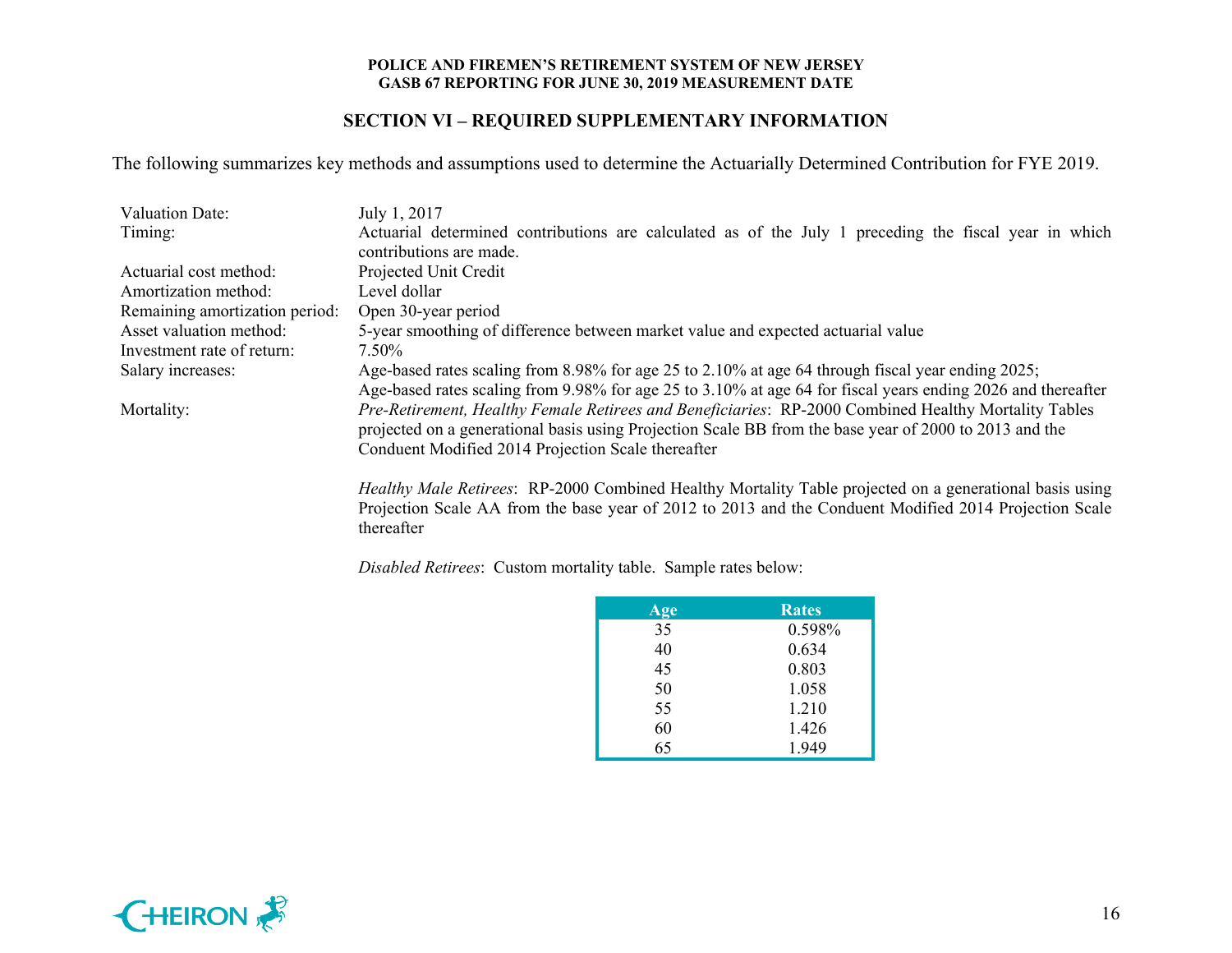# **APPENDIX A – MEMBERSHIP INFORMATION**

|                                                           | <b>Plan Membership</b> |                     |                 |                     |
|-----------------------------------------------------------|------------------------|---------------------|-----------------|---------------------|
|                                                           |                        | <b>July 1, 2018</b> |                 | <b>July 1, 2017</b> |
|                                                           |                        | Local               |                 |                     |
|                                                           | <b>State</b>           | <b>Employers</b>    | <b>Total</b>    | <b>Total</b>        |
| <b>Contributing Actives</b>                               | 6.807                  | 34.013              | 40,820          | 40,140              |
| Non-Contributing Actives                                  | 362                    | 1.113               | 1.475           | 1,377               |
| <b>Terminated Vested</b>                                  | 6                      | 36                  | 42              | 39                  |
| <b>Inactive Receiving Benefits</b>                        | 6,673                  | 37,894              | 44,567          | 43,755              |
| Total                                                     | 13,848                 | 73,056              | 86,904          | 85,311              |
| Annual Compensation for Contributing Actives              | 479.941.514            | \$ 3.390,777,193    | \$3,870,718,707 | \$3,803,348,329     |
| Annual Retirement Allowances for Those Receiving Benefits | 313,277,156            | \$2,177,011,512     | \$2.490,288,668 | \$2,402,766,603     |

\* QDRO recipients are excluded from the counts

The July 1, 2017 membership information shown in the table above is based on Cheiron's processed data and may not match the prior actuary's report.

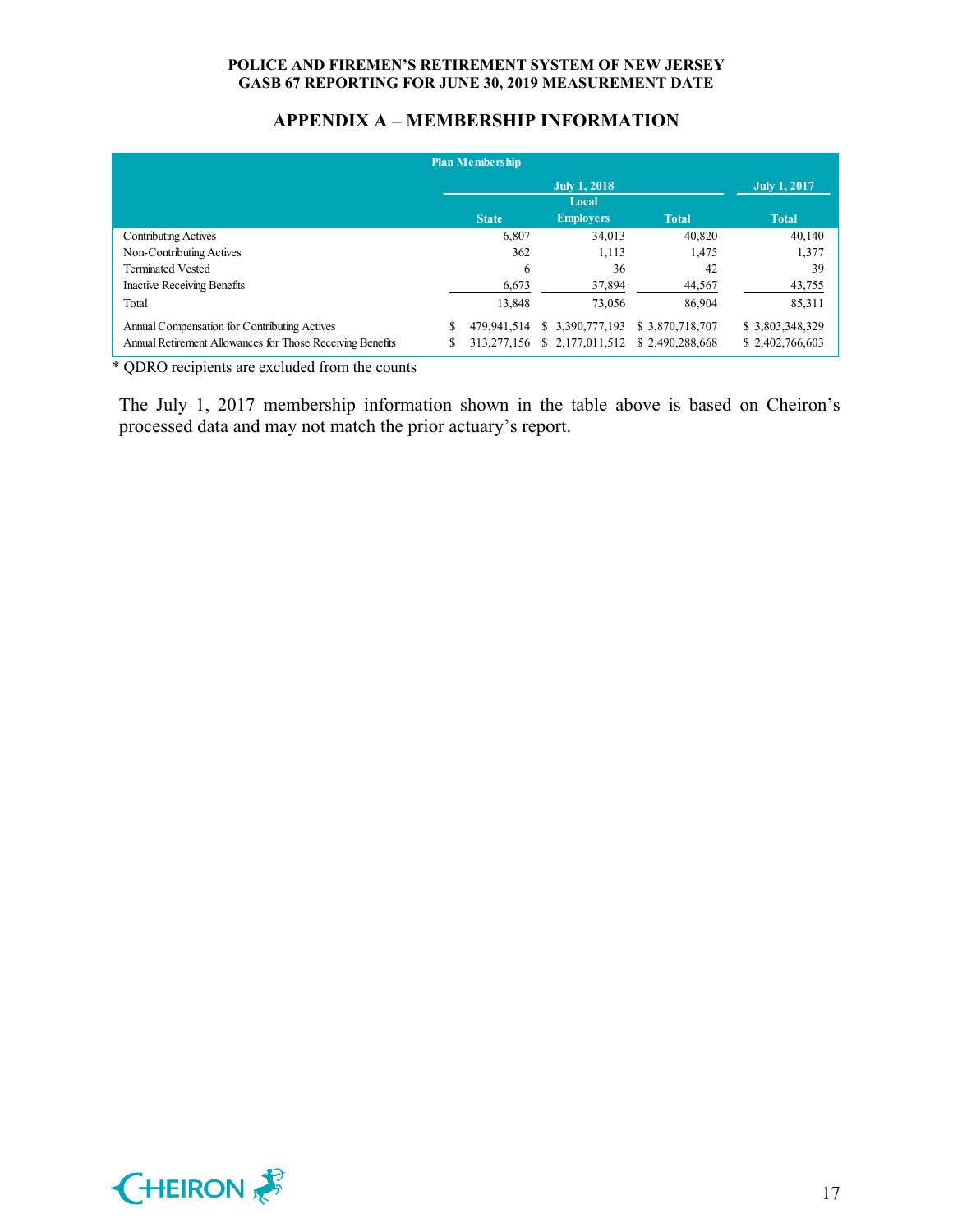# **APPENDIX B – ACTUARIAL ASSUMPTIONS AND METHODS**

# **A. Actuarial Assumptions**

| 1. Investment Rate of                                          | • July 1, 2018 valuation: 7.50% per annum, compounded annually.                    |
|----------------------------------------------------------------|------------------------------------------------------------------------------------|
| <b>Return for determining</b><br><b>Actuarially Determined</b> | • July 1, 2019 valuation: 7.30% per annum, compounded annually.                    |
| <b>Contributions</b>                                           | • July 1, 2020 valuation: 7.30% per annum, compounded annually.                    |
|                                                                | • July 1, 2021 and later valuations: 7.00% per annum, compounded<br>annually.      |
| 2. Long-Term Expected<br><b>Rate of Return</b>                 | 7.00% per annum, compounded annually.                                              |
| 3. GASB 67 Effective                                           | • June 30, 2018: 6.51% per annum, compounded annually.                             |
| <b>Discount Rate</b>                                           | • June 30, 2019: 6.85% per annum, compounded annually.                             |
| <b>4. Price Inflation</b>                                      | 2.75% per annum, compounded annually.                                              |
| 5. Wage Inflation                                              | 3.25% per annum, compounded annually.                                              |
| 6. Cost-of-Living<br><b>Adjustments (COLAs)</b>                | No future COLAs are assumed. Previously granted COLAs are<br>included in the data. |
|                                                                |                                                                                    |

**7. Salary Increases** Salaries increase rates are as follows:

| <b>Service</b> | <b>Rates</b> |
|----------------|--------------|
| 0              | 15.25%       |
| 1              | 15.25        |
| $\overline{2}$ | 12.75        |
| 3              | 10.75        |
| $\overline{4}$ | 10.25        |
| 5              | 9.25         |
| 6              | 8.25         |
| 7              | 7.25         |
| 8              | 5.75         |
| 9              | 5.25         |
| 10             | 4.75         |
| 11             | 4.25         |
| 12             | 3.75         |
| $13+$          | 3.25         |

Salary increases are assumed to occur on July 1.

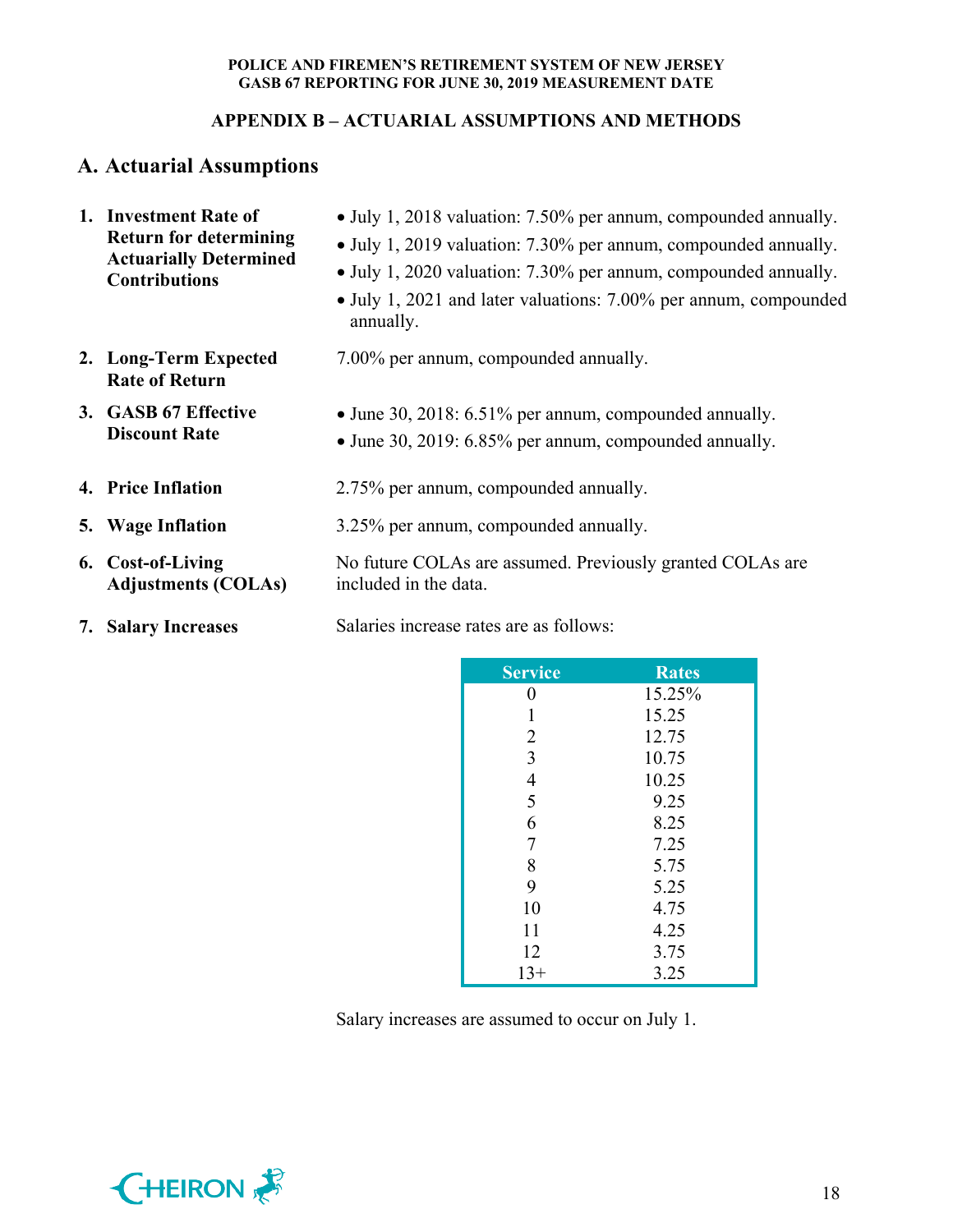# **APPENDIX B – ACTUARIAL ASSUMPTIONS AND METHODS**

- **8. 401(a)(17) Pay Limit** \$275,000 in 2018 increasing 2.75% per annum, compounded annually.
- **9. Social Security Wage**  \$128,400 in 2018 increasing 3.25% per annum, compounded annually.

| 10. Termination |  |  |
|-----------------|--|--|
|-----------------|--|--|

**Base**

**1** Termination rates are as follows:

| Service          | <b>Rates</b> |
|------------------|--------------|
| $\boldsymbol{0}$ | 2.00%        |
| $\mathbf{1}$     | 2.00         |
| $\overline{2}$   | 1.90         |
| $\overline{3}$   | 1.80         |
| $\overline{4}$   | 1.70         |
| 5                | 1.60         |
| 6                | 1.50         |
| $\overline{7}$   | 1.40         |
| 8                | 1.00         |
| 9                | 0.80         |
| 10               | 0.80         |
| 11               | 0.50         |
| 12               | 0.45         |
| 13               | 0.40         |
| 14               | 0.35         |
| 15               | 0.30         |
| 16               | 0.25         |
| 17               | 0.20         |
| 18               | 0.15         |
| 19               | 0.10         |
| 20               | 0.00         |

No termination is assumed after attainment of retirement eligibility.

All members are assumed to elect a refund of contributions.

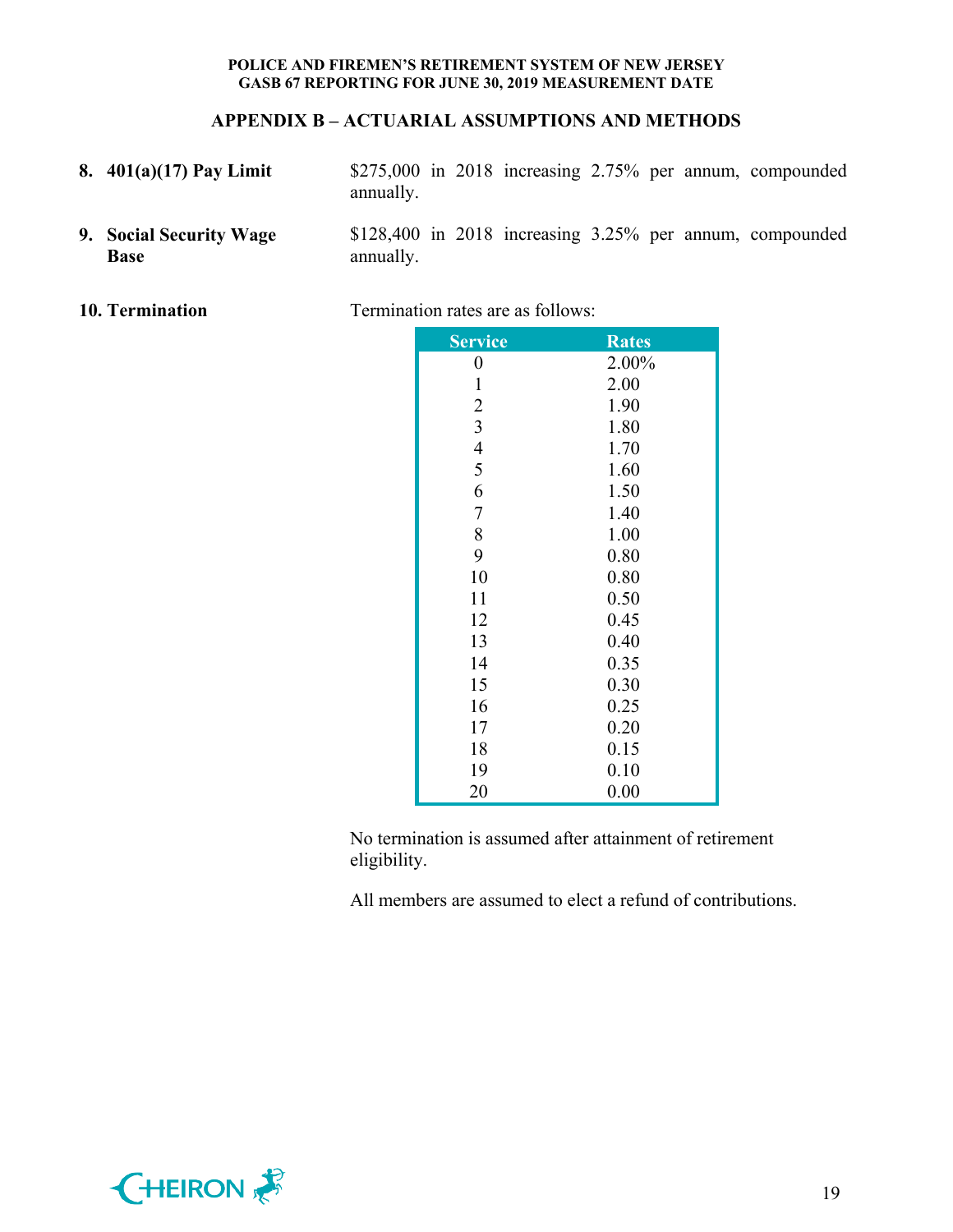# **APPENDIX B – ACTUARIAL ASSUMPTIONS AND METHODS**

**11. Disability** Disability rates are as follows:

|       | <b>Ordinary</b>   | <b>Accidental</b> |
|-------|-------------------|-------------------|
| Age   | <b>Disability</b> | <b>Disability</b> |
| 20    | 0.030%            | 0.020%            |
| 21    | 0.030             | 0.020             |
| 22    | 0.030             | 0.025             |
| 23    | 0.045             | 0.025             |
| 24    | 0.045             | 0.030             |
| 25    | 0.045             | 0.030             |
| 26    | 0.045             | 0.035             |
| 27    | 0.045             | 0.035             |
| 28    | 0.065             | 0.040             |
| 29    | 0.085             | 0.070             |
| 30    | 0.105             | 0.100             |
| 31    | 0.125             | 0.130             |
| 32    | 0.145             | 0.160             |
| 33    | 0.165             | 0.190             |
| 34    | 0.185             | 0.220             |
| 35    | 0.205             | 0.250             |
| 36    | 0.225             | 0.280             |
| 37    | 0.255             | 0.310             |
| 38    | 0.285             | 0.340             |
| 39    | 0.315             | 0.370             |
| 40    | 0.345             | 0.400             |
| 41    | 0.375             | 0.400             |
| 42    | 0.375             | 0.400             |
| 43    | 0.380             | 0.400             |
| 44    | 0.360             | 0.400             |
| 45    | 0.340             | 0.380             |
| 46    | 0.320             | 0.360             |
| 47    | 0.300             | 0.340             |
| 48    | 0.280             | 0.320             |
| 49    | 0.260             | 0.300             |
| 50    | 0.240             | 0.280             |
| 51    | 0.220             | 0.260             |
| 52    | 0.200             | 0.240             |
| 53    | 0.200             | 0.220             |
| 54    | 0.200             | 0.200             |
| 55    | 0.200             | 0.180             |
| 56    | 0.200             | 0.160             |
| 57    | 0.300             | 0.160             |
| 58    | 0.400             | 0.160             |
| $59+$ | 0.500             | 0.160             |

Both ordinary and accidental disability rates apply at all ages until the mandatory retirement age of 65.

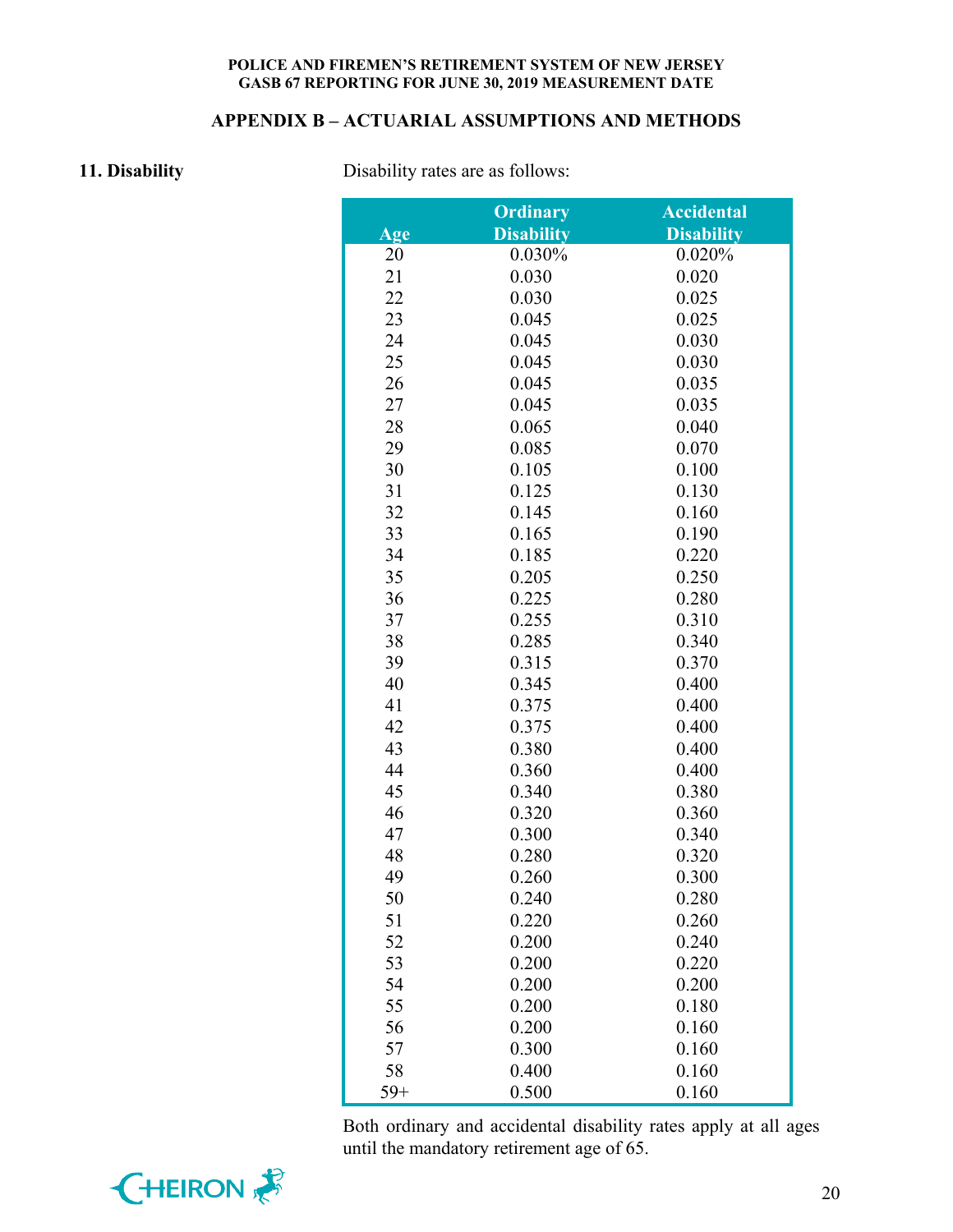### **APPENDIX B – ACTUARIAL ASSUMPTIONS AND METHODS**

No ordinary disability is assumed prior to attainment of ordinary disability retirement eligibility at four years of service.

No members are assumed to receive the involuntary disability retirement benefit.

Members are assumed to receive the greater of the applicable disability benefit or the service or special retirement benefit, depending on eligibility.

**12. Mortality** Pre-Retirement: The Pub-2010 Safety Employee mortality table *[PubS-2010 Employee]* as published by the Society of Actuaries with a 105.6% adjustment for males and 102.5% adjustment for females, and with future improvement from the base year of 2010 on a generational basis. For purposes of calculating projected cash flows used to determine the GASB discount rate, mortality improvement is based on SOA's Scale MP-2018. Upon direction from the DPB, for purposes of calculating the Total Pension Liability, mortality improvement is based on SOA's Scale MP-2019.

5% of the deaths are assumed to be accidental.

Healthy Retirees (Healthy Annuitants): The Pub-2010 Safety Retiree Below-Median Income Weighted mortality table *[PubS-2010(B) Healthy Retiree]* as published by the Society of Actuaries with a 96.7% adjustment for males and 96.0% adjustment for females, and with future improvement from the base year of 2010 on a generational basis. For purposes of calculating projected cash flows used to determine the GASB discount rate, mortality improvement is based on SOA's Scale MP-2018. Upon direction from the DPB, for purposes of calculating the Total Pension Liability, mortality improvement is based on SOA's Scale MP-2019.

Beneficiaries (Contingent Annuitants): The Pub-2010 General Retiree Below-Median Income Weighted mortality table *[PubG-2010(B) Healthy Retiree]* as published by the Society of Actuaries unadjusted, and with future improvement from the base year of 2010 on a generational basis. For purposes of calculating projected cash flows used to determine the GASB discount rate, mortality improvement is based on SOA's Scale MP-2018. Upon direction from the DPB, for purposes of calculating the Total Pension Liability, mortality improvement is based on SOA's Scale MP-2019.

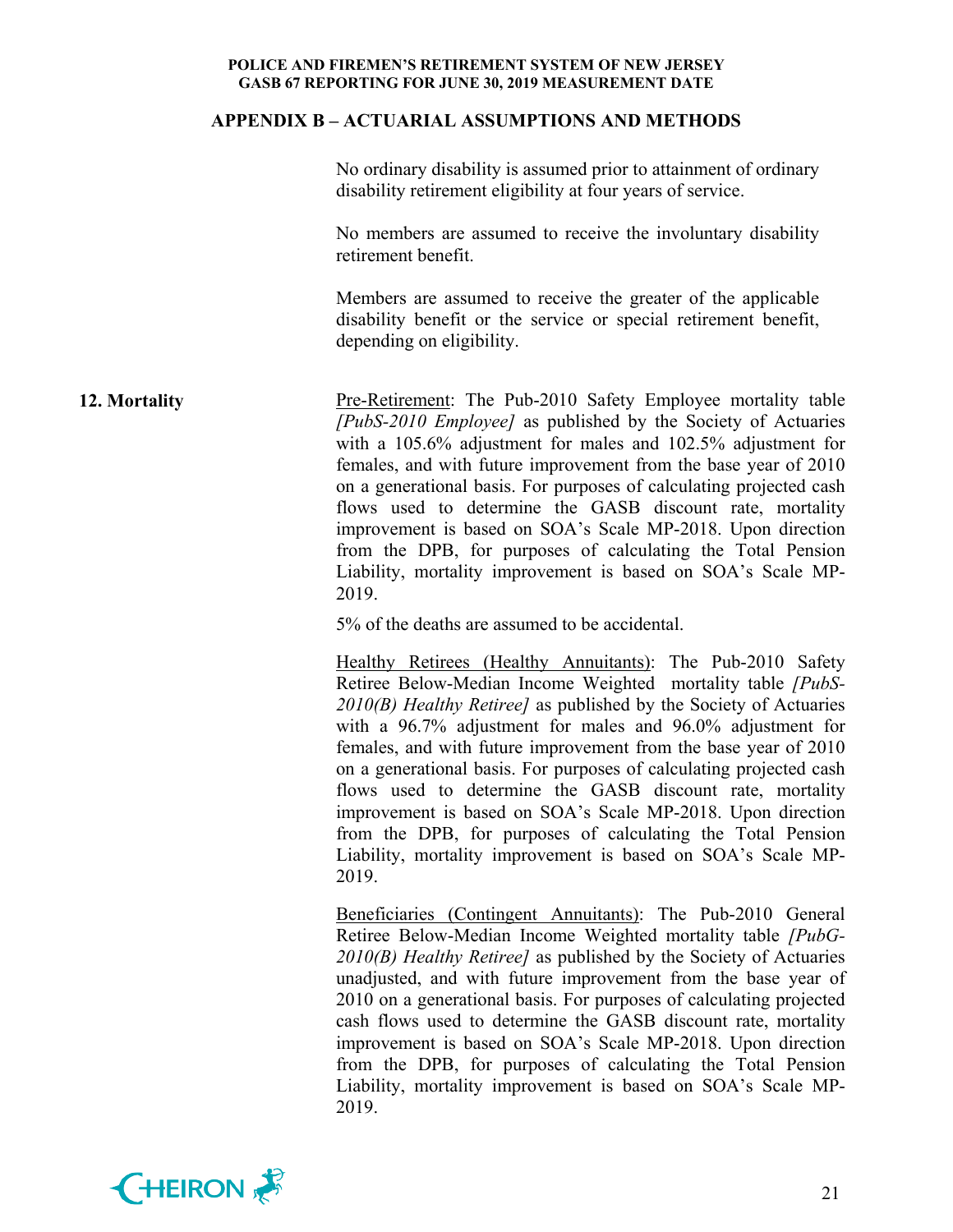# **APPENDIX B – ACTUARIAL ASSUMPTIONS AND METHODS**

Disabled Mortality (Disabled Annuitants): The Pub-2010 Safety Disabled Retiree mortality table *[PubS-2010 Disabled Retiree]* as published by the Society of Actuaries with a 152.0% adjustment for males and 109.3% adjustment for females, and with future improvement from the base year of 2010 on a generational basis. For purposes of calculating projected cash flows used to determine the GASB discount rate, mortality improvement is based on SOA's Scale MP-2018. Upon direction from the DPB, for purposes of calculating the Total Pension Liability, mortality improvement is based on SOA's Scale MP-2019.

**13. Retirement** For those with less than 25 years of service:

| Age   | <b>Rates</b> |
|-------|--------------|
| 40-49 | 2.00%        |
| 50-57 | 3.00         |
| 58    | 3.50         |
| 59    | 4.25         |
| 60    | 5.00         |
| 61    | 8.00         |
| 62    | 10.00        |
| 63    | 12.00        |
| 64    | 14.00        |

For those with 25 years of service:

| Age           | <b>Rates</b> |
|---------------|--------------|
| 48 or younger | 45.00%       |
| 49-54         | 50.00        |
| 55-59         | 55.00        |
| 60            | 60.00        |
| 61            | 65.00        |
| 62            | 70.00        |
| 63            | 75.00        |
| 64            | 90.00        |

For those with 26 or more years of service:

| Age           | <b>Rates</b> |
|---------------|--------------|
| 53 or younger | 22.00%       |
| 54-59         | 24.00        |
| 60            | 26.00        |
| 61            | 28.00        |
| $62 - 63$     | 30.00        |
| 64            | 40.00        |



Mandatory retirement at age 65.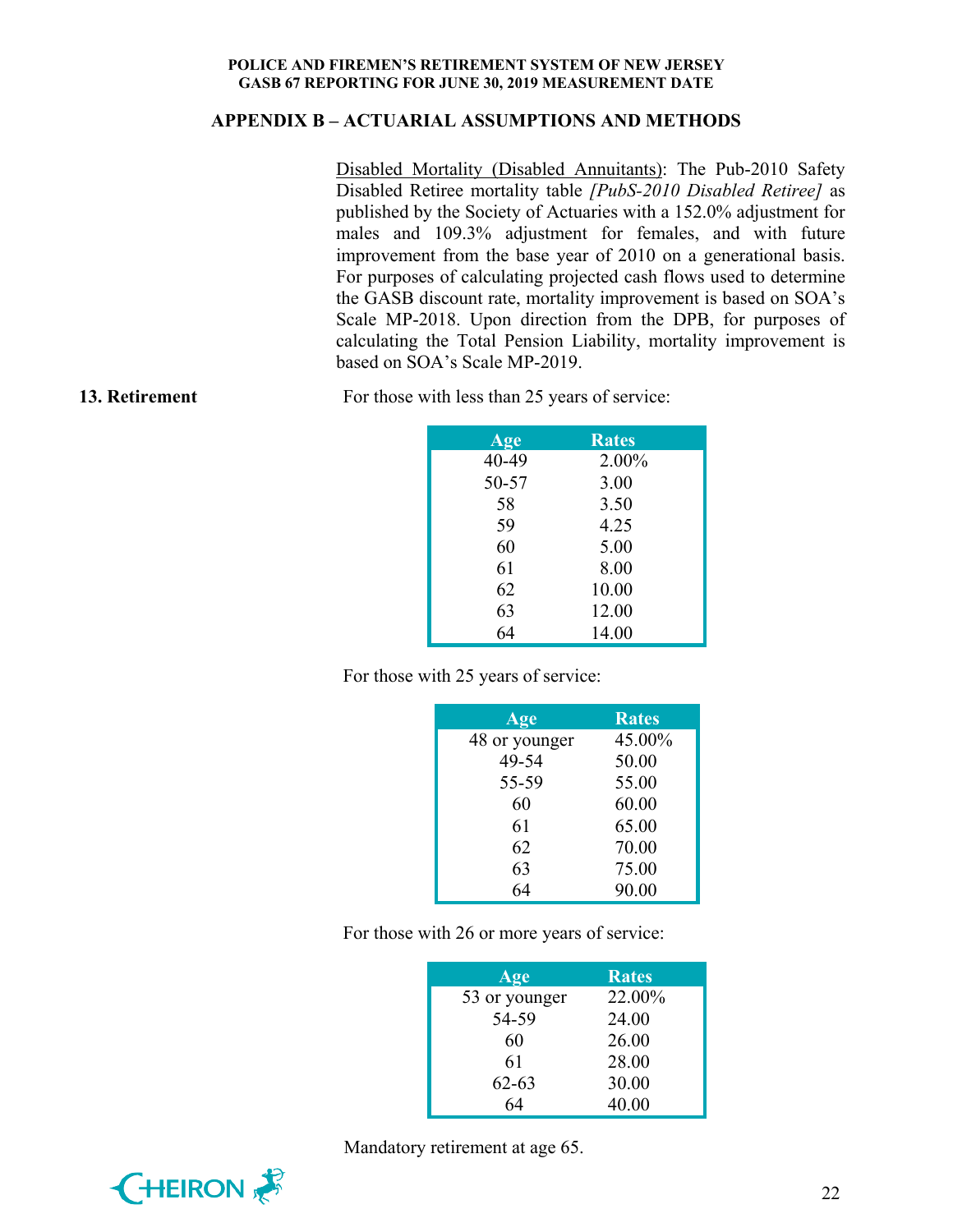# **APPENDIX B – ACTUARIAL ASSUMPTIONS AND METHODS**

| <b>14. Family Composition</b><br><b>Assumptions</b>                      | For members not currently in receipt, 90% of members are<br>assumed married to spouses of the opposite sex. Males are<br>assumed to be three years older than females.                                                                                                                                                                                                                            |
|--------------------------------------------------------------------------|---------------------------------------------------------------------------------------------------------------------------------------------------------------------------------------------------------------------------------------------------------------------------------------------------------------------------------------------------------------------------------------------------|
|                                                                          | For purposes of the post-retirement death benefit for members<br>currently in receipt, beneficiary status is based on the beneficiary<br>allowance reported. If no beneficiary date of birth is provided, the<br>beneficiary is assumed to be the member's spouse of the opposite<br>sex with males assumed to be three years older than females.                                                 |
|                                                                          | No additional dependent children or parents are assumed.                                                                                                                                                                                                                                                                                                                                          |
|                                                                          | For current dependents receiving a pre-retirement accidental death<br>benefit, those under age 24 are assumed to receive a benefit until<br>age 24 while those over age 24 are assumed to receive a benefit for<br>the remainder of their lifetime.                                                                                                                                               |
|                                                                          | For current dependents receiving a benefit other than a pre-<br>retirement accidental death benefit, those under age 19 are<br>assumed to receive a benefit until age 19 while those over age 19<br>are assumed to receive a benefit for the remainder of their lifetime.                                                                                                                         |
| 15. Non-Contributory<br><b>Group Insurance</b><br><b>Form of Payment</b> | All benefits are assumed to be paid as lump sums.                                                                                                                                                                                                                                                                                                                                                 |
| 16. Data                                                                 | Information provided by the prior actuary was relied upon for the<br>purposes of setting the status of and valuing non-contributing<br>active records.                                                                                                                                                                                                                                            |
|                                                                          | current beneficiaries with missing data, reasonable<br>For<br>assumptions were made based on the information available in prior<br>years.                                                                                                                                                                                                                                                         |
|                                                                          | Inactive members receiving benefits according to the 2017 data<br>but omitted from the 2018 data are assumed to have died without a<br>beneficiary.                                                                                                                                                                                                                                               |
| 17. Rationale for<br><b>Assumptions</b>                                  | The demographic assumptions used in this report reflect the results<br>of the July 1, $2013$ – June 30, 2018 Experience Study, approved by<br>the Board of Trustees on January 13, 2020. The investment return<br>assumption was recommended by the State Treasurer. The<br>MP-2019 mortality improvement scale was used to calculate the<br>Total Pension Liability upon direction from the DPB. |
| 18. Changes in<br><b>Assumptions Since</b><br><b>Last Valuation</b>      | The assumed rates of termination, retirement, mortality, disability,<br>salary increases, and inflation were updated based on the<br>July 1, 2013 – June 30, 2018 Experience Study.                                                                                                                                                                                                               |

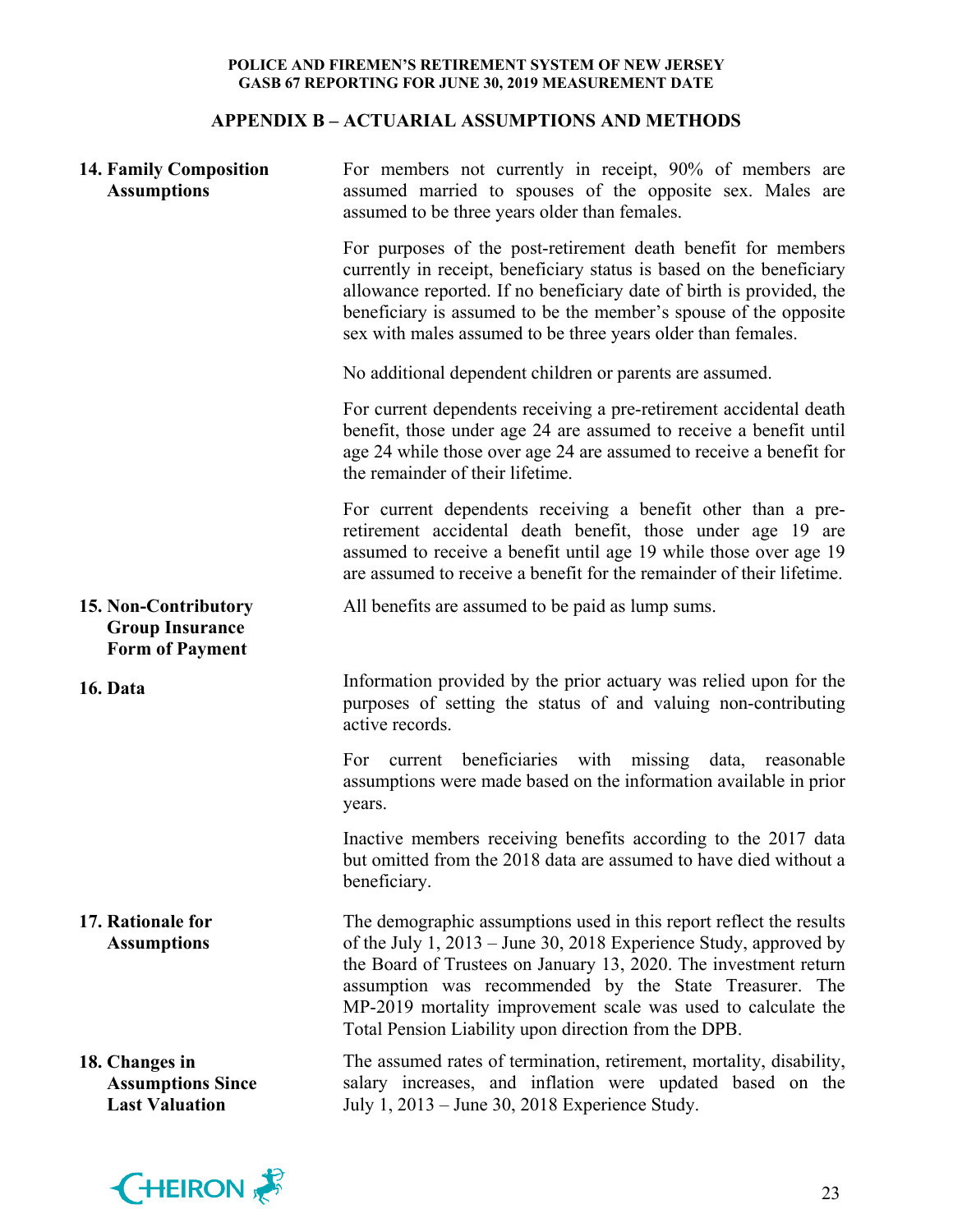# **APPENDIX B – ACTUARIAL ASSUMPTIONS AND METHODS**

# **B. Actuarial Methods**

The actuarial methods used for determining State and Local employer contributions are described below.

# **1. Actuarial Cost Method**

The actuarial cost method for funding calculations is the Projected Unit Credit Cost Method.

The actuarial liability is calculated as the actuarial present value of the projected benefits linearly allocated to periods prior to the valuation year based on service. Refunds are valued as the Aggregate Contributions as of the valuation date as provided by the Division of Pensions and Benefits. The unfunded actuarial liability is the actuarial liability on the valuation date less the actuarial value of assets.

In accordance with Chapter 78, P.L. 2011:

- Beginning with the July 1, 2010 actuarial valuation, the accrued liability contribution shall be computed so that if the contribution is paid annually in level dollars, it will amortize the unfunded accrued liability over an open 30 year period.
- Beginning with the July 1, 2018 actuarial valuation, the accrued liability contribution shall be computed so that if the contribution is paid annually in level dollars, it will amortize the unfunded accrued liability over a closed 30 year period (i.e., for each subsequent actuarial valuation the amortization period shall decrease by one year).
- Beginning with the July 1, 2028 actuarial valuation, when the remaining amortization period reaches 20 years, any increase or decrease in the unfunded accrued liability as a result of actuarial losses or gains for subsequent valuation years shall serve to increase or decrease, respectively, the amortization period for the unfunded accrued liability, unless an increase in the amortization period will cause it to exceed 20 years. If an increase in the amortization period as a result of actuarial losses for a valuation year would exceed 20 years, the accrued liability contribution shall be computed for the valuation year using a 20 year amortization period.

Certain portions of the normal cost and unfunded actuarial liabilities attributable to Local employers are payable by the State and/or over different periods in accordance with the NJ State Statutes.

To the extent that the amortization period remains an open period in future years and depending upon the specific circumstances, it should be noted that in the absence of emerging actuarial gains or contributions made in excess of the actuarially determined contribution, any existing unfunded accrued liability may not be fully amortized in the future.

The non-contributory group life insurance benefit is funded separately through a term cost.

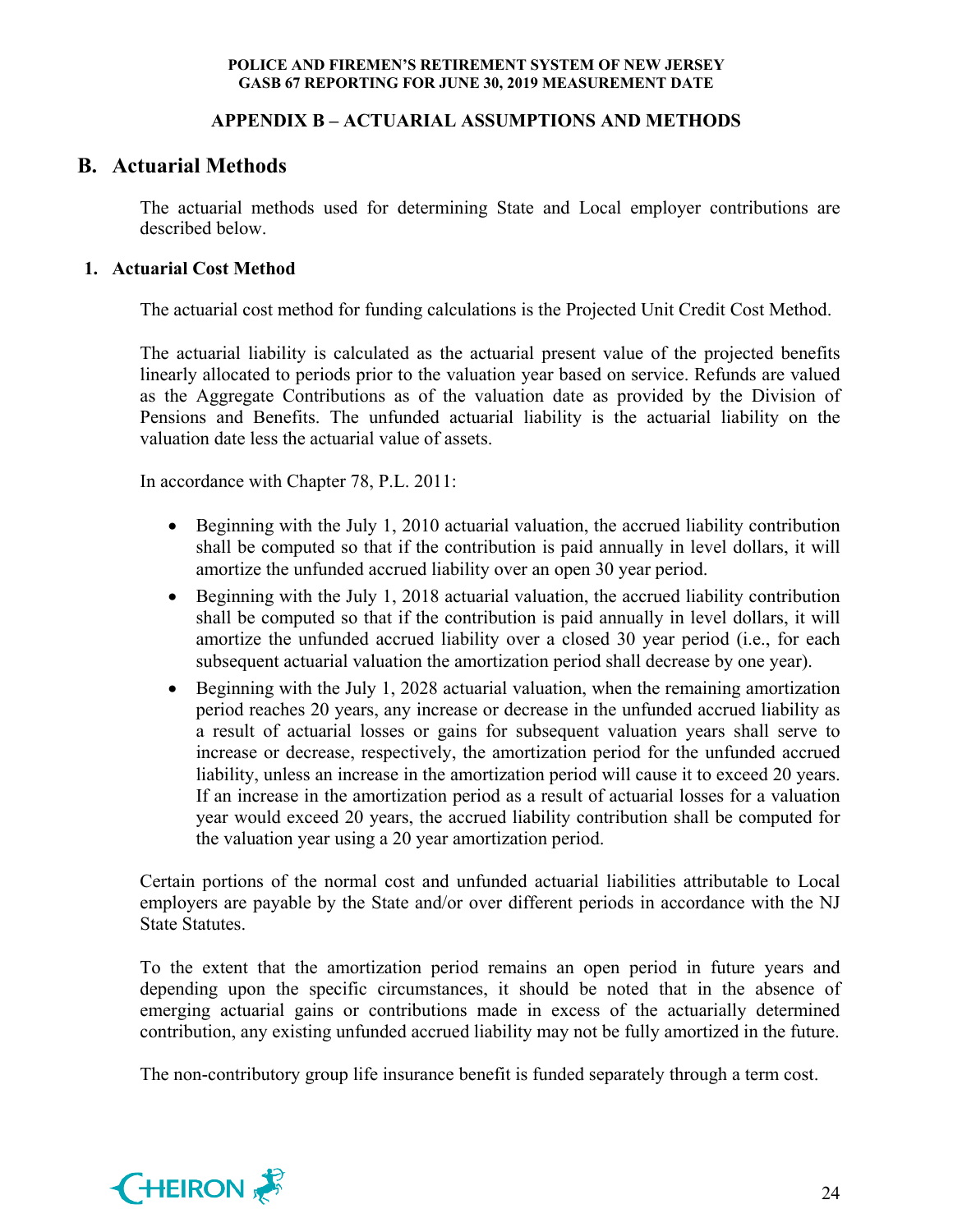# **APPENDIX B – ACTUARIAL ASSUMPTIONS AND METHODS**

# **2. Asset Valuation Method**

For the purposes of determining contribution rates, an actuarial value of assets is used that dampens the volatility in the market value of assets, resulting in a smoother pattern of contributions.

The actuarial value of assets is adjusted to reflect actual contributions, benefit payments and administrative expenses, and an assumed rate of return on the previous year's assets and current year's cash flow at the prior year's actuarial valuation interest rate, with a further adjustment to reflect 20% of the difference between the resulting value and the actual market value of Plan assets.

### **3. Contributions**

Chapter 83, P.L. 2016 requires the State to make pension contributions on a quarterly basis: at least 25% by September 30, at least 50% by December 31, at least 75% by March 31, and at least 100% by June 30. As such, contributions are assumed to be made on a quarterly basis.

Local employers' contributions are expected to be paid on April  $1<sup>st</sup>$ , 21 months after the associated valuation date.

Chapter 98, P.L. 2017, the Lottery Enterprise Contribution Act, allows the PFRS to receive 1.20% of the proceeds of the Lottery Enterprise, based upon their members' past or present employment in schools and institutions in the State for a term of 30 years. Revenues from Chapter 98, P.L. 2017, the Lottery Enterprise Contribution Act are assumed to be contributed to the trust on a monthly basis. The State's pension contribution is reduced by the product of the allocable percentage for the PFRS, the adjustment percentage, and the special asset value.

Contributions payable in the fiscal year starting on the valuation date are included in the actuarial value of assets as receivable contributions, discounted by the applicable valuation interest rate.

Legislation has provided for additional benefits and/or funding requirements which are included in this valuation and are described as follows.

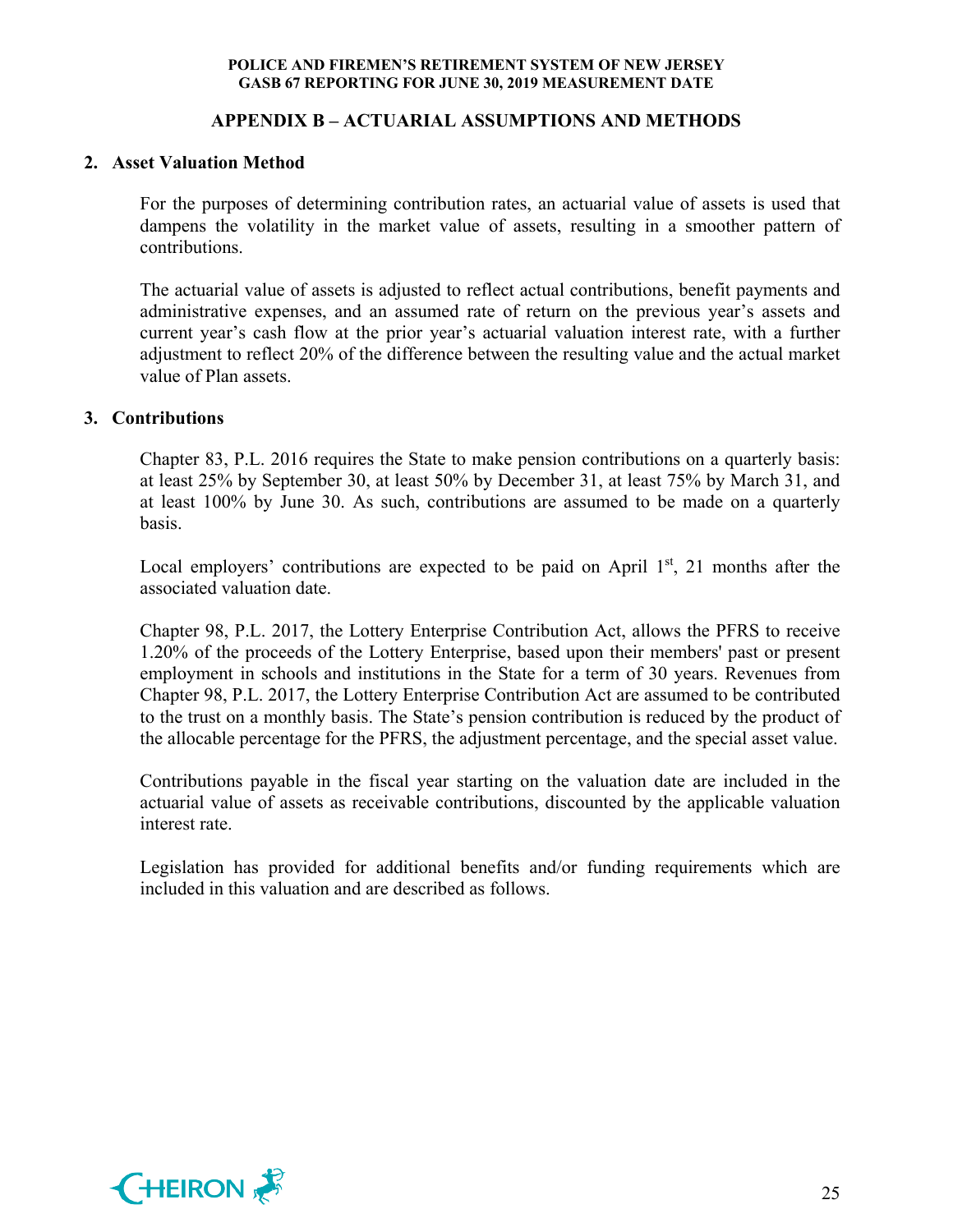# **APPENDIX B – ACTUARIAL ASSUMPTIONS AND METHODS**

# Early Retirement Incentive Programs

The following legislation provides additional retirement benefits to certain employees of Local employers: Chapter 59, P.L. 1999, Chapter 126, P.L. 2000 and Chapter 130, P.L. 2003. The cost of the enhanced pension benefits will be funded by employer contributions to the retirement system and paid by the employer that elected to participate over amortization periods elected by the employer to the extent permitted by NJ Statute.

Chapter 59, P.L. 1999 authorizes municipalities, counties and other local units of government that enter into agreements to provide governmental services on a joint or consolidated basis, municipalities that join together to establish a new consolidated municipality, or school districts that have merged with one or more other school districts due solely to a municipal consolidation, to offer incentive programs for retirement or termination of employment for employees affected by the consolidation agreements. "County ERI Section 44" of Chapter 126, P.L. 2000 permitted local units to offer early retirement or termination incentives to certain employees of county governing bodies. Chapter 130, P.L. 2003 extended an Early Retirement Incentive Program similar to that offered by the State under Chapter 23, P.L. 2002 to members of Local employer locations. Appendix E lists all applicable locations and summarizes the contribution requirements under Chapter 59, Chapter 126 and Chapter 130.

### Chapter 109, P.L.1979

Chapter 109, P.L. 1979 increased special retirement benefits for members who retire with 25 years of service from 50% to 60% of average final compensation. Under the provisions of this chapter, the State is liable for the increase in the normal contribution to fund the benefits provided by this act. As required by Chapter 109, additional State contributions of 1.1% of covered salary are required to provide for this additional benefit.

# Chapter 204, P.L. 1989

Chapter 204 allowed employees who were previously excluded on the basis of their titles from PFRS membership to enter the System. Employers of such employees are required to contribute any additional contribution necessary to fund any unfunded actuarial liability arising from Chapter 204. The valuation reflects the additional actuarial liability for three State locations and fifteen Municipality and Local Group locations with certain employees participating in the System under the provisions of this legislation. Section IV lists all applicable locations and the required contributions.

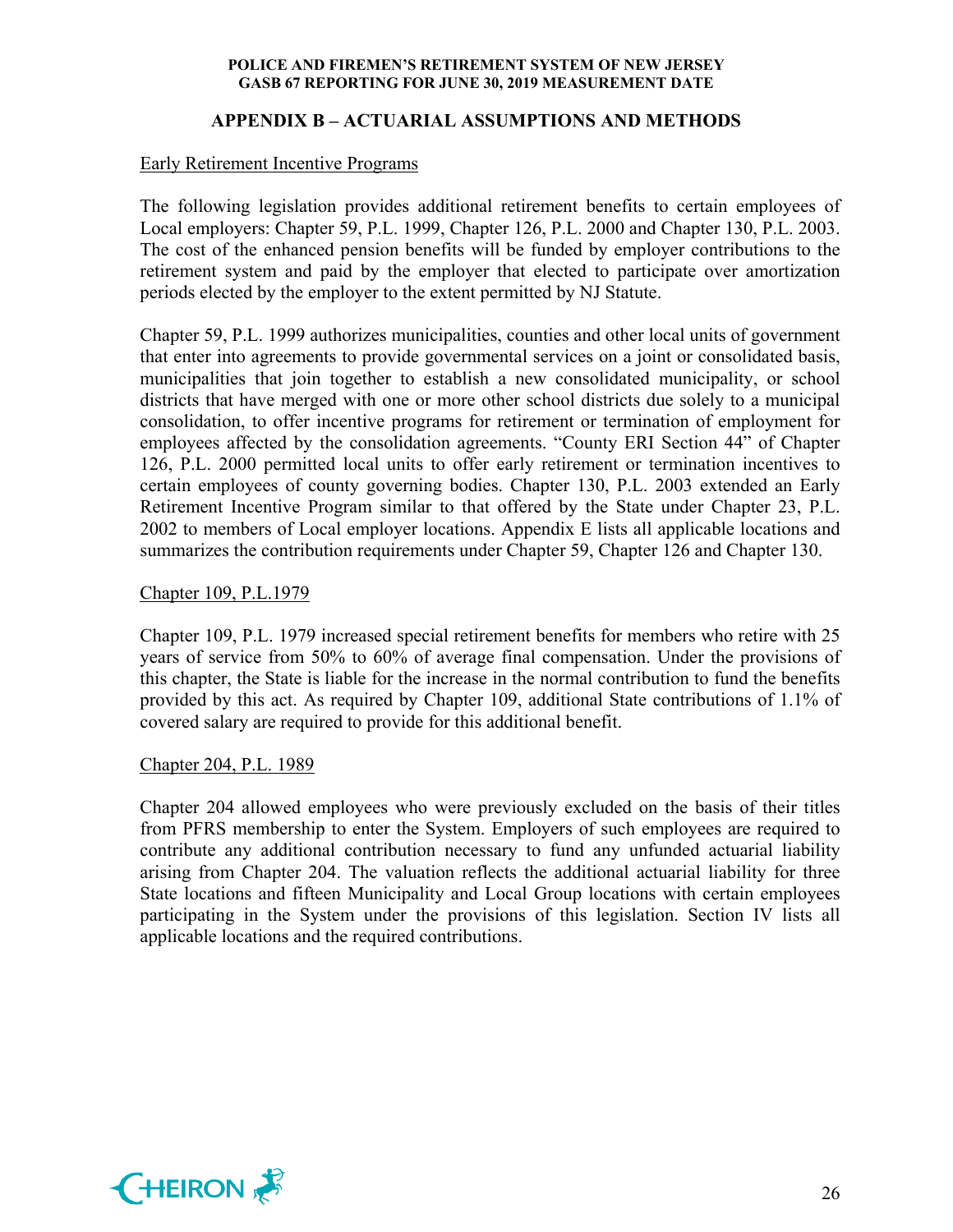# **APPENDIX B – ACTUARIAL ASSUMPTIONS AND METHODS**

#### Chapter 511, P.L. 1991

Chapter 511 increased the benefit payable to the surviving spouse of a retiree from 35% to 50% of the retiree's average final compensation. This law also raised the minimum annual spouse's benefit from \$1,600 to \$4,500 for benefits granted prior to January 14, 1992. Chapter 511 required that the normal cost and actuarial liability contribution attributable to this chapter be separately determined. As a result of Chapter 115, P.L. 1997, the actuarial liability contribution attributable to Chapter 511 was eliminated at that time. However, because of the reductions (and anticipated reductions) in the required State contributions for fiscal years 2004 through 2019 due to the various Appropriation Acts and Chapter 1, P.L. 2010, the remaining required contributions that have not been made have been set up as an unfunded actuarial liability attributable to Chapter 511.

# Chapter 247, P.L. 1993 and Chapter 201, P.L. 2001

Chapter 247 requires the State to pay the difference between the PFRS normal cost rate and the PERS normal cost rate for certain members who transferred into PFRS as of January 1, 1992 or later. In addition, the law requires the State to pay the "System" unfunded actuarial liability contribution for Municipalities and Local Groups that transferred into PFRS on and after January 1, 1992 without past service.

Chapter 201, P.L. 2001 made changes to Chapter 247, P.L. 1993 with respect to the benefits payable to members who transferred from PERS to PFRS as a result of the Chapter 247 legislation. The resulting increase in the unfunded actuarial liabilities due to the increased benefits was fully funded by the recognition of additional market value surplus in the determination of the actuarial value of assets in the July 1, 1999 valuation. However, because of the reductions (and anticipated reductions) in the required State contributions for fiscal years 2004 through 2019 due to the various Appropriation Acts and Chapter 1, P.L. 2010, the remaining required contributions which were not paid have been added to the Chapter 247 unfunded actuarial liability and will be included in future State contributions.

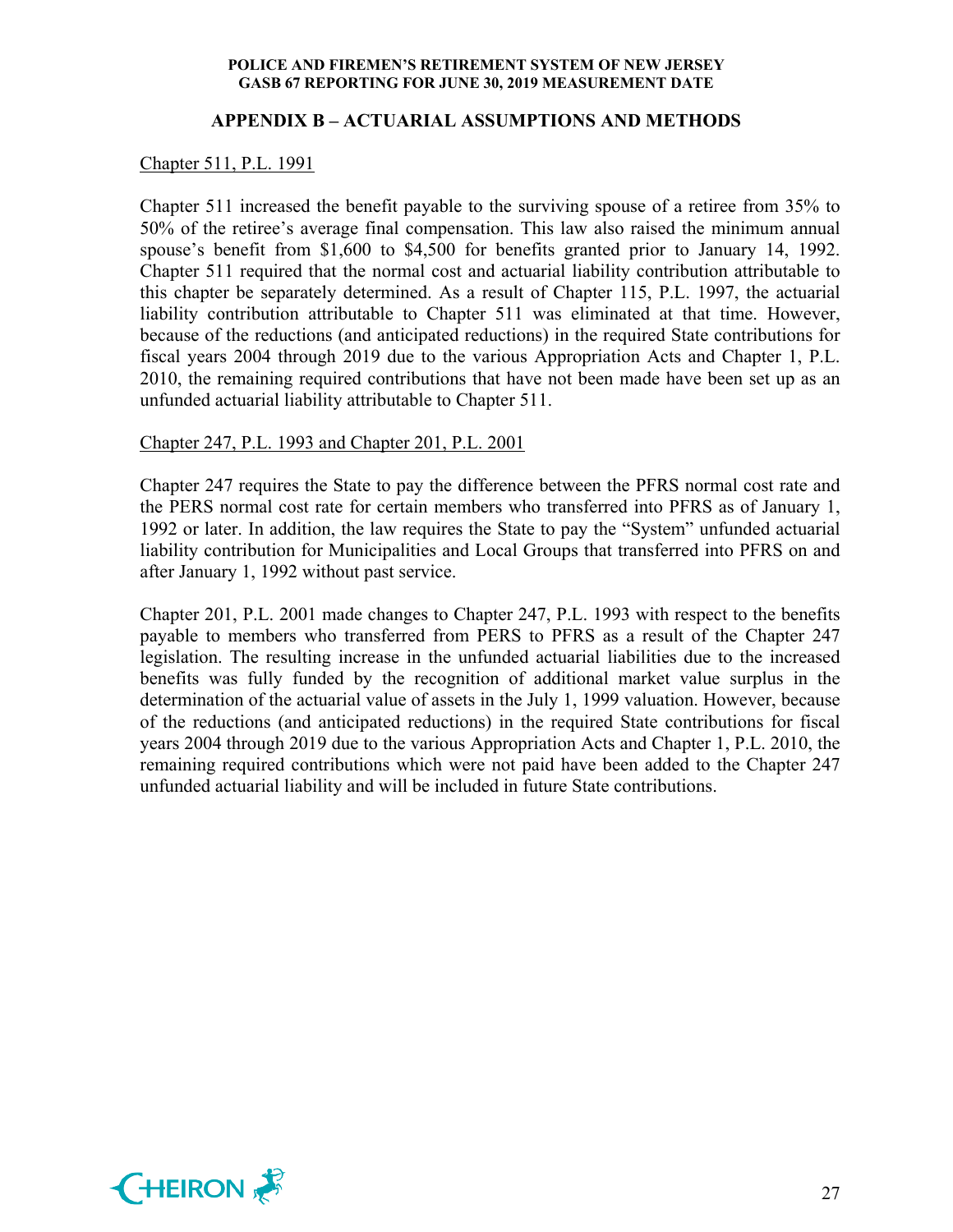# **APPENDIX B – ACTUARIAL ASSUMPTIONS AND METHODS**

# Chapter 428, P.L. 1999

Chapter 428, P.L. 1999 made the following changes to the benefit provisions:

- Changed the compensation basis for benefits from 3-year average compensation to final compensation.
- Added a service retirement benefit of 50% of final compensation for members as of the date of enactment who retire with 20 years of service and for all other members at age 55 with 20 years of service.
- Added an additional service retirement benefit of 3% of final compensation per year of service in excess of 20 years for those who retire with less than 25 years of service.
- Reduced the service requirement for ordinary disability retirement from 5 years to 4 years.
- Added the special involuntary disability benefit.
- Changed the preretirement death benefit from a refund of contributions to a spousal annuity equal to 50% of final compensation.

Chapter 8, P.L. 2000 required that, if valuation assets are insufficient to fund the normal cost and actuarial liability costs attributable to Chapter 428, P.L. 1999, the contribution required to fund these costs for the State and other employers shall be paid by the State. For the current valuation, valuation assets were not sufficient to fund the costs attributable to Chapter 428. In addition, because of the reductions (and anticipated reductions) in the required State contributions for fiscal years 2004 through 2019 due to the various Appropriation Acts and Chapter 1, P.L. 2010, the remaining required contributions which were not paid have been added to the Chapter 428 unfunded actuarial liability and will be included in future State contributions.

Chapter 86, P.L. 2001 amended the active death benefits provided to a beneficiary of a member who died in active duty on or after January 1, 1998 and before January 18, 2000. The law required an eligible beneficiary to apply for the increased benefits within 90 days of enactment and return the member's aggregate contributions to the System. The State is liable for all costs to the System attributable to this law, and these costs have been included in the Chapter 428 actuarial liability contributions.

Chapter 318, P.L. 2001 amended the active death benefits provided to a beneficiary of a member with 10 or more years of service who died in active service on or after June 1, 1995 and before January 1, 1998 and whose beneficiary had, on May 1, 2001, an appeal of a denial of a benefit related to death in the line of duty pending before the Board of Trustees. The law requires that the appeal be withdrawn or denied and that an eligible beneficiary apply for the increased benefits and return the member's aggregate contributions received. The State is liable for all costs to the System attributable to this law and these costs are also included in the Chapter 428 actuarial liability contributions.

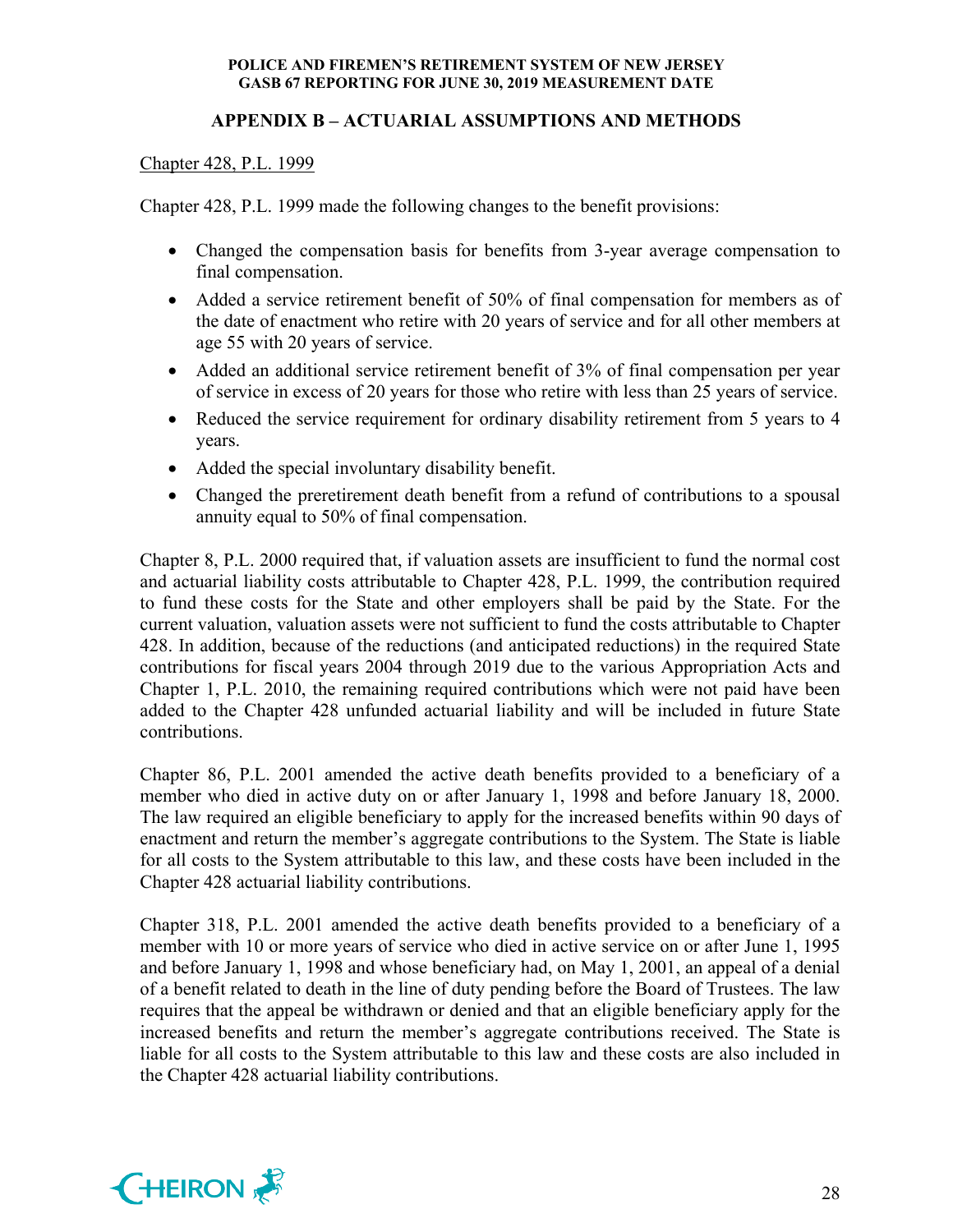# **APPENDIX B – ACTUARIAL ASSUMPTIONS AND METHODS**

#### Chapter 19, P.L. 2009

Chapter 19 provided that the State Treasurer will reduce for Local employers the normal and actuarial liability contributions to 50% of the amount certified for fiscal year 2009. The remaining 50% of the contribution (unfunded actuarial liability) will be paid by the Local employers in level annual payments over a period of 15 years with the first payment due in the fiscal year ending June 30, 2012. The unfunded liability will be adjusted by the rate of return on the actuarial value of assets. The legislation also provided that a Local employer may pay 100% of the contribution for the fiscal year 2009. Such an employer will be credited with the full payment and any such amounts will not be included in their unfunded actuarial liability. In addition, certain Local employers who were eligible to defer 50% of their fiscal year 2009 pension contributions but instead paid 100% of the fiscal year 2009 pension contributions were permitted to defer 50% of their 2010 fiscal year pension contributions. The unfunded actuarial liability will be paid by these Local employers over a period of 15 years with the first payment due in the fiscal year ending June 30, 2012. The unfunded actuarial liability will be adjusted by the rate of return on the actuarial value of assets.

# **4. Changes in Actuarial Methods Since the Last Valuation**

None.

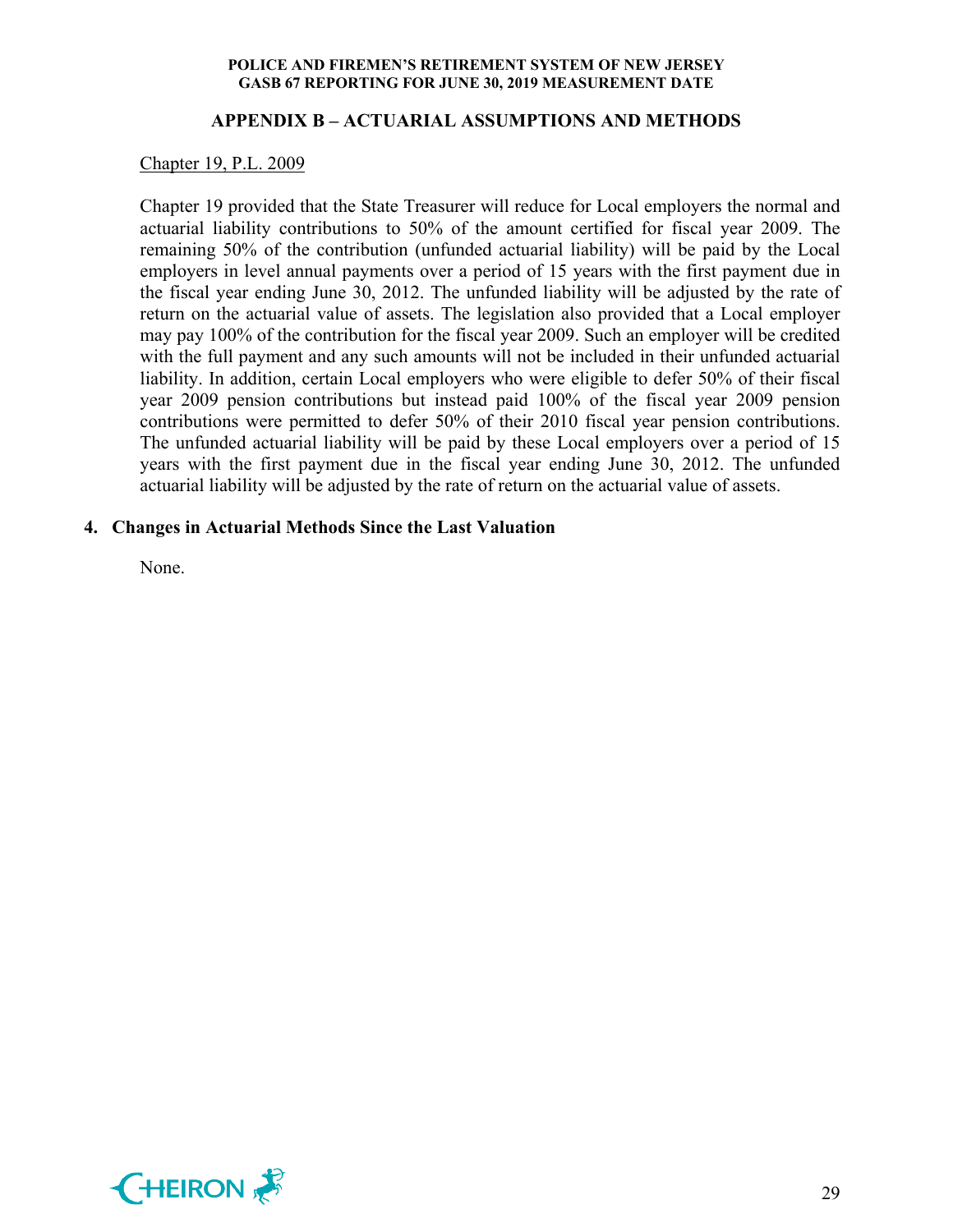# **APPENDIX C – SUMMARY OF PLAN PROVISIONS**

This summary of Plan provisions provides an overview of the major provisions of the PFRS used in the actuarial valuation. It is not intended to replace the more precise language of the NJ State Statutes, Title 43, Chapter 16A, and if there is any difference between the description of the plan herein and the actual language in the NJ State Statutes, the NJ State Statutes will govern.

# **1. Eligibility of Membership**

Eligibility is restricted to eligible police officers and firefighters in an eligible job title of classification who also meet the age, medical and training criteria for membership. The maximum enrollment age is 35.

- a) Tier 1 Member: Any member hired on or before May 21, 2010.
- b) Tier 2 Member: Any member hired after May 21, 2010 and on or before June 28, 2011.
- c) Tier 3 Member: Any member hired after June 28, 2011.

# **2. Plan Year**

The 12-month period beginning on July 1 and ending on June 30.

# **3. Creditable Service**

A year of service is credited for each year an employee is a Member of the Retirement System plus service, if any, covered by a prior service liability.

# **4. Compensation**

Base salary upon which contributions by a Member to the Annuity Savings Fund were based in the last year of service. Chapter 113, P.L. 1997 provides that Compensation cannot exceed the compensation limitation of Section  $401(a)(17)$  of the Internal Revenue Code. Chapter 1, P.L. 2010 provides that for members hired on or after May 22, 2010, Compensation cannot exceed the annual maximum wage contribution base for Social Security, pursuant to the Federal Insurance Contribution Act.

# **5. Final Compensation**

Annual compensation received by the Member in the last 12 months of Creditable Service preceding his retirement. Chapter 1, P.L. 2010 provides that for members hired on or after May 22, 2010, Final Compensation means the average annual compensation for the three fiscal years of membership providing the largest benefit.

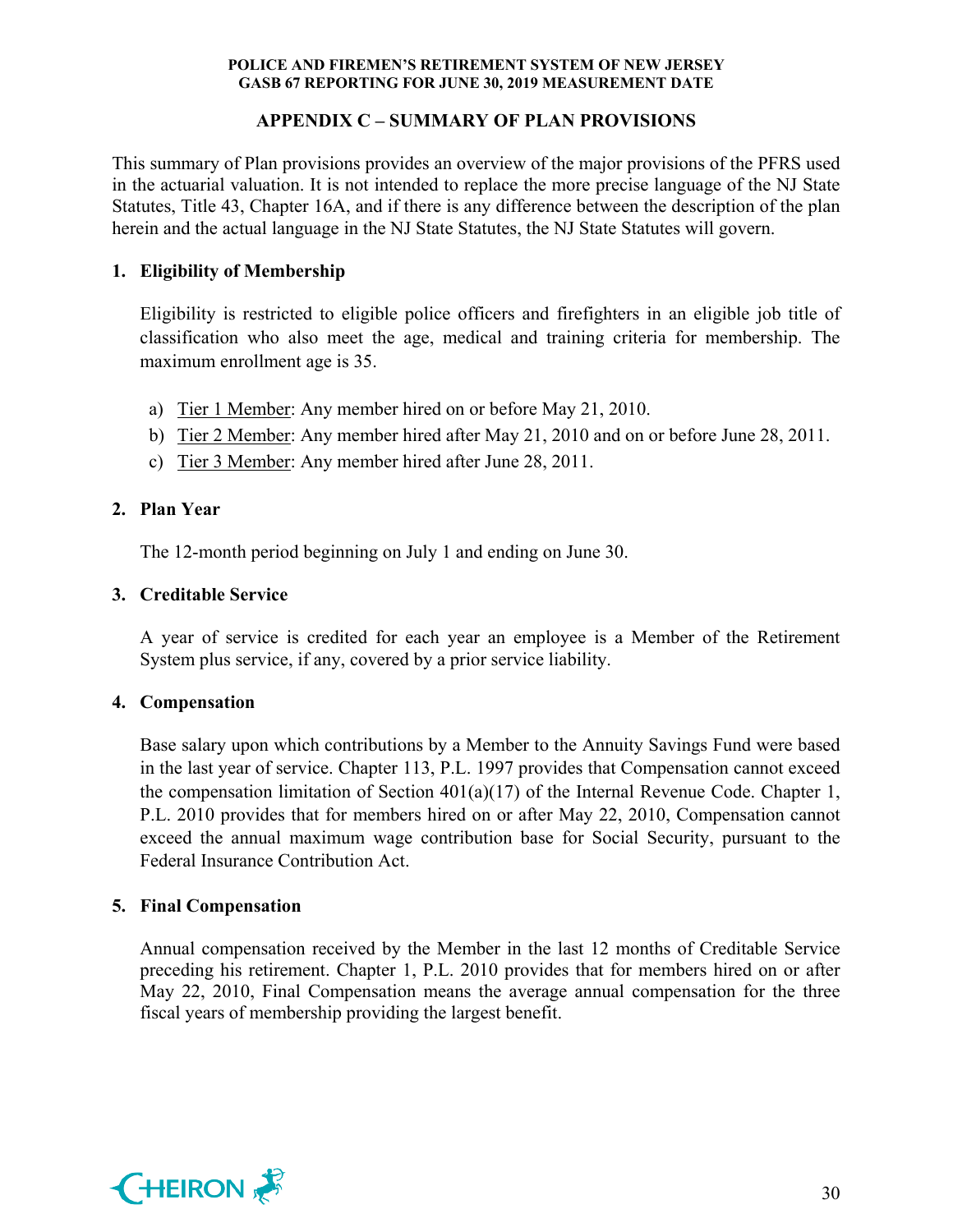# **APPENDIX C – SUMMARY OF PLAN PROVISIONS**

# **6. Aggregate Contributions**

The sum of all amounts deducted from the compensation of a Member or contributed by him or on his behalf without interest.

# **7. Member Contributions**

Each Member contributes 10% of base salary.

# **8. Benefits**

# **a) Service and Special Retirement**

Mandatory retirement at age 65, except a Member hired prior to January 1, 1987 may remain a Member until attaining the earlier of age 68 or 25 years of Creditable Service. Voluntary retirement prior to age 65.

(1) Service Retirement: For a Member enrolled as of January 18, 2000, age 55 or 20 years of Creditable Service. For a Member enrolled after January 18, 2000, age 55.

Benefit is an annual retirement allowance comprised of a member annuity plus an employer pension which together will provide a total allowance of:

- a. 2% of Final Compensation for each year of Creditable Service up to 30 years plus 1% of Final Compensation for each year of Creditable Service over 30 years.
- b. 50% of Final Compensation for Members with 20 or more years of Creditable Service.
- c. 50% of Final Compensation plus 3% of Final Compensation for each year of Creditable Service in excess of 20 years for Members as of January 18, 2000 who would have 20 years of Creditable Service but not 25 years at age 65.
- (2) Special Retirement: 25 years of Creditable Service.

Benefit is in an annual retirement allowance comprised of a member annuity plus an employer pension which together will provide a total allowance of:

a. For Members enrolled on or before June 28, 2011, 65% of Final Compensation plus 1% of Final Compensation for each year of Creditable Service in excess of 25 years with a maximum of 70% of Final Compensation, except for those members with 30 or more years of Creditable Service on June 30, 1979.

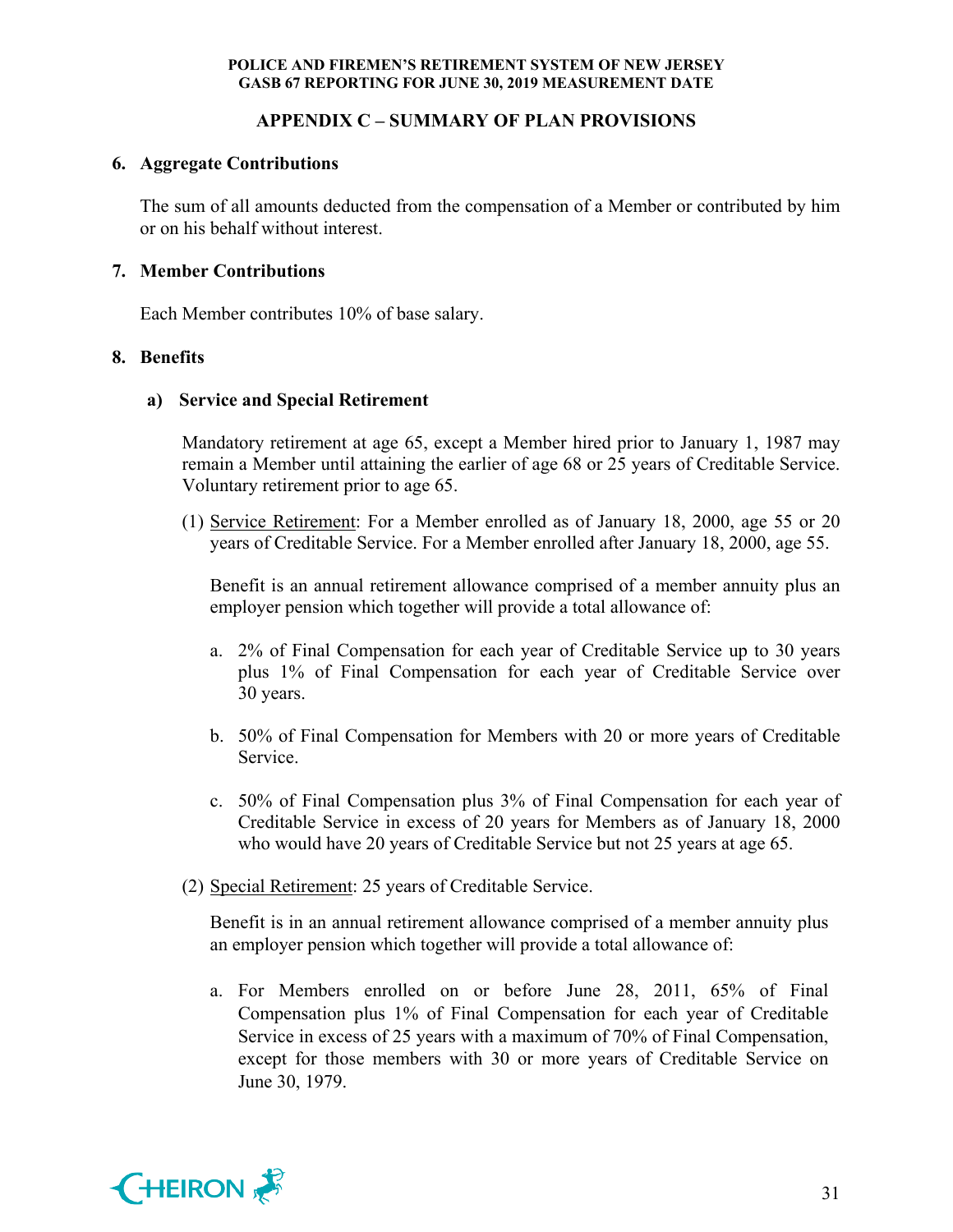# **APPENDIX C – SUMMARY OF PLAN PROVISIONS**

b. For Members hired after June 28, 2011, 60% of Final Compensation plus 1% of Final Compensation for each year of Creditable Service in excess of 25 years with a maximum of 65% of Final Compensation.

# **b) Deferred Retirement**

Termination of service prior to age 55 with 10 years of Creditable Service.

Benefit is either a refund of Aggregate Contributions, or a deferred life annuity commencing at age 55 comprised of a member annuity plus an employer pension which together will provide a total allowance of 2% of Final Compensation for each year of Creditable Service up to 30 plus 1% of Final Compensation for each year of Creditable Service over 30 years.

For Members who die during the deferral period, the benefit is a return of Aggregate Contributions.

# **c) Non-Vested Termination**

Termination of service prior to age 55 and less than 10 years of service credit.

Benefit is a return of Aggregate Contributions.

# **d) Death Benefits**

- (1) Ordinary Death Before Retirement: Death of an active Member. Benefit is equal to:
	- a. Lump sum payment equal to 350% of Compensation, also known as the non-contributory group life insurance benefit, plus
	- b. Spousal life annuity of 50% of Final Compensation payable until spouse's death or remarriage. If there is no surviving spouse or upon death or remarriage, a total of 20% (35%, 50%) of Final Compensation payable to one (two, three or more) dependent child(ren). If there is no surviving spouse or dependent child(ren),  $25\%$  (40%) of Final Compensation to one (two) dependent parent(s). If there is no surviving spouse, dependent child(ren) or parent(s), the benefit is a refund of Aggregate Contributions.
- (2) Accidental Death Before Retirement: Death of an active Member resulting during performance of duties. Benefit is equal to:
	- a. Lump sum payment equal to 350% of Compensation, also known as the noncontributory group life insurance benefit, plus

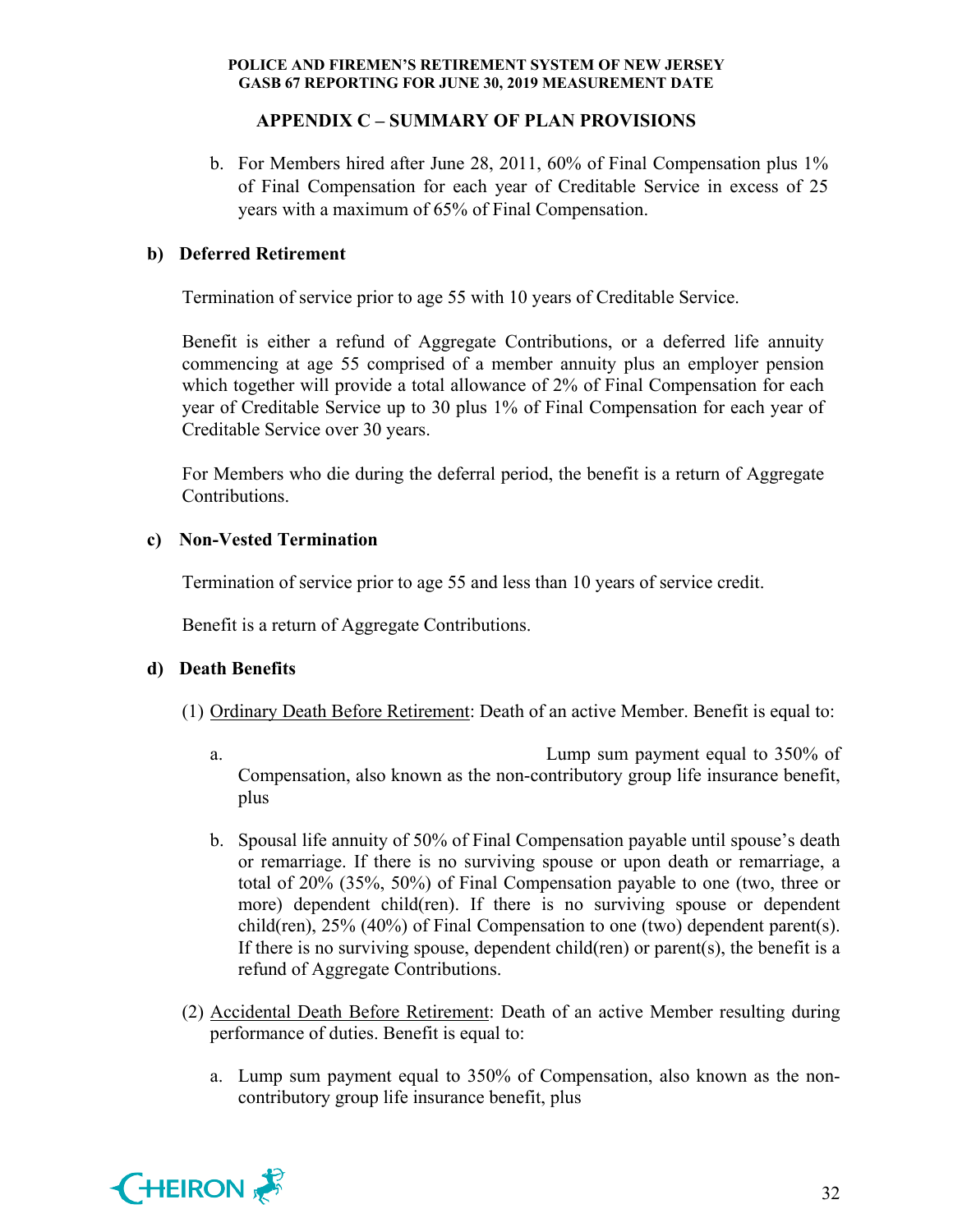# **APPENDIX C – SUMMARY OF PLAN PROVISIONS**

- b. Spousal life annuity of 70% of Compensation payable until spouse's death or remarriage. If there is no surviving spouse or upon death or remarriage, 70% of Compensation payable to dependent children in equal shares. If there is no surviving spouse or dependent child(ren), 25% (40%) of Compensation to one (two) dependent parent(s). If there is no surviving spouse, dependent child(ren) or parent(s), the benefit is a refund of Aggregate Contributions.
- (3) Death After Retirement: Death of a retired Member. Benefit is equal to:
	- a. Lump sum payment equal to 50% of Compensation for a Member retired under service, special or deferred retirement. For a Member receiving a disability benefit, lump sum payment of 350% of Compensation if death occurs prior to age 55 and 50% of final compensation if death occurs after age 55. This benefit is also known as the non-contributory group life insurance benefit, plus
	- b. For Members who retired on or after January 1, 1968, spouse life annuity of 50% of Final Compensation plus 15% (25%) of Final Compensation for one (two or more) dependent child(ren). The minimum benefit is \$4,500 per year. If there is no surviving spouse or upon death or remarriage, a total of 20% (35%, 50%) of Final Compensation payable to one (two, three or more) dependent child(ren). Previously granted COLAs also apply.

# **e) Disability Retirement**

(1) Ordinary Disability Retirement: Four years of Creditable Service and totally and permanently incapacitated from the performance of usual or available duties.

Benefit is an annual retirement allowance comprised of a member annuity plus an employer pension which together will provide a total allowance of:

- a) 40% of Final Compensation, or
- b) 1.5% of Final Compensation for each year of Creditable Service.
- (2) Involuntary Ordinary Disability Retirement: Ordinary Disability Retirement applied for by the employer.

Benefit is an annual retirement allowance comprised of a member annuity plus an employer pension which together will provide a total allowance of:

- a) For Members with 20 years of Creditable Service but less than 25 years, 50% of Final Compensation plus 3% of Final Compensation for each year of Creditable Service in excess of 20 years, to a maximum of 65% of Final Compensation.
- b) For all other members, the Ordinary Disability benefit.

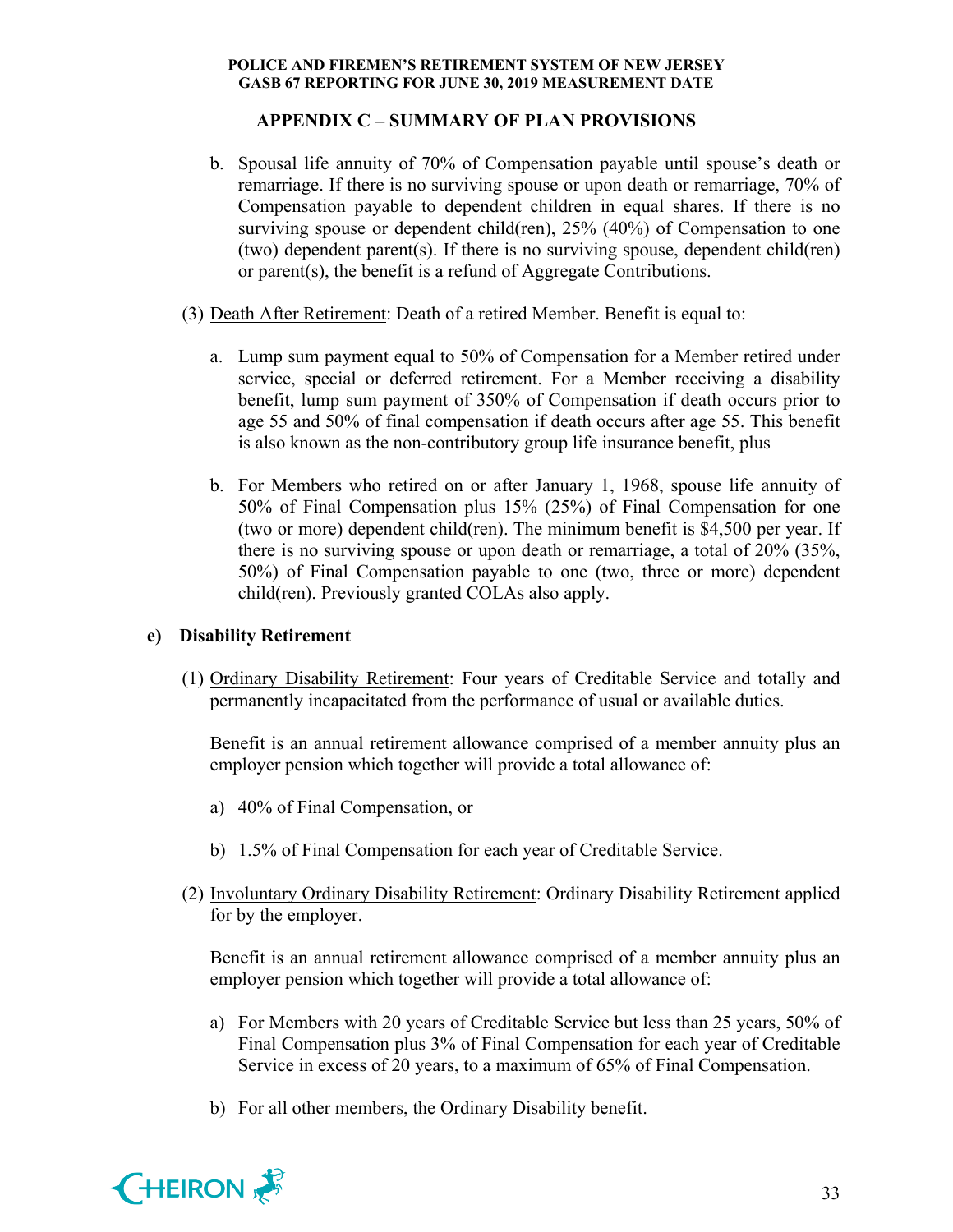# **APPENDIX C – SUMMARY OF PLAN PROVISIONS**

(3) Accidental Disability Retirement: Totally and permanently disabled as a direct result of a traumatic event occurring during and as a result of regular or assigned duties and such member is mentally or physically incapacitated for the performance of his usual duties.

Benefit is an annual retirement allowance comprised of a member annuity plus an employer pension which together will provide a total allowance of 2/3 of annual rate of compensation at the time of the traumatic event or retirement, whichever is greater.

(4) Special Disability Retirement: Under age 55 with 5 years of Creditable Service and received a heart transplant.

Benefit is an annual retirement allowance comprised of a member annuity plus an employer pension which together will provide a total allowance of 50% of Final Compensation.

# **9. Forms of Payment**

No optional forms of payment are available.

# **10. Cost-of-Living Adjustments**

Also known as Pension Adjustments. Provided annually to retirees and survivors after 24 months of retirement prior to July 1, 2011. Chapter 78, P.L. 2011 eliminated future adjustments effective July 1, 2011. Adjustments may be reinstated in the future subject to certain conditions outlined in Chapter 78, P.L. 2011.

# **11. Changes in Plan Provisions Since Last Valuation**

None.

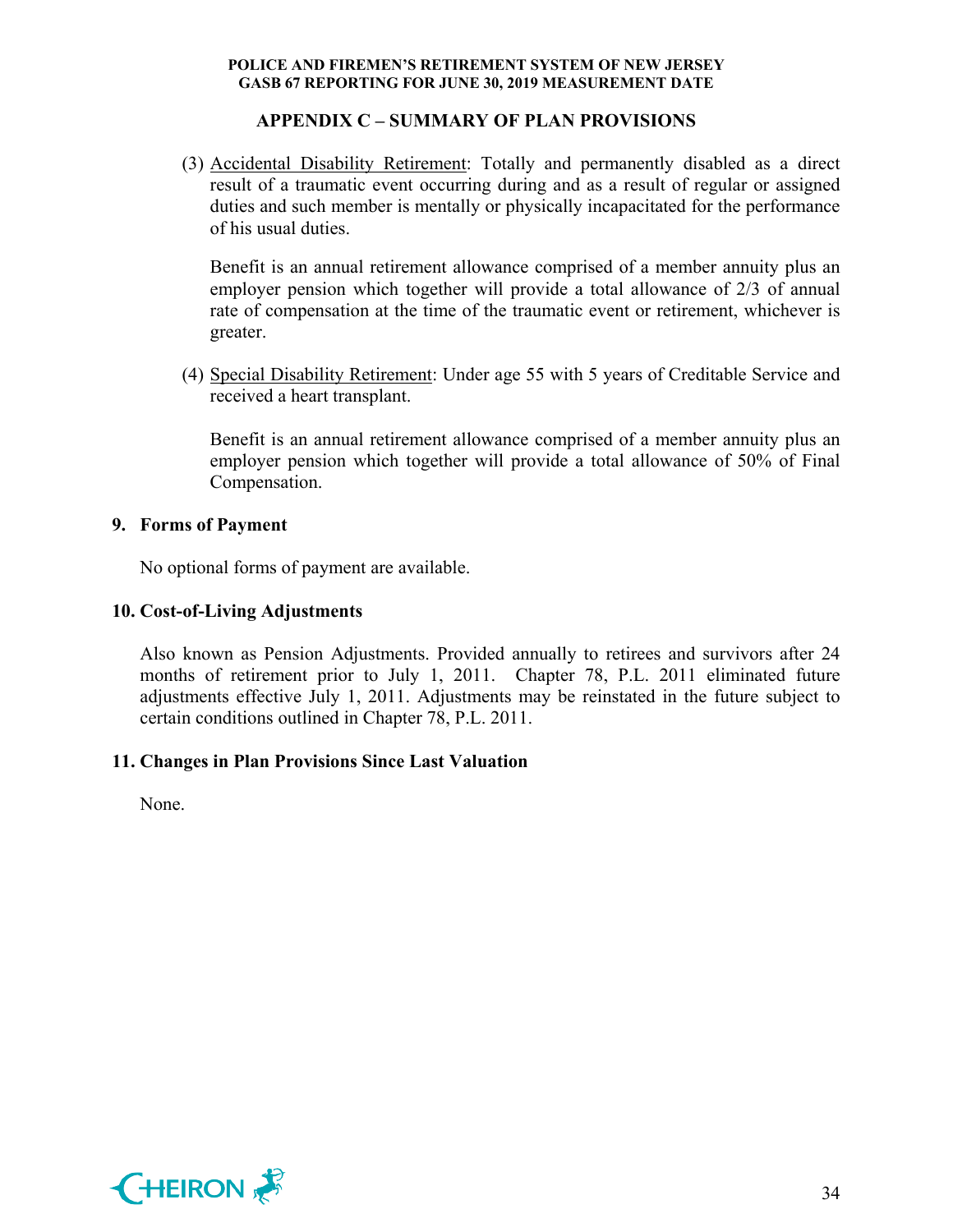# **APPENDIX D – DETERMINATION OF DISCOUNT RATE**

# **Table 1 - Projection of the Pension Plan's Fiduciary Net Position** (In Thousands) Projections Commence June 30, 2019

| Year                    | Projected<br><b>Beginning</b><br><b>Fiduciary Net</b><br>Position | Projected<br>Member<br>Contributions | <b>Projected State</b><br>Contributions | <b>Projected State-</b><br>paid Local<br>Contributions | <b>Projected Local</b><br><b>Employer</b><br>Contributions | Projected<br>Lottery<br>Contributions | Projected<br>Benefit<br><b>Payments</b> | Projected<br>Administrative<br><b>Expenses</b> | Projected<br><b>Investment</b><br><b>Earnings</b> | <b>Projected Ending</b><br><b>Fiduciary Net</b><br>Position<br>$(j) = (a) + (b) + (c)$ |
|-------------------------|-------------------------------------------------------------------|--------------------------------------|-----------------------------------------|--------------------------------------------------------|------------------------------------------------------------|---------------------------------------|-----------------------------------------|------------------------------------------------|---------------------------------------------------|----------------------------------------------------------------------------------------|
| k                       | (a)                                                               | (b)                                  | (c)                                     | (d)                                                    | (e)                                                        | (f)                                   | (g)                                     | (h)                                            | (i)                                               | $+(d)+(e)+(f)-(g)$<br>$-(h) + (i)$                                                     |
| $\mathbf{1}$            | $\mathbf{s}$<br>26,686,546                                        | s<br>372,016                         | Ś<br>213,857                            | s<br>159,085                                           | s<br>1.038.351                                             | Ś<br>12.859                           | S<br>2.713.230                          | s<br>7.419                                     | Ś<br>1.815.092                                    | s<br>27,577,156                                                                        |
| $\overline{2}$          | 27,577,156                                                        | 364,734                              | 230.528                                 | 154,940                                                | 1,132,770                                                  | 13,037                                | 2,833,377                               | 7,733                                          | 1,874,983                                         | 28,507,039                                                                             |
| $\overline{\mathbf{3}}$ | 28,507,039                                                        | 357,963                              | 240,818                                 | 154,994                                                | 1,144,988                                                  | 13,190                                | 2,943,295                               | 8,024                                          | 1,936,533                                         | 29,404,206                                                                             |
| $\overline{4}$          | 29,404,206                                                        | 350,811                              | 274,222                                 | 156,970                                                | 1,284,895                                                  | 13,343                                | 3,049,984                               | 8,316                                          | 1,998,718                                         | 30,424,865                                                                             |
| 5                       | 30,424,865                                                        | 342,165                              | 282,845                                 | 160,397                                                | 1,297,005                                                  | 13,505                                | 3,159,613                               | 8,620                                          | 2,066,610                                         | 31,419,159                                                                             |
| 6                       | 31,419,159                                                        | 332,821                              | 290,960                                 | 163,838                                                | 1,306,706                                                  | 13,670                                | 3,267,521                               | 8,917                                          | 2,132,638                                         | 32,383,353                                                                             |
| $\overline{7}$          | 32,383,353                                                        | 321,786                              | 299,654                                 | 167,298                                                | 1,315,158                                                  | 13,836                                | 3,379,903                               | 9,228                                          | 2,196,341                                         | 33,308,296                                                                             |
| 8                       | 33,308,296                                                        | 309,333                              | 308,115                                 | 171,071                                                | 1,295,074                                                  | 14,005                                | 3,494,706                               | 9,549                                          | 2,256,680                                         | 34,158,318                                                                             |
| $\overline{9}$          | 34,158,318                                                        | 296,389                              | 316,159                                 | 175,242                                                | 1,297,977                                                  | 14,165                                | 3,606,565                               | 9,865                                          | 2,312,249                                         | 34,954,068                                                                             |
| 10                      | 34,954,068                                                        | 282,814                              | 324,060                                 | 179,377                                                | 1,301,045                                                  | 14,275                                | 3,716,080                               | 10,173                                         | 2,364,075                                         | 35,693,461                                                                             |
| 11                      | 35,693,461                                                        | 269,125                              | 332,449                                 | 183,490                                                | 1,302,963                                                  | 14,419                                | 3,820,503                               | 10,465                                         | 2,412,122                                         | 36,377,062                                                                             |
| 12                      | 36,377,062                                                        | 254,014                              | 334,343                                 | 184,035                                                | 1,292,828                                                  | 14,565                                | 3,928,377                               | 10,764                                         | 2,455,630                                         | 36,973,335                                                                             |
| 13                      | 36,973,335                                                        | 237,534                              | 336,115                                 | 184,431                                                | 1,279,402                                                  | 14,712                                | 4,038,808                               | 11,067                                         | 2,492,826                                         | 37,468,480                                                                             |
| 14                      | 37,468,480                                                        | 221,334                              | 337,753                                 | 184,411                                                | 1,262,591                                                  | 14,860                                | 4,141,691                               | 11,351                                         | 2,523,141                                         | 37,859,528                                                                             |
| 15                      | 37,859,528                                                        | 205,355                              | 339,069                                 | 184,372                                                | 1,244,698                                                  | 15,011                                | 4,237,051                               | 11,618                                         | 2,546,409                                         | 38,145,773                                                                             |
| 16                      | 38,145,773                                                        | 190,740                              | 339,915                                 | 184,280                                                | 1,228,201                                                  | 15,162                                | 4,317,529                               | 11,842                                         | 2,562,912                                         | 38,337,612                                                                             |
| 17                      | 38,337,612                                                        | 178,780                              | 341,014                                 | 184,197                                                | 1,213,962                                                  | 15,315                                | 4,375,103                               | 12,001                                         | 2,573,734                                         | 38,457,511                                                                             |
| 18                      | 38,457,511                                                        | 167,726                              | 343,144                                 | 184,295                                                | 1,204,414                                                  | 15,470                                | 4,420,646                               | 12,130                                         | 2,580,078                                         | 38,519,862                                                                             |
| 19                      | 38,519,862                                                        | 155,205                              | 344,946                                 | 184,612                                                | 1,197,642                                                  | 15,626                                | 4,467,717                               | 12,266                                         | 2,582,334                                         | 38,520,243                                                                             |
| 20                      | 38,520,243                                                        | 140,454                              | 345,991                                 | 184,817                                                | 1,189,045                                                  | 15,784                                | 4,520,932                               | 12,416                                         | 2,579,910                                         | 38,442,898                                                                             |
| 21                      | 38,442,898                                                        | 123,717                              | 346,977                                 | 184,756                                                | 1,175,665                                                  | 15,943                                | 4,578,820                               | 12,575                                         | 2,571,726                                         | 38,270,287                                                                             |
| 22                      | 38,270,287                                                        | 105,588                              | 347,756                                 | 184,356                                                | 1,157,629                                                  | 16,104                                | 4,638,060                               | 12,739                                         | 2,556,685                                         | 37,987,607                                                                             |
| 23                      | 37,987,607                                                        | 85,668                               | 348,067                                 | 183,789                                                | 1,136,083                                                  | 16,267                                | 4,701,057                               | 12,919                                         | 2,533,672                                         | 37,577,175                                                                             |
| 24                      | 37,577,175                                                        | 63,901                               | 347,100                                 | 183,014                                                | 1,110,869                                                  | 16,431                                | 4,767,871                               | 13,118                                         | 2,501,419                                         | 37,018,920                                                                             |
| 25                      | 37,018,920                                                        | 45,863                               | 344,197                                 | 182,093                                                | 1,082,146                                                  | 16,597                                | 4,805,316                               | 13,236                                         | 2,459,846                                         | 36,331,111                                                                             |
| 26                      | 36,331,111                                                        | 34,746                               | 341,700                                 | 181,181                                                | 1,059,155                                                  | 16,764                                | 4,797,809                               | 13,224                                         | 2,411,103                                         | 35,564,727                                                                             |
| 27                      | 35,564,727                                                        | 26,685                               | 341,071                                 | 181,095                                                | 1,046,826                                                  | 16,933                                | 4,768,068                               | 13,148                                         | 2,357,983                                         | 34,754,103                                                                             |
| 28                      | 34,754,103                                                        | 20,294                               | 341,236                                 | 181,350                                                | 1,038,812                                                  | 17,104                                | 4,724,291                               | 13,032                                         | 2,302,412                                         | 33,917,989                                                                             |
| 29                      | 33,917,989                                                        | 15,270                               | 341,698                                 | 181,774                                                | 1,033,080                                                  | $\boldsymbol{0}$                      | 4,668,431                               | 12,881                                         | 2,244,976                                         | 33,053,475                                                                             |
| 30                      | 33,053,475                                                        | 11.348                               | 343,522                                 | 182,333                                                | 1,029,092                                                  | $\mathbf{0}$                          | 4,602,298                               | 12,702                                         | 2,186,602                                         | 32,191,373                                                                             |
| 31                      | 32,191,373                                                        | 8,344                                | 345,535                                 | 183,003                                                | 1,026,465                                                  | $\mathbf{0}$                          | 4,527,208                               | 12,498                                         | 2,128,768                                         | 31,343,782                                                                             |
| 32                      | 31,343,782                                                        | 6,014                                | 347,710                                 | 183,766                                                | 1,024,874                                                  | $\boldsymbol{0}$                      | 4,444,873                               | 12,272                                         | 2,072,248                                         | 30,521,248                                                                             |
| 33                      | 30,521,248                                                        | 4,258                                | 350,007                                 | 184,602                                                | 1,023,952                                                  | $\boldsymbol{0}$                      | 4,356,057                               | 12,029                                         | 2,017,741                                         | 29,733,722                                                                             |
| 34                      | 29,733,722                                                        | 2,931                                | 352,387                                 | 185,497                                                | 1,023,552                                                  | $\boldsymbol{0}$<br>$\mathbf{0}$      | 4,261,764                               | 11,770                                         | 1,965,901                                         | 28,990,457                                                                             |
| 35                      | 28,990,457                                                        | 1,959<br>1,260                       | 354,812                                 | 186,443                                                | 1,023,467                                                  | $\boldsymbol{0}$                      | 4,162,550                               | 11,498                                         | 1,917,350                                         | 28,300,439                                                                             |
| 36                      | 28,300,439                                                        |                                      | 357,282                                 | 180,185                                                | 516,940                                                    | $\theta$                              | 4,059,003                               | 11,213                                         | 1,863,859                                         | 27,149,749                                                                             |
| 37<br>38                | 27,149,749<br>25,631,496                                          | 758<br>432                           | 359,778<br>362,281                      | 175,424<br>175,784                                     | 128,074<br>107,733                                         | $\mathbf{0}$                          | 3,951,675<br>3,840,803                  | 10,918<br>10,612                               | 1,780,306                                         | 25,631,496<br>24,103,881                                                               |
| 39                      | 24,103,881                                                        | 223                                  | 364,790                                 | 176,428                                                | 106,550                                                    | $\mathbf{0}$                          | 3,726,884                               | 10,299                                         | 1,677,570<br>1,574,622                            | 22,589,310                                                                             |
| 40                      | 22,589,310                                                        | 107                                  | 367,296                                 | 177,101                                                | 106,279                                                    | $\mathbf{0}$                          | 3,610,226                               | 9,978                                          | 1,472,701                                         | 21,092,591                                                                             |
| 41                      | 21,092,591                                                        | 42                                   | 369,798                                 | 177,787                                                | 105,940                                                    | $\bf{0}$                              | 3,491,275                               | 9,650                                          | 1,372,109                                         | 19,617,342                                                                             |
| 42                      | 19,617,342                                                        | 13                                   | 372,290                                 | 178,482                                                | 105,443                                                    | $\boldsymbol{0}$                      | 3,370,342                               | 9,317                                          | 1,273,087                                         | 18,166,998                                                                             |
| 43                      | 18,166,998                                                        | $\overline{4}$                       | 374,769                                 | 179,184                                                | 104,769                                                    | $\boldsymbol{0}$                      | 3,247,748                               | 8,979                                          | 1,175,862                                         | 16,744,860                                                                             |
| 44                      | 16,744,860                                                        | $\mathbf{1}$                         | 377,235                                 | 179,890                                                | 103,900                                                    | $\boldsymbol{0}$                      | 3,123,846                               | 8,638                                          | 1,080,654                                         | 15,354,055                                                                             |
| 45                      | 15,354,055                                                        | $\theta$                             | 379,685                                 | 180,600                                                | 102,827                                                    | $\mathbf{0}$                          | 2,998,957                               | 8,294                                          | 987,669                                           | 13,997,585                                                                             |
| 46                      | 13,997,585                                                        | $\mathbf{0}$                         | 382,123                                 | 181,312                                                | 101,555                                                    | $\overline{0}$                        | 2,873,399                               | 7,948                                          | 897,107                                           | 12,678,335                                                                             |
| 47                      | 12,678,335                                                        | $\theta$                             | 384,547                                 | 182,027                                                | 100,104                                                    | $\theta$                              | 2,747,500                               | 7,601                                          | 809,158                                           | 11,399,072                                                                             |
| 48                      | 11,399,072                                                        | $\theta$                             | 386,963                                 | 182,745                                                | 98,493                                                     | $\mathbf{0}$                          | 2,621,575                               | 7,254                                          | 724,007                                           | 10,162,450                                                                             |
| 49                      | 10,162,450                                                        | $\theta$                             | 389,370                                 | 183,465                                                | 96,736                                                     | $\mathbf{0}$                          | 2,495,931                               | 6,908                                          | 641,827                                           | 8,971,008                                                                              |
| 50                      | 8,971,008                                                         | $\theta$                             | 391,769                                 | 184,188                                                | 94,846                                                     | $\mathbf{0}$                          | 2,370,859                               | 6,563                                          | 562,788                                           | 7,827,177                                                                              |
| 51                      | 7,827,177                                                         | $\theta$                             | 394,160                                 | 184,913                                                | 92,823                                                     | $\boldsymbol{0}$                      | 2,246,637                               | 6,221                                          | 487,050                                           | 6,733,266                                                                              |
| 52                      | 6,733,266                                                         | $\theta$                             | 396,546                                 | 185,641                                                | 90,665                                                     | $\mathbf{0}$                          | 2,123,544                               | 5,882                                          | 414,765                                           | 5,691,458                                                                              |
| 53                      | 5,691,458                                                         | $\theta$                             | 398,927                                 | 186,371                                                | 88,368                                                     | $\boldsymbol{0}$                      | 2,001,855                               | 5,546                                          | 346,076                                           | 4,703,798                                                                              |
| 54                      | 4,703,798                                                         | $\theta$                             | 401,304                                 | 187,104                                                | 85,931                                                     | $\boldsymbol{0}$                      | 1,881,847                               | 5,216                                          | 281,117                                           | 3,772,191                                                                              |
| 55                      | 3,772,191                                                         | $\theta$                             | 403,680                                 | 187,839                                                | 83,358                                                     | $\mathbf{0}$                          | 1,763,785                               | 4,890                                          | 220,012                                           | 2,898,404                                                                              |
| 56                      | 2,898,404                                                         | $\mathbf{0}$                         | 406,053                                 | 188,578                                                | 80,648                                                     | $\overline{0}$                        | 1,647,932                               | 4,571                                          | 162,875                                           | 2,084,054                                                                              |
| 57                      | 2,084,054                                                         | $\theta$                             | 408,424                                 | 189,318                                                | 77,812                                                     | $\theta$                              | 1,534,530                               | 4,259                                          | 109,813                                           | 1,330,633                                                                              |
| 58                      | 1,330,633                                                         | $\theta$                             | 410,793                                 | 190,062                                                | 74,852                                                     | $\mathbf{0}$                          | 1,423,822                               | 3,953                                          | 60,920                                            | 639,484                                                                                |
| 59                      | $\mathbf{0}$                                                      | $\bf{0}$                             | $\theta$                                | $\mathbf{0}$                                           | $\theta$                                                   | $\mathbf{0}$                          | 1,316,036                               | 3,656                                          | $\mathbf{0}$                                      | $\theta$                                                                               |
| 60                      | $\overline{0}$                                                    | $\theta$                             | $\theta$                                | $\mathbf{0}$                                           | $\theta$                                                   | $\theta$                              | 1,211,391                               | 3,368                                          | $\mathbf{0}$                                      | $\theta$                                                                               |
|                         |                                                                   |                                      |                                         |                                                        |                                                            |                                       |                                         |                                                |                                                   |                                                                                        |

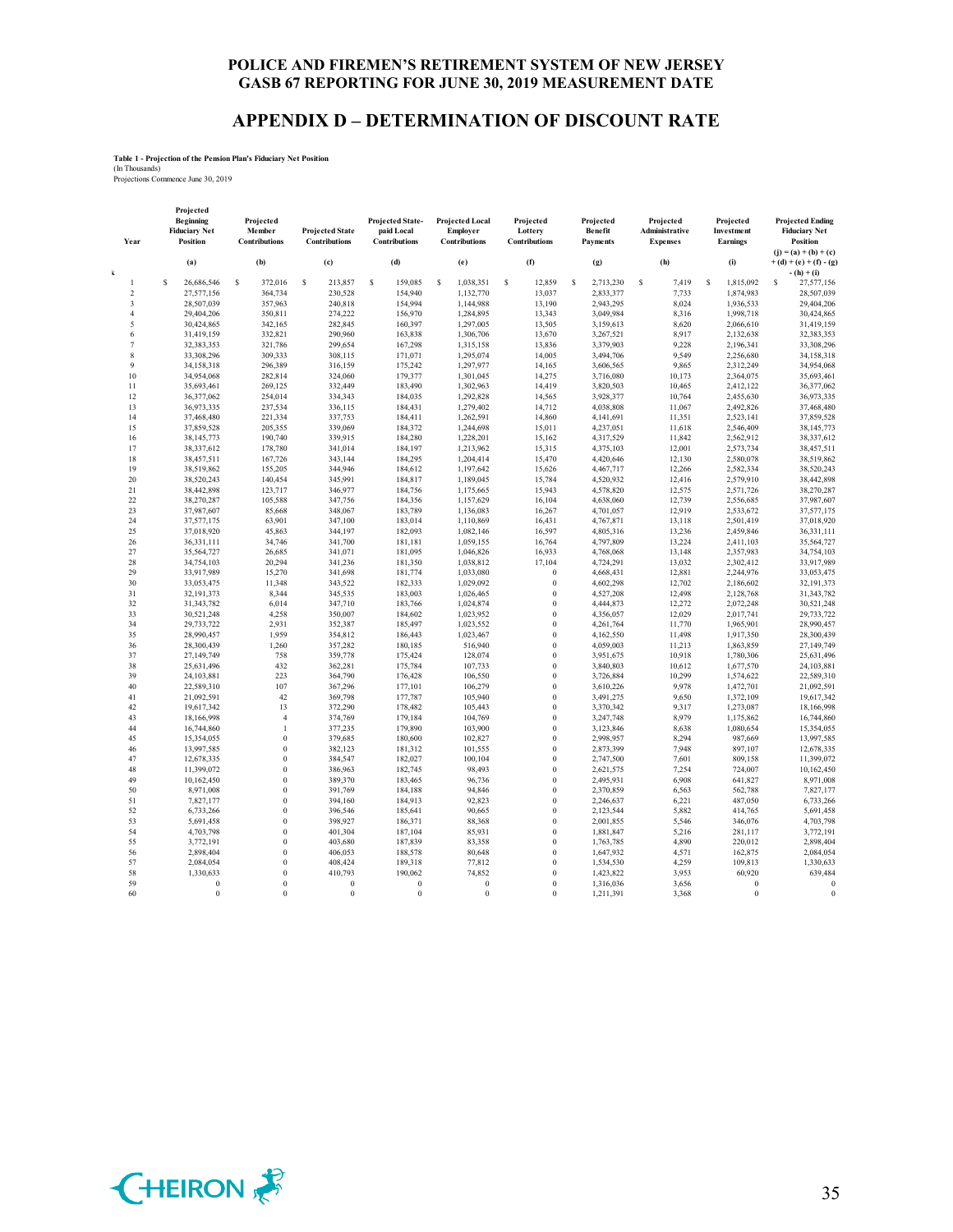# **APPENDIX D – DETERMINATION OF DISCOUNT RATE**

# **Table 1 - Projection of the Pension Plan's Fiduciary Net Position** (In Thousands) Projections Commence June 30, 2019

| Year    | Projected<br><b>Beginning</b><br><b>Fiduciary Net</b><br>Position | Projected<br>Member<br>Contributions | <b>Projected State</b><br><b>Contributions</b> | Projected State-<br>paid Local<br>Contributions | <b>Projected Local</b><br>Employer<br>Contributions | Projected<br>Lottery<br><b>Contributions</b> | Projected<br>Benefit<br>Payments | Projected<br>Administrative<br><b>Expenses</b> | Projected<br><b>Investment</b><br><b>Earnings</b> | <b>Projected Ending</b><br><b>Fiduciary Net</b><br>Position<br>$(j) = (a) + (b) + (c)$ |
|---------|-------------------------------------------------------------------|--------------------------------------|------------------------------------------------|-------------------------------------------------|-----------------------------------------------------|----------------------------------------------|----------------------------------|------------------------------------------------|---------------------------------------------------|----------------------------------------------------------------------------------------|
| $\bf k$ | (a)                                                               | (b)                                  | (c)                                            | (d)                                             | (e)                                                 | (f)                                          | (g)                              | (h)                                            | (i)                                               | $+ (d) + (e) + (f) - (g)$<br>$-(h) + (i)$                                              |
| 61      | $\boldsymbol{0}$                                                  | $\boldsymbol{0}$                     | $\boldsymbol{0}$                               | $\boldsymbol{0}$                                | $\boldsymbol{0}$                                    | $\,0\,$                                      | 1,110,103                        | 3,088                                          | $\boldsymbol{0}$                                  | $\,0\,$                                                                                |
| 62      | $\boldsymbol{0}$                                                  | $\boldsymbol{0}$                     | $\boldsymbol{0}$                               | $\boldsymbol{0}$                                | $\boldsymbol{0}$                                    | $\boldsymbol{0}$                             | 1,012,392                        | 2,818                                          | $\boldsymbol{0}$                                  | $\,0\,$                                                                                |
| 63      | $\boldsymbol{0}$                                                  | $\bf{0}$                             | $\boldsymbol{0}$                               | $\boldsymbol{0}$                                | $\boldsymbol{0}$                                    | $\,0\,$                                      | 918,488                          | 2,559                                          | $\mathbf{0}$                                      | $\,0\,$                                                                                |
| 64      | $\boldsymbol{0}$                                                  | $\boldsymbol{0}$                     | $\bf{0}$                                       | $\boldsymbol{0}$                                | $\boldsymbol{0}$                                    | $\boldsymbol{0}$                             | 828,620                          | 2,311                                          | $\boldsymbol{0}$                                  | $\boldsymbol{0}$                                                                       |
| 65      | $\mathbf{0}$                                                      | $\bf{0}$                             | $\mathbf{0}$                                   | $\boldsymbol{0}$                                | $\boldsymbol{0}$                                    | $\bf{0}$                                     | 743,034                          | 2,074                                          | $\mathbf{0}$                                      | $\bf{0}$                                                                               |
| 66      | $\boldsymbol{0}$                                                  | $\boldsymbol{0}$                     | $\boldsymbol{0}$                               | $\boldsymbol{0}$                                | $\boldsymbol{0}$                                    | $\,0\,$                                      | 661,962                          | 1,850                                          | $\boldsymbol{0}$                                  | $\boldsymbol{0}$                                                                       |
| 67      | $\boldsymbol{0}$                                                  | $\boldsymbol{0}$                     | $\boldsymbol{0}$                               | $\boldsymbol{0}$                                | $\boldsymbol{0}$                                    | $\,0\,$                                      | 585,636                          | 1,639                                          | $\boldsymbol{0}$                                  | $\,0\,$                                                                                |
| 68      | $\boldsymbol{0}$                                                  | $\bf{0}$                             | $\boldsymbol{0}$                               | $\boldsymbol{0}$                                | $\boldsymbol{0}$                                    | $\bf{0}$                                     | 514,252                          | 1,441                                          | $\mathbf{0}$                                      | $\boldsymbol{0}$                                                                       |
| 69      | $\boldsymbol{0}$                                                  | $\boldsymbol{0}$                     | $\bf{0}$                                       | $\boldsymbol{0}$                                | $\boldsymbol{0}$                                    | $\boldsymbol{0}$                             | 447,964                          | 1,257                                          | $\boldsymbol{0}$                                  | $\boldsymbol{0}$                                                                       |
| 70      | $\boldsymbol{0}$                                                  | $\boldsymbol{0}$                     | $\boldsymbol{0}$                               | $\boldsymbol{0}$                                | $\boldsymbol{0}$                                    | $\,0\,$                                      | 386,877                          | 1,087                                          | $\boldsymbol{0}$                                  | $\,0\,$                                                                                |
| 71      | $\boldsymbol{0}$                                                  | $\bf{0}$                             | $\boldsymbol{0}$                               | $\boldsymbol{0}$                                | $\boldsymbol{0}$                                    | $\boldsymbol{0}$                             | 331,034                          | 932                                            | $\boldsymbol{0}$                                  | $\,0\,$                                                                                |
| $72\,$  | $\boldsymbol{0}$                                                  | $\boldsymbol{0}$                     | $\bf{0}$                                       | $\boldsymbol{0}$                                | $\boldsymbol{0}$                                    | $\,0\,$                                      | 280,431                          | 790                                            | $\boldsymbol{0}$                                  | $\boldsymbol{0}$                                                                       |
| 73      | $\boldsymbol{0}$                                                  | $\boldsymbol{0}$                     | $\boldsymbol{0}$                               | $\boldsymbol{0}$                                | $\boldsymbol{0}$                                    | $\boldsymbol{0}$                             | 235,001                          | 664                                            | $\boldsymbol{0}$                                  | $\boldsymbol{0}$                                                                       |
| 74      | $\mathbf{0}$                                                      | $\boldsymbol{0}$                     | $\mathbf{0}$                                   | $\boldsymbol{0}$                                | $\bf{0}$                                            | $\bf{0}$                                     | 194,632                          | 551                                            | $\mathbf{0}$                                      | $\boldsymbol{0}$                                                                       |
| 75      | $\boldsymbol{0}$                                                  | $\boldsymbol{0}$                     | $\bf{0}$                                       | $\boldsymbol{0}$                                | $\boldsymbol{0}$                                    | $\bf{0}$                                     | 159,166                          | 451                                            | $\boldsymbol{0}$                                  | $\,0\,$                                                                                |
| 76      | $\boldsymbol{0}$                                                  | $\bf{0}$                             | $\boldsymbol{0}$                               | $\boldsymbol{0}$                                | $\boldsymbol{0}$                                    | $\boldsymbol{0}$                             | 128,397                          | 365                                            | $\boldsymbol{0}$                                  | $\boldsymbol{0}$                                                                       |
| 77      | $\mathbf{0}$                                                      | $\boldsymbol{0}$                     | $\mathbf{0}$                                   | $\boldsymbol{0}$                                | $\boldsymbol{0}$                                    | $\,0\,$                                      | 102,067                          | 291                                            | $\boldsymbol{0}$                                  | $\boldsymbol{0}$                                                                       |
| 78      | $\mathbf{0}$                                                      | $\mathbf{0}$                         | $\mathbf{0}$                                   | $\bf{0}$                                        | $\bf{0}$                                            | $\bf{0}$                                     | 79,877                           | 228                                            | $\mathbf{0}$                                      | $\,0\,$                                                                                |
| 79      | $\boldsymbol{0}$                                                  | $\boldsymbol{0}$                     | $\boldsymbol{0}$                               | $\boldsymbol{0}$                                | $\boldsymbol{0}$                                    | $\,0\,$                                      | 61,479                           | 176                                            | $\boldsymbol{0}$                                  | $\boldsymbol{0}$                                                                       |
| $80\,$  | $\boldsymbol{0}$                                                  | $\boldsymbol{0}$                     | $\boldsymbol{0}$                               | $\boldsymbol{0}$                                | $\boldsymbol{0}$                                    | $\,0\,$                                      | 46,494                           | 133                                            | $\boldsymbol{0}$                                  | $\boldsymbol{0}$                                                                       |
| 81      | $\mathbf{0}$                                                      | $\bf{0}$                             | $\bf{0}$                                       | $\boldsymbol{0}$                                | $\boldsymbol{0}$                                    | $\bf{0}$                                     | 34,518                           | 99                                             | $\mathbf{0}$                                      | $\boldsymbol{0}$                                                                       |
| 82      | $\mathbf{0}$                                                      | $\boldsymbol{0}$                     | $\mathbf{0}$                                   | $\boldsymbol{0}$                                | $\boldsymbol{0}$                                    | $\bf{0}$                                     | 25,139                           | 73                                             | $\mathbf{0}$                                      | $\boldsymbol{0}$                                                                       |
| 83      | $\boldsymbol{0}$                                                  | $\boldsymbol{0}$                     | $\bf{0}$                                       | $\boldsymbol{0}$                                | $\boldsymbol{0}$                                    | $\,0\,$                                      | 17,949                           | 52                                             | $\boldsymbol{0}$                                  | $\,0\,$                                                                                |
| 84      | $\mathbf{0}$                                                      | $\mathbf{0}$                         | $\mathbf{0}$                                   | $\boldsymbol{0}$                                | $\boldsymbol{0}$                                    | $\,0\,$                                      | 12,561                           | 36                                             | $\mathbf{0}$                                      | $\,0\,$                                                                                |
| 85      | $\boldsymbol{0}$                                                  | $\boldsymbol{0}$                     | $\bf{0}$                                       | $\boldsymbol{0}$                                | $\boldsymbol{0}$                                    | $\boldsymbol{0}$                             | 8,617                            | 25                                             | $\boldsymbol{0}$                                  | $\boldsymbol{0}$                                                                       |
| 86      | $\mathbf{0}$                                                      | $\bf{0}$                             | $\mathbf{0}$                                   | $\boldsymbol{0}$                                | $\boldsymbol{0}$                                    | $\bf{0}$                                     | 5,800                            | 17                                             | $\mathbf{0}$                                      | $\,0\,$                                                                                |
| 87      | $\boldsymbol{0}$                                                  | $\boldsymbol{0}$                     | $\boldsymbol{0}$                               | $\boldsymbol{0}$                                | $\boldsymbol{0}$                                    | $\boldsymbol{0}$                             | 3,839                            | $1\,1$                                         | $\boldsymbol{0}$                                  | $\boldsymbol{0}$                                                                       |
| 88      | $\boldsymbol{0}$                                                  | $\boldsymbol{0}$                     | $\boldsymbol{0}$                               | $\boldsymbol{0}$                                | $\boldsymbol{0}$                                    | $\,0\,$                                      | 2,509                            | $\boldsymbol{7}$                               | $\boldsymbol{0}$                                  | $\,$ 0 $\,$                                                                            |
| 89      | $\boldsymbol{0}$                                                  | $\bf{0}$                             | $\boldsymbol{0}$                               | $\boldsymbol{0}$                                | $\boldsymbol{0}$                                    | $\,0\,$                                      | 1,629                            | $\sqrt{5}$                                     | $\mathbf{0}$                                      | $\boldsymbol{0}$                                                                       |
| 90      | $\boldsymbol{0}$                                                  | $\boldsymbol{0}$                     | $\bf{0}$                                       | $\boldsymbol{0}$                                | $\boldsymbol{0}$                                    | $\boldsymbol{0}$                             | 1,061                            | $\overline{\mathbf{3}}$                        | $\boldsymbol{0}$                                  | $\boldsymbol{0}$                                                                       |
| 91      | $\boldsymbol{0}$                                                  | $\boldsymbol{0}$                     | $\boldsymbol{0}$                               | $\boldsymbol{0}$                                | $\boldsymbol{0}$                                    | $\,0\,$                                      | 702                              | $\overline{2}$                                 | $\boldsymbol{0}$                                  | $\,0\,$                                                                                |
| 92      | $\boldsymbol{0}$                                                  | $\bf{0}$                             | $\boldsymbol{0}$                               | $\boldsymbol{0}$                                | $\boldsymbol{0}$                                    | $\,0\,$                                      | 477                              | $\mathbf{1}$                                   | $\boldsymbol{0}$                                  | $\,0\,$                                                                                |
| 93      | $\boldsymbol{0}$                                                  | $\boldsymbol{0}$                     | $\bf{0}$                                       | $\boldsymbol{0}$                                | $\boldsymbol{0}$                                    | $\,0\,$                                      | 338                              | $\mathbf{1}$                                   | $\boldsymbol{0}$                                  | $\boldsymbol{0}$                                                                       |
| 94      | $\boldsymbol{0}$                                                  | $\boldsymbol{0}$                     | $\boldsymbol{0}$                               | $\boldsymbol{0}$                                | $\boldsymbol{0}$                                    | $\boldsymbol{0}$                             | 250                              | $\mathbf{1}$                                   | $\mathbf{0}$                                      | $\boldsymbol{0}$                                                                       |
| 95      | $\boldsymbol{0}$                                                  | $\boldsymbol{0}$                     | $\mathbf{0}$                                   | $\boldsymbol{0}$                                | $\boldsymbol{0}$                                    | $\,0\,$                                      | 192                              | 1                                              | $\mathbf{0}$                                      | $\,0\,$                                                                                |
| 96      | $\boldsymbol{0}$                                                  | $\boldsymbol{0}$                     | $\boldsymbol{0}$                               | $\boldsymbol{0}$                                | $\boldsymbol{0}$                                    | $\,$ 0 $\,$                                  | 152                              | $\boldsymbol{0}$                               | $\boldsymbol{0}$                                  | $\boldsymbol{0}$                                                                       |
| 97      | $\boldsymbol{0}$                                                  | $\bf{0}$                             | $\bf{0}$                                       | $\boldsymbol{0}$                                | $\boldsymbol{0}$                                    | $\,0\,$                                      | 122                              | $\boldsymbol{0}$                               | $\boldsymbol{0}$                                  | $\boldsymbol{0}$                                                                       |
| 98      | $\mathbf{0}$                                                      | $\boldsymbol{0}$                     | $\mathbf{0}$                                   | $\boldsymbol{0}$                                | $\boldsymbol{0}$                                    | $\,0\,$                                      | 98                               | $\theta$                                       | $\mathbf{0}$                                      | $\boldsymbol{0}$                                                                       |
| 99      | $\boldsymbol{0}$                                                  | $\boldsymbol{0}$                     | $\boldsymbol{0}$                               | $\boldsymbol{0}$                                | $\boldsymbol{0}$                                    | $\bf{0}$                                     | 79                               | $\boldsymbol{0}$                               | $\boldsymbol{0}$                                  | $\,$ 0 $\,$                                                                            |
| 100     | $\boldsymbol{0}$                                                  | $\boldsymbol{0}$                     | $\boldsymbol{0}$                               | $\boldsymbol{0}$                                | $\boldsymbol{0}$                                    | $\bf{0}$                                     | 63                               | $\boldsymbol{0}$                               | $\boldsymbol{0}$                                  | $\boldsymbol{0}$                                                                       |
| 101     | $\boldsymbol{0}$                                                  | $\boldsymbol{0}$                     | $\boldsymbol{0}$                               | $\boldsymbol{0}$                                | $\boldsymbol{0}$                                    | $\boldsymbol{0}$                             | 49                               | $\boldsymbol{0}$                               | $\boldsymbol{0}$                                  | $\boldsymbol{0}$                                                                       |
| 102     | $\mathbf{0}$                                                      | $\theta$                             | $\mathbf{0}$                                   | $\boldsymbol{0}$                                | $\boldsymbol{0}$                                    | $\,0\,$                                      | 38                               | $\theta$                                       | $\mathbf{0}$                                      | $\,0\,$                                                                                |
| 103     | $\boldsymbol{0}$                                                  | $\boldsymbol{0}$                     | $\boldsymbol{0}$                               | $\boldsymbol{0}$                                | $\boldsymbol{0}$                                    | $\bf{0}$                                     | 29                               | $\boldsymbol{0}$                               | $\boldsymbol{0}$                                  | $\,0\,$                                                                                |
| 104     | $\boldsymbol{0}$                                                  | $\boldsymbol{0}$                     | $\boldsymbol{0}$                               | $\boldsymbol{0}$                                | $\boldsymbol{0}$                                    | $\boldsymbol{0}$                             | 21                               | $\boldsymbol{0}$                               | $\boldsymbol{0}$                                  | $\,0\,$                                                                                |
| 105     | $\boldsymbol{0}$                                                  | $\mathbf{0}$                         | $\boldsymbol{0}$                               | $\boldsymbol{0}$                                | $\boldsymbol{0}$                                    | $\,0\,$                                      | 15                               | $\mathbf{0}$                                   | $\mathbf{0}$                                      | $\,0\,$                                                                                |
| 106     | $\boldsymbol{0}$                                                  | $\boldsymbol{0}$                     | $\bf{0}$                                       | $\boldsymbol{0}$                                | $\boldsymbol{0}$                                    | $\boldsymbol{0}$                             | $10\,$                           | $\boldsymbol{0}$                               | $\boldsymbol{0}$                                  | $\boldsymbol{0}$                                                                       |
| 107     | $\boldsymbol{0}$                                                  | $\bf{0}$                             | $\bf{0}$                                       | $\boldsymbol{0}$                                | $\boldsymbol{0}$                                    | $\bf{0}$                                     | $7\phantom{.0}$                  | $\bf{0}$                                       | $\boldsymbol{0}$                                  | $\bf{0}$                                                                               |
| 108     | $\boldsymbol{0}$                                                  | $\bf{0}$                             | $\boldsymbol{0}$                               | $\boldsymbol{0}$                                | $\boldsymbol{0}$                                    | $\boldsymbol{0}$                             | 5                                | $\boldsymbol{0}$                               | $\boldsymbol{0}$                                  | $\boldsymbol{0}$                                                                       |
| 109     | $\boldsymbol{0}$                                                  | $\boldsymbol{0}$                     | $\boldsymbol{0}$                               | $\boldsymbol{0}$                                | $\boldsymbol{0}$                                    | $\,0\,$                                      | 3                                | $\boldsymbol{0}$                               | $\boldsymbol{0}$                                  | $\,$ 0 $\,$                                                                            |
| 110     | $\boldsymbol{0}$                                                  | $\bf{0}$                             | $\boldsymbol{0}$                               | $\boldsymbol{0}$                                | $\boldsymbol{0}$                                    | $\bf{0}$                                     | $\overline{c}$                   | $\boldsymbol{0}$                               | $\mathbf{0}$                                      | $\boldsymbol{0}$                                                                       |
| 111     | $\boldsymbol{0}$                                                  | $\bf{0}$                             | $\boldsymbol{0}$                               | $\bf{0}$                                        | $\boldsymbol{0}$                                    | $\bf{0}$                                     | 1                                | $\boldsymbol{0}$                               | $\bf{0}$                                          | $\,0\,$                                                                                |
| 112     | $\boldsymbol{0}$                                                  | $\boldsymbol{0}$                     | $\mathbf{0}$                                   | $\mathbf{0}$                                    | $\boldsymbol{0}$                                    | $\,0\,$                                      | $\mathbf{1}$                     | $\mathbf{0}$                                   | $\boldsymbol{0}$                                  | $\boldsymbol{0}$                                                                       |
| 113     | $\boldsymbol{0}$                                                  | $\bf{0}$                             | $\boldsymbol{0}$                               | $\boldsymbol{0}$                                | $\boldsymbol{0}$                                    | $\boldsymbol{0}$                             | $\boldsymbol{0}$                 | $\boldsymbol{0}$                               | $\boldsymbol{0}$                                  | $\,0\,$                                                                                |
| 114     | $\boldsymbol{0}$                                                  | $\boldsymbol{0}$                     | $\boldsymbol{0}$                               | $\boldsymbol{0}$                                | $\boldsymbol{0}$                                    | $\,0\,$                                      | $\boldsymbol{0}$                 | $\boldsymbol{0}$                               | $\boldsymbol{0}$                                  | $\boldsymbol{0}$                                                                       |
| 115     | $\mathbf{0}$                                                      | $\bf{0}$                             | $\mathbf{0}$                                   | $\theta$                                        | $\bf{0}$                                            | $\mathbf{0}$                                 | $\Omega$                         | $\theta$                                       | $\theta$                                          | $\bf{0}$                                                                               |
|         |                                                                   |                                      |                                                |                                                 |                                                     |                                              |                                  |                                                |                                                   |                                                                                        |

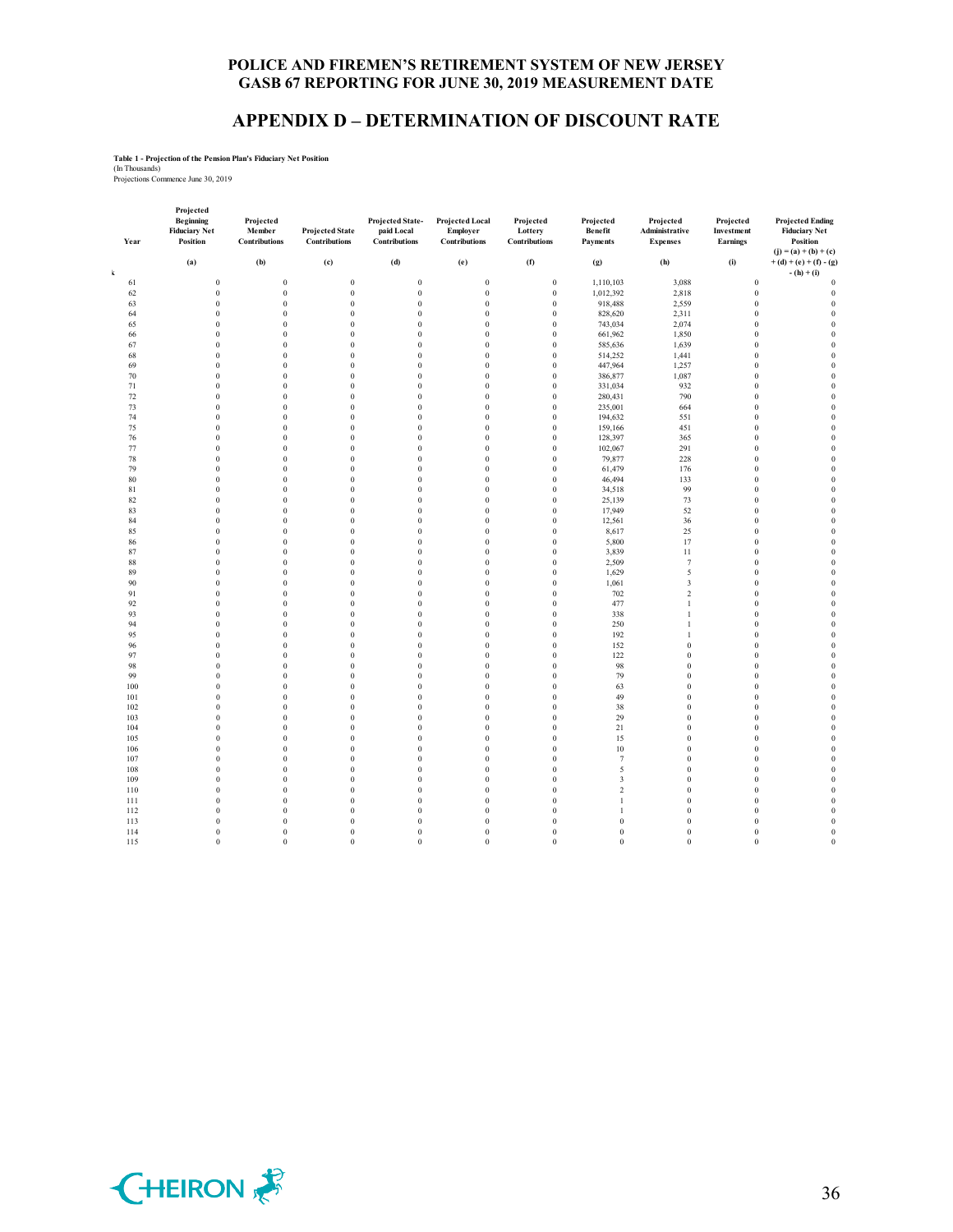# **APPENDIX D – DETERMINATION OF DISCOUNT RATE**

**Table 2 - Actuarial Present Values of Projected Benefit Payments**

(In Thousands)

Projections Commence June 30, 2019

\* From Table 1 - Projection of the Pension Plan's Fiduciary Net Position, column (a) \*\* From Table 1 - Projection of the Pension Plan's Fiduciary Net Position, column (g)

| Year             | Projected<br><b>Beginning</b><br><b>Fiduciary Net</b><br>Position* | <b>Projected Benefit</b><br><b>Payments</b> for<br>current Plan<br>participants** | "Funded" Portion of<br><b>Benefit Payments</b> | ''Unfunded''<br>Portion of<br><b>Benefit</b><br><b>Payments</b> | <b>Present Value of</b><br>"Funded" Benefit<br><b>Payments</b> | <b>Present Value of</b><br>"Unfunded" Benefit<br><b>Payments</b> | <b>Present Value of</b><br><b>Benefit Payments</b><br><b>Using the Single</b><br><b>Discount Rate</b><br>$(h) = (c) /$<br>$(1+6.85\%)$ $\cap$ $[(a) - .5]$ |  |
|------------------|--------------------------------------------------------------------|-----------------------------------------------------------------------------------|------------------------------------------------|-----------------------------------------------------------------|----------------------------------------------------------------|------------------------------------------------------------------|------------------------------------------------------------------------------------------------------------------------------------------------------------|--|
| (a)              | (b)                                                                | (c)                                                                               | (d) = (c) if (b) >= (c)                        | $(e) = (c) - (d)$                                               | $(f) = (d) /$<br>$(1+7.00\%)^{\wedge}[(a) - .5]$               | $(g) = (e) /$<br>$(1+3.50\%)$ <sup>^</sup> [(a) - .5]            |                                                                                                                                                            |  |
| $\mathbf{1}$     | \$<br>26,686,546                                                   | \$<br>2,713,230                                                                   | \$<br>2,713,230                                | \$<br>$\boldsymbol{0}$                                          | \$<br>2,622,979                                                | \$<br>$\boldsymbol{0}$                                           | 2,624,837<br>\$                                                                                                                                            |  |
| $\sqrt{2}$       | 27,577,156                                                         | 2,833,377                                                                         | 2,833,377                                      | $\boldsymbol{0}$                                                | 2,559,933                                                      | $\boldsymbol{0}$                                                 | 2,565,377                                                                                                                                                  |  |
| 3                | 28,507,039                                                         | 2,943,295                                                                         | 2,943,295                                      | $\boldsymbol{0}$                                                | 2,485,275                                                      | $\boldsymbol{0}$                                                 | 2,494,089                                                                                                                                                  |  |
| $\overline{4}$   | 29,404,206                                                         | 3,049,984                                                                         | 3,049,984                                      | $\boldsymbol{0}$                                                | 2,406,880                                                      | $\boldsymbol{0}$                                                 | 2,418,839                                                                                                                                                  |  |
| 5                | 30,424,865                                                         | 3,159,613                                                                         | 3,159,613                                      | $\boldsymbol{0}$                                                | 2,330,273                                                      | $\boldsymbol{0}$                                                 | 2,345,170                                                                                                                                                  |  |
| 6                | 31,419,159                                                         | 3,267,521                                                                         | 3,267,521                                      | $\boldsymbol{0}$                                                | 2,252,204                                                      | $\boldsymbol{0}$                                                 | 2,269,814                                                                                                                                                  |  |
| $\boldsymbol{7}$ | 32,383,353                                                         | 3,379,903                                                                         | 3,379,903                                      | $\boldsymbol{0}$                                                | 2,177,257                                                      | $\boldsymbol{0}$                                                 | 2,197,391                                                                                                                                                  |  |
| 8                | 33,308,296                                                         | 3,494,706                                                                         | 3,494,706                                      | $\boldsymbol{0}$                                                | 2,103,935                                                      | $\boldsymbol{0}$                                                 | 2,126,400                                                                                                                                                  |  |
| 9                | 34,158,318                                                         | 3,606,565                                                                         | 3,606,565                                      | $\boldsymbol{0}$                                                | 2,029,232                                                      | $\boldsymbol{0}$                                                 | 2,053,806                                                                                                                                                  |  |
| 10               | 34,954,068                                                         | 3,716,080                                                                         | 3,716,080                                      | $\mathbf{0}$                                                    | 1,954,066                                                      | $\boldsymbol{0}$                                                 | 1,980,532                                                                                                                                                  |  |
| 11               | 35,693,461                                                         | 3,820,503                                                                         | 3,820,503                                      | $\boldsymbol{0}$                                                | 1,877,547                                                      | $\boldsymbol{0}$                                                 | 1,905,674                                                                                                                                                  |  |
| 12               | 36, 377, 062                                                       | 3,928,377                                                                         | 3,928,377                                      | $\boldsymbol{0}$                                                | 1,804,263                                                      | $\boldsymbol{0}$                                                 | 1,833,887                                                                                                                                                  |  |
| 13               | 36,973,335                                                         | 4,038,808                                                                         | 4,038,808                                      | $\boldsymbol{0}$                                                | 1,733,628                                                      | $\boldsymbol{0}$                                                 | 1,764,590                                                                                                                                                  |  |
| 14               | 37,468,480                                                         | 4,141,691                                                                         | 4,141,691                                      | $\boldsymbol{0}$                                                | 1,661,486                                                      | $\boldsymbol{0}$                                                 | 1,693,556                                                                                                                                                  |  |
| 15               | 37,859,528                                                         | 4,237,051                                                                         | 4,237,051                                      | $\boldsymbol{0}$                                                | 1,588,543                                                      | $\boldsymbol{0}$                                                 | 1,621,499                                                                                                                                                  |  |
| 16               | 38,145,773                                                         | 4,317,529                                                                         | 4,317,529                                      | $\boldsymbol{0}$                                                | 1,512,818                                                      | $\boldsymbol{0}$                                                 | 1,546,392                                                                                                                                                  |  |
| 17               | 38,337,612                                                         | 4,375,103                                                                         | 4,375,103                                      | $\boldsymbol{0}$                                                | 1,432,702                                                      | $\boldsymbol{0}$                                                 | 1,466,573                                                                                                                                                  |  |
| 18               | 38,457,511                                                         | 4,420,646                                                                         | 4,420,646                                      | $\boldsymbol{0}$                                                | 1,352,912                                                      | $\boldsymbol{0}$                                                 | 1,386,860                                                                                                                                                  |  |
| 19               | 38,519,862                                                         | 4,467,717                                                                         | 4,467,717                                      | $\boldsymbol{0}$                                                | 1,277,867                                                      | $\boldsymbol{0}$                                                 | 1,311,788                                                                                                                                                  |  |
| 20               | 38,520,243                                                         | 4,520,932                                                                         | 4,520,932                                      | $\boldsymbol{0}$                                                |                                                                | $\boldsymbol{0}$                                                 | 1,242,331                                                                                                                                                  |  |
| 21               |                                                                    |                                                                                   |                                                | $\boldsymbol{0}$                                                | 1,208,493                                                      | $\boldsymbol{0}$                                                 |                                                                                                                                                            |  |
| 22               | 38,442,898<br>38,270,287                                           | 4,578,820<br>4,638,060                                                            | 4,578,820<br>4,638,060                         | $\boldsymbol{0}$                                                | 1,143,895<br>1,082,892                                         | $\boldsymbol{0}$                                                 | 1,177,590                                                                                                                                                  |  |
|                  |                                                                    |                                                                                   |                                                |                                                                 |                                                                | $\boldsymbol{0}$                                                 | 1,116,370                                                                                                                                                  |  |
| 23<br>24         | 37,987,607                                                         | 4,701,057                                                                         | 4,701,057<br>4,767,871                         | $\boldsymbol{0}$<br>$\boldsymbol{0}$                            | 1,025,795                                                      | $\boldsymbol{0}$                                                 | 1,059,006                                                                                                                                                  |  |
| 25               | 37,577,175                                                         | 4,767,871                                                                         |                                                | $\boldsymbol{0}$                                                | 972,312<br>915,840                                             | $\boldsymbol{0}$                                                 | 1,005,214<br>948,173                                                                                                                                       |  |
|                  | 37,018,920                                                         | 4,805,316                                                                         | 4,805,316                                      | $\boldsymbol{0}$                                                |                                                                | $\boldsymbol{0}$                                                 |                                                                                                                                                            |  |
| 26<br>27         | 36,331,111                                                         | 4,797,809                                                                         | 4,797,809                                      | $\boldsymbol{0}$                                                | 854,588                                                        | $\boldsymbol{0}$                                                 | 886,012<br>824,082                                                                                                                                         |  |
|                  | 35,564,727                                                         | 4,768,068                                                                         | 4,768,068                                      |                                                                 | 793,729                                                        |                                                                  |                                                                                                                                                            |  |
| 28               | 34,754,103                                                         | 4,724,291                                                                         | 4,724,291                                      | $\boldsymbol{0}$<br>$\boldsymbol{0}$                            | 734,992                                                        | $\boldsymbol{0}$<br>$\boldsymbol{0}$                             | 764,180                                                                                                                                                    |  |
| 29               | 33,917,989                                                         | 4,668,431                                                                         | 4,668,431                                      |                                                                 | 678,787                                                        |                                                                  | 706,743                                                                                                                                                    |  |
| 30<br>31         | 33,053,475                                                         | 4,602,298                                                                         | 4,602,298                                      | $\boldsymbol{0}$<br>$\mathbf{0}$                                | 625,393                                                        | $\boldsymbol{0}$<br>$\boldsymbol{0}$                             | 652,073                                                                                                                                                    |  |
|                  | 32, 191, 373                                                       | 4,527,208                                                                         | 4,527,208                                      |                                                                 | 574,944                                                        | $\boldsymbol{0}$                                                 | 600,321                                                                                                                                                    |  |
| 32<br>33         | 31, 343, 782                                                       | 4,444,873                                                                         | 4,444,873                                      | $\boldsymbol{0}$<br>$\boldsymbol{0}$                            | 527,558<br>483,193                                             | $\boldsymbol{0}$                                                 | 551,624<br>505,952                                                                                                                                         |  |
| 34               | 30,521,248                                                         | 4,356,057                                                                         | 4,356,057                                      | $\boldsymbol{0}$                                                |                                                                | $\boldsymbol{0}$                                                 |                                                                                                                                                            |  |
|                  | 29,733,722                                                         | 4,261,764                                                                         | 4,261,764                                      |                                                                 | 441,807                                                        | $\boldsymbol{0}$                                                 | 463,272                                                                                                                                                    |  |
| 35               | 28,990,457                                                         | 4,162,550                                                                         | 4,162,550                                      | $\boldsymbol{0}$                                                | 403,292                                                        | $\boldsymbol{0}$                                                 | 423,484                                                                                                                                                    |  |
| 36<br>37         | 28,300,439                                                         | 4,059,003                                                                         | 4,059,003                                      | $\boldsymbol{0}$<br>$\boldsymbol{0}$                            | 367,532                                                        | $\boldsymbol{0}$                                                 | 386,481                                                                                                                                                    |  |
|                  | 27,149,749                                                         | 3,951,675                                                                         | 3,951,675                                      |                                                                 | 334,405                                                        |                                                                  | 352,145                                                                                                                                                    |  |
| 38<br>39         | 25,631,496                                                         | 3,840,803                                                                         | 3,840,803                                      | $\boldsymbol{0}$<br>$\boldsymbol{0}$                            | 303,760                                                        | $\boldsymbol{0}$<br>$\boldsymbol{0}$                             | 320,327                                                                                                                                                    |  |
|                  | 24, 103, 881                                                       | 3,726,884                                                                         | 3,726,884                                      |                                                                 | 275,468<br>249,388                                             | $\boldsymbol{0}$                                                 | 290,903                                                                                                                                                    |  |
| 40               | 22,589,310                                                         | 3,610,226                                                                         | 3,610,226                                      | $\boldsymbol{0}$<br>$\boldsymbol{0}$                            |                                                                | $\boldsymbol{0}$                                                 | 263,735                                                                                                                                                    |  |
| 41               | 21,092,591                                                         | 3,491,275                                                                         | 3,491,275                                      |                                                                 | 225,393                                                        |                                                                  | 238,698                                                                                                                                                    |  |
| 42               | 19,617,342                                                         | 3,370,342                                                                         | 3,370,342                                      | $\mathbf{0}$                                                    | 203,351                                                        | $\boldsymbol{0}$                                                 | 215,660                                                                                                                                                    |  |
| 43               | 18,166,998                                                         | 3,247,748                                                                         | 3,247,748                                      | $\boldsymbol{0}$                                                | 183,135                                                        | $\boldsymbol{0}$                                                 | 194,496                                                                                                                                                    |  |
| 44               | 16,744,860                                                         | 3,123,846                                                                         | 3,123,846                                      | $\boldsymbol{0}$                                                | 164,625                                                        | $\boldsymbol{0}$                                                 | 175,085                                                                                                                                                    |  |
| 45               | 15,354,055                                                         | 2,998,957                                                                         | 2,998,957                                      | $\boldsymbol{0}$                                                | 147,704                                                        | $\boldsymbol{0}$                                                 | 157,312                                                                                                                                                    |  |
| 46               | 13,997,585                                                         | 2,873,399                                                                         | 2,873,399                                      | $\boldsymbol{0}$                                                | 132,262                                                        | $\boldsymbol{0}$                                                 | 141,064                                                                                                                                                    |  |
| 47               | 12,678,335                                                         | 2,747,500                                                                         | 2,747,500                                      | $\boldsymbol{0}$                                                | 118,193                                                        | $\boldsymbol{0}$                                                 | 126,238                                                                                                                                                    |  |
| 48               | 11,399,072                                                         | 2,621,575                                                                         | 2,621,575                                      | $\boldsymbol{0}$                                                | 105,398                                                        | $\boldsymbol{0}$                                                 | 112,732                                                                                                                                                    |  |
| 49               | 10,162,450                                                         | 2,495,931                                                                         | 2,495,931                                      | $\boldsymbol{0}$                                                | 93,782                                                         | $\boldsymbol{0}$                                                 | 100,450                                                                                                                                                    |  |
| 50               | 8,971,008                                                          | 2,370,859                                                                         | 2,370,859                                      | $\boldsymbol{0}$                                                | 83,255                                                         | $\boldsymbol{0}$                                                 | 89,300                                                                                                                                                     |  |
| 51               | 7,827,177                                                          | 2,246,637                                                                         | 2,246,637                                      | $\boldsymbol{0}$                                                | 73,731                                                         | $\boldsymbol{0}$                                                 | 79,197                                                                                                                                                     |  |
| 52               | 6,733,266                                                          | 2,123,544                                                                         | 2,123,544                                      | $\boldsymbol{0}$                                                | 65,132                                                         | $\boldsymbol{0}$                                                 | 70,060                                                                                                                                                     |  |
| 53               | 5,691,458                                                          | 2,001,855                                                                         | 2,001,855                                      | $\boldsymbol{0}$                                                | 57,383                                                         | $\boldsymbol{0}$                                                 | 61,812                                                                                                                                                     |  |
| 54               | 4,703,798                                                          | 1,881,847                                                                         | 1,881,847                                      | $\boldsymbol{0}$                                                | 50,414                                                         | $\boldsymbol{0}$                                                 | 54,382                                                                                                                                                     |  |
| 55               | 3,772,191                                                          | 1,763,785                                                                         | 1,763,785                                      | $\boldsymbol{0}$                                                | 44,160                                                         | $\boldsymbol{0}$                                                 | 47,703                                                                                                                                                     |  |
| 56               | 2,898,404                                                          | 1,647,932                                                                         | 1,647,932                                      | $\boldsymbol{0}$                                                | 38,560                                                         | $\boldsymbol{0}$                                                 | 41,713                                                                                                                                                     |  |
| 57               | 2,084,054                                                          | 1,534,530                                                                         | 1,534,530                                      | $\boldsymbol{0}$                                                | 33,558                                                         | $\boldsymbol{0}$                                                 | 36,353                                                                                                                                                     |  |
| 58               | 1,330,633                                                          | 1,423,822                                                                         | 1,330,633                                      | 93,190                                                          | 27,195                                                         | 12,891                                                           | 31,568                                                                                                                                                     |  |
| 59               | 0                                                                  | 1,316,036                                                                         | $\boldsymbol{0}$                               | 1,316,036                                                       | $\boldsymbol{0}$                                               | 175,897                                                          | 27,308                                                                                                                                                     |  |
| 60               | $\boldsymbol{0}$                                                   | 1,211,391                                                                         | $\boldsymbol{0}$                               | 1,211,391                                                       | $\boldsymbol{0}$                                               | 156,435                                                          | 23,526                                                                                                                                                     |  |

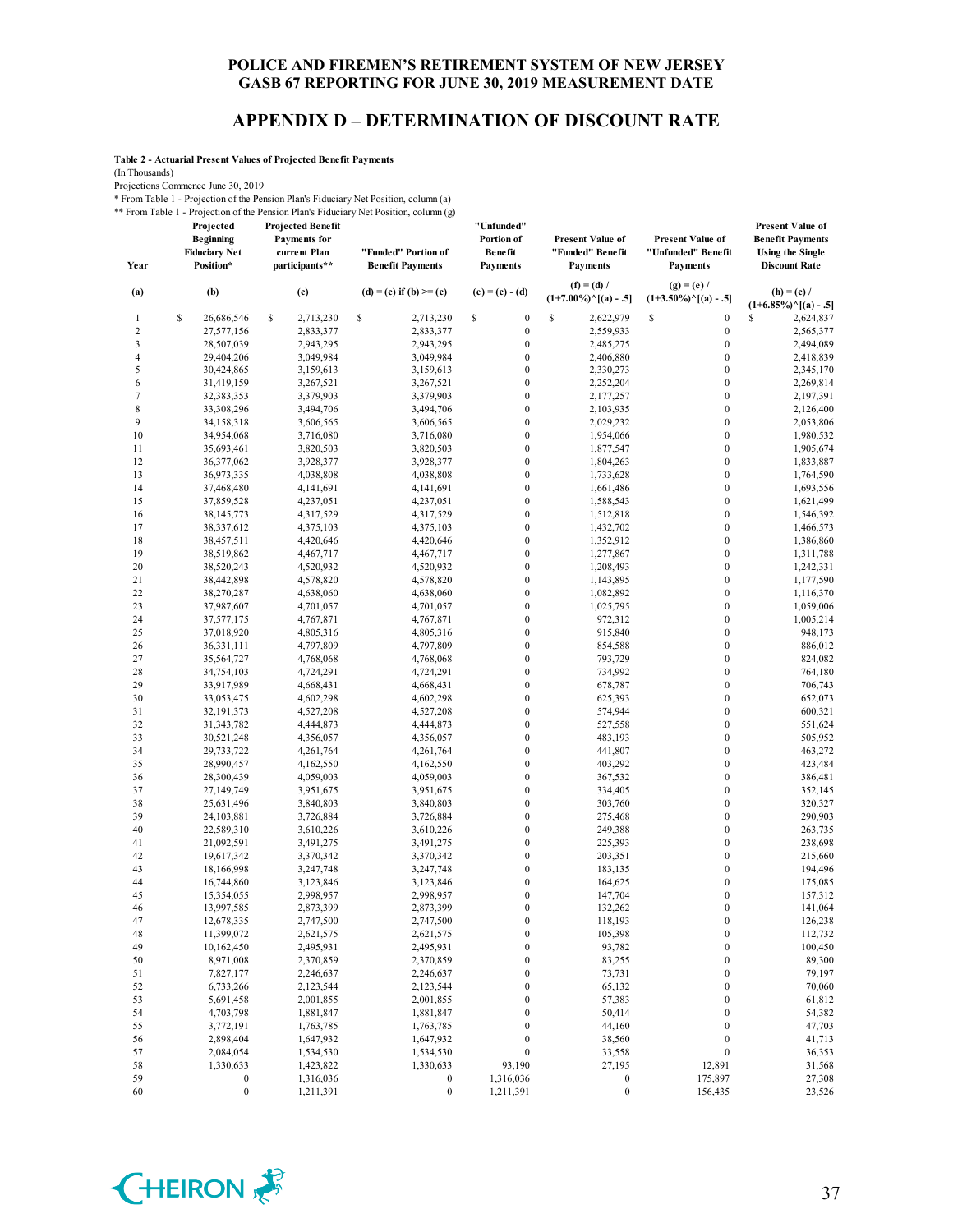# **APPENDIX D – DETERMINATION OF DISCOUNT RATE**

**Table 2 - Actuarial Present Values of Projected Benefit Payments**

(In Thousands)

Projections Commence June 30, 2019

\* From Table 1 - Projection of the Pension Plan's Fiduciary Net Position, column (a)

\*\* From Table 1 - Projection of the Pension Plan's Fiduciary Net Position, column (g) **Projected Projected Benefit** 

| <br>Year | Projected<br><b>Beginning</b><br><b>Fiduciary Net</b><br>Position* | <b>Projected Benefit</b><br><b>Payments</b> for<br>current Plan<br>participants** | 1.0011014, 0.010101<br>"Funded" Portion of<br><b>Benefit Payments</b> | "Unfunded"<br>Portion of<br>Benefit<br>Payments | <b>Present Value of</b><br>"Funded" Benefit<br><b>Payments</b> | <b>Present Value of</b><br>"Unfunded" Benefit<br><b>Payments</b> | <b>Present Value of</b><br><b>Benefit Payments</b><br><b>Using the Single</b><br><b>Discount Rate</b> |
|----------|--------------------------------------------------------------------|-----------------------------------------------------------------------------------|-----------------------------------------------------------------------|-------------------------------------------------|----------------------------------------------------------------|------------------------------------------------------------------|-------------------------------------------------------------------------------------------------------|
| (a)      | (b)                                                                | (c)                                                                               | (d) = (c) if (b) >= (c)                                               | $(e) = (c) - (d)$                               | $(f) = (d) /$<br>$(1+7.00\%)$ <sup>^</sup> [(a) - .5]          | $(g) = (e) /$<br>$(1+3.50\%)$ <sup>^</sup> [(a) - .5]            | $(h) = (c) /$<br>$(1+6.85\%)$ $\cap$ $[(a) - .5]$                                                     |
| 61       | $\boldsymbol{0}$                                                   | 1,110,103                                                                         | $\boldsymbol{0}$                                                      | 1,110,103                                       | $\boldsymbol{0}$                                               | 138,507                                                          | 20,177                                                                                                |
| 62       | $\boldsymbol{0}$                                                   | 1,012,392                                                                         | $\boldsymbol{0}$                                                      | 1,012,392                                       | $\boldsymbol{0}$                                               | 122,044                                                          | 17,221                                                                                                |
| 63       | $\boldsymbol{0}$                                                   | 918,488                                                                           | $\boldsymbol{0}$                                                      | 918,488                                         | $\boldsymbol{0}$                                               | 106,980                                                          | 14,623                                                                                                |
| 64       | $\boldsymbol{0}$                                                   | 828,620                                                                           | $\boldsymbol{0}$                                                      | 828,620                                         | $\boldsymbol{0}$                                               | 93,249                                                           | 12,346                                                                                                |
| 65       | $\boldsymbol{0}$                                                   | 743,034                                                                           | $\boldsymbol{0}$                                                      | 743,034                                         | $\boldsymbol{0}$                                               | 80,790                                                           | 10,362                                                                                                |
| 66       | $\boldsymbol{0}$                                                   | 661,962                                                                           | $\boldsymbol{0}$                                                      | 661,962                                         | $\bf{0}$                                                       | 69,541                                                           | 8,639                                                                                                 |
| 67       | $\boldsymbol{0}$                                                   | 585,636                                                                           | $\boldsymbol{0}$                                                      | 585,636                                         | $\boldsymbol{0}$                                               | 59,442                                                           | 7,153                                                                                                 |
| 68       | $\boldsymbol{0}$                                                   | 514,252                                                                           | $\boldsymbol{0}$                                                      | 514,252                                         | $\boldsymbol{0}$                                               | 50,432                                                           | 5,879                                                                                                 |
| 69       | $\boldsymbol{0}$                                                   | 447,964                                                                           | $\boldsymbol{0}$                                                      | 447,964                                         | $\boldsymbol{0}$                                               | 42,445                                                           | 4,793                                                                                                 |
| 70       | $\boldsymbol{0}$                                                   | 386,877                                                                           | $\boldsymbol{0}$                                                      | 386,877                                         | $\boldsymbol{0}$                                               | 35,418                                                           | 3,874                                                                                                 |
| 71       | $\boldsymbol{0}$                                                   | 331,034                                                                           | $\boldsymbol{0}$                                                      | 331,034                                         | $\boldsymbol{0}$                                               | 29,280                                                           | 3,102                                                                                                 |
| 72       | $\boldsymbol{0}$                                                   | 280,431                                                                           | $\boldsymbol{0}$                                                      | 280,431                                         | $\boldsymbol{0}$                                               | 23,966                                                           | 2,460                                                                                                 |
| 73       | $\boldsymbol{0}$                                                   | 235,001                                                                           | $\boldsymbol{0}$                                                      | 235,001                                         | $\boldsymbol{0}$                                               | 19,404                                                           | 1,929                                                                                                 |
| 74       | $\boldsymbol{0}$                                                   | 194,632                                                                           | $\boldsymbol{0}$                                                      | 194,632                                         | $\boldsymbol{0}$                                               | 15,527                                                           | 1,495                                                                                                 |
| 75       | $\boldsymbol{0}$                                                   | 159,166                                                                           | $\boldsymbol{0}$                                                      | 159,166                                         | $\boldsymbol{0}$                                               | 12,269                                                           | 1,144                                                                                                 |
| 76       | $\boldsymbol{0}$                                                   | 128,397                                                                           | $\boldsymbol{0}$                                                      | 128,397                                         | $\boldsymbol{0}$                                               | 9,562                                                            | 864                                                                                                   |
| 77       | $\boldsymbol{0}$                                                   | 102,067                                                                           | $\boldsymbol{0}$                                                      | 102,067                                         | $\boldsymbol{0}$                                               | 7,344                                                            | 643                                                                                                   |
| 78       | $\boldsymbol{0}$                                                   | 79,877                                                                            | $\boldsymbol{0}$                                                      | 79,877                                          | $\boldsymbol{0}$                                               | 5,553                                                            | 471                                                                                                   |
| 79       | $\boldsymbol{0}$                                                   | 61,479                                                                            | $\boldsymbol{0}$                                                      | 61,479                                          | $\boldsymbol{0}$                                               | 4,130                                                            | 339                                                                                                   |
| 80       | $\boldsymbol{0}$                                                   | 46,494                                                                            | $\boldsymbol{0}$                                                      | 46,494                                          | $\boldsymbol{0}$                                               | 3,017                                                            | 240                                                                                                   |
| 81       | $\boldsymbol{0}$                                                   | 34,518                                                                            | $\boldsymbol{0}$                                                      | 34,518                                          | $\boldsymbol{0}$                                               | 2,164                                                            | 167                                                                                                   |
| 82       | $\boldsymbol{0}$                                                   | 25,139                                                                            | $\boldsymbol{0}$                                                      | 25,139                                          | $\boldsymbol{0}$                                               | 1,523                                                            | 114                                                                                                   |
| 83       | $\boldsymbol{0}$                                                   | 17,949                                                                            | $\boldsymbol{0}$                                                      | 17,949                                          | $\boldsymbol{0}$                                               | 1,051                                                            | 76                                                                                                    |
| 84       | $\boldsymbol{0}$                                                   | 12,561                                                                            | $\boldsymbol{0}$                                                      | 12,561                                          | $\boldsymbol{0}$                                               | 710                                                              | 50                                                                                                    |
| 85       | $\boldsymbol{0}$                                                   | 8,617                                                                             | $\boldsymbol{0}$                                                      | 8,617                                           | $\boldsymbol{0}$                                               | 471                                                              | 32                                                                                                    |
| 86       | $\boldsymbol{0}$                                                   | 5,800                                                                             | $\boldsymbol{0}$                                                      | 5,800                                           | $\boldsymbol{0}$                                               | 306                                                              | 20                                                                                                    |
| 87       | $\boldsymbol{0}$                                                   | 3,839                                                                             | $\boldsymbol{0}$                                                      | 3,839                                           | $\bf{0}$                                                       | 196                                                              | 12                                                                                                    |
| 88       | $\boldsymbol{0}$                                                   | 2,509                                                                             | $\boldsymbol{0}$                                                      | 2,509                                           | $\boldsymbol{0}$                                               | 124                                                              | $\,$ 8 $\,$                                                                                           |
| 89       | $\boldsymbol{0}$                                                   | 1,629                                                                             | $\boldsymbol{0}$                                                      | 1,629                                           | $\boldsymbol{0}$                                               | 78                                                               | 5                                                                                                     |
| 90       | $\boldsymbol{0}$                                                   | 1,061                                                                             | $\boldsymbol{0}$                                                      | 1,061                                           | $\boldsymbol{0}$                                               | 49                                                               | $\overline{\mathbf{3}}$                                                                               |
| 91       | $\boldsymbol{0}$                                                   | 702                                                                               | $\boldsymbol{0}$                                                      | 702                                             | $\boldsymbol{0}$                                               | 31                                                               | $\sqrt{2}$                                                                                            |
| 92       | $\boldsymbol{0}$                                                   | 477                                                                               | $\boldsymbol{0}$                                                      | 477                                             | $\boldsymbol{0}$                                               | 21                                                               | $\mathbf{1}$                                                                                          |
| 93       | $\boldsymbol{0}$                                                   | 338                                                                               | $\boldsymbol{0}$                                                      | 338                                             | $\boldsymbol{0}$                                               | 14                                                               | $\mathbf{1}$                                                                                          |
| 94       | $\boldsymbol{0}$                                                   | 250                                                                               | $\boldsymbol{0}$                                                      | 250                                             | $\boldsymbol{0}$                                               | 10                                                               | $\mathbf{1}$                                                                                          |
| 95       | $\boldsymbol{0}$                                                   | 192                                                                               | $\boldsymbol{0}$                                                      | 192                                             | $\boldsymbol{0}$                                               | $\tau$                                                           | $\boldsymbol{0}$                                                                                      |
| 96       | $\boldsymbol{0}$                                                   | 152                                                                               | $\boldsymbol{0}$                                                      | 152                                             | $\boldsymbol{0}$                                               | 6                                                                | $\boldsymbol{0}$                                                                                      |
| 97       | $\boldsymbol{0}$                                                   | 122                                                                               | $\boldsymbol{0}$                                                      | 122                                             | $\boldsymbol{0}$                                               | $\overline{4}$                                                   | $\boldsymbol{0}$                                                                                      |
| 98       | $\boldsymbol{0}$                                                   | 98                                                                                | $\boldsymbol{0}$                                                      | 98                                              | $\boldsymbol{0}$                                               | 3                                                                | $\overline{0}$                                                                                        |
| 99       | $\boldsymbol{0}$                                                   | 79                                                                                | $\boldsymbol{0}$                                                      | 79                                              | $\boldsymbol{0}$                                               | $\mathfrak{Z}$                                                   | $\boldsymbol{0}$                                                                                      |
| 100      | $\boldsymbol{0}$                                                   | 63                                                                                | $\boldsymbol{0}$                                                      | 63                                              | $\boldsymbol{0}$                                               | $\sqrt{2}$                                                       | $\boldsymbol{0}$                                                                                      |
| 101      | $\boldsymbol{0}$                                                   | 49                                                                                | $\boldsymbol{0}$                                                      | 49                                              | $\boldsymbol{0}$                                               | $\sqrt{2}$                                                       | $\boldsymbol{0}$                                                                                      |
| 102      | $\boldsymbol{0}$                                                   | 38                                                                                | $\boldsymbol{0}$                                                      | 38                                              | $\boldsymbol{0}$                                               | $\mathbf{1}$                                                     | $\boldsymbol{0}$                                                                                      |
| 103      | $\boldsymbol{0}$                                                   | 29                                                                                | $\boldsymbol{0}$                                                      | 29                                              | $\boldsymbol{0}$                                               | $\mathbf{1}$                                                     | $\overline{0}$                                                                                        |
| 104      | $\boldsymbol{0}$                                                   | 21                                                                                | $\boldsymbol{0}$                                                      | 21                                              | $\boldsymbol{0}$                                               | $\mathbf{1}$                                                     | $\boldsymbol{0}$                                                                                      |
| 105      | $\boldsymbol{0}$                                                   | 15                                                                                | $\boldsymbol{0}$                                                      | 15                                              | $\boldsymbol{0}$                                               | $\boldsymbol{0}$                                                 | $\boldsymbol{0}$                                                                                      |
| 106      | $\mathbf{0}$                                                       | 10                                                                                | $\mathbf{0}$                                                          | 10                                              | $\mathbf{0}$                                                   | $\mathbf{0}$                                                     | $\mathbf{0}$                                                                                          |
| 107      | $\bf{0}$                                                           | 7                                                                                 | $\boldsymbol{0}$                                                      | $\tau$                                          | $\bf{0}$                                                       | $\boldsymbol{0}$                                                 | $\mathbf{0}$                                                                                          |
| 108      | $\boldsymbol{0}$                                                   | 5                                                                                 | $\boldsymbol{0}$                                                      | 5                                               | $\boldsymbol{0}$                                               | $\boldsymbol{0}$                                                 | $\overline{0}$                                                                                        |
| 109      | $\mathbf{0}$                                                       | 3                                                                                 | $\mathbf{0}$                                                          | 3                                               | $\mathbf{0}$                                                   | $\boldsymbol{0}$                                                 | $\boldsymbol{0}$                                                                                      |
| 110      | $\mathbf{0}$                                                       | $\overline{c}$                                                                    | $\boldsymbol{0}$                                                      | $\overline{c}$                                  | $\mathbf{0}$                                                   | $\boldsymbol{0}$                                                 | $\boldsymbol{0}$                                                                                      |
| 111      | $\mathbf{0}$                                                       | $\mathbf{1}$                                                                      | $\mathbf{0}$                                                          | 1                                               | $\mathbf{0}$                                                   | $\mathbf{0}$                                                     | $\mathbf{0}$                                                                                          |
| 112      | $\mathbf{0}$                                                       | 1                                                                                 | $\boldsymbol{0}$                                                      | 1                                               | $\mathbf{0}$                                                   | $\boldsymbol{0}$                                                 | $\mathbf{0}$                                                                                          |
| 113      | $\boldsymbol{0}$                                                   | $\boldsymbol{0}$                                                                  | $\boldsymbol{0}$                                                      | $\boldsymbol{0}$                                | $\bf{0}$                                                       | $\boldsymbol{0}$                                                 | $\boldsymbol{0}$                                                                                      |
| 114      | $\overline{0}$                                                     | $\boldsymbol{0}$                                                                  | $\boldsymbol{0}$                                                      | $\boldsymbol{0}$                                | $\mathbf{0}$                                                   | $\boldsymbol{0}$                                                 | $\boldsymbol{0}$                                                                                      |
| 115      | $\boldsymbol{0}$                                                   | $\boldsymbol{0}$                                                                  | $\boldsymbol{0}$                                                      | $\boldsymbol{0}$                                | $\mathbf{0}$                                                   | $\mathbf{0}$                                                     | $\boldsymbol{0}$                                                                                      |

**\$ 53,009,094 \$ 1,280,901 \$ 54,289,995**

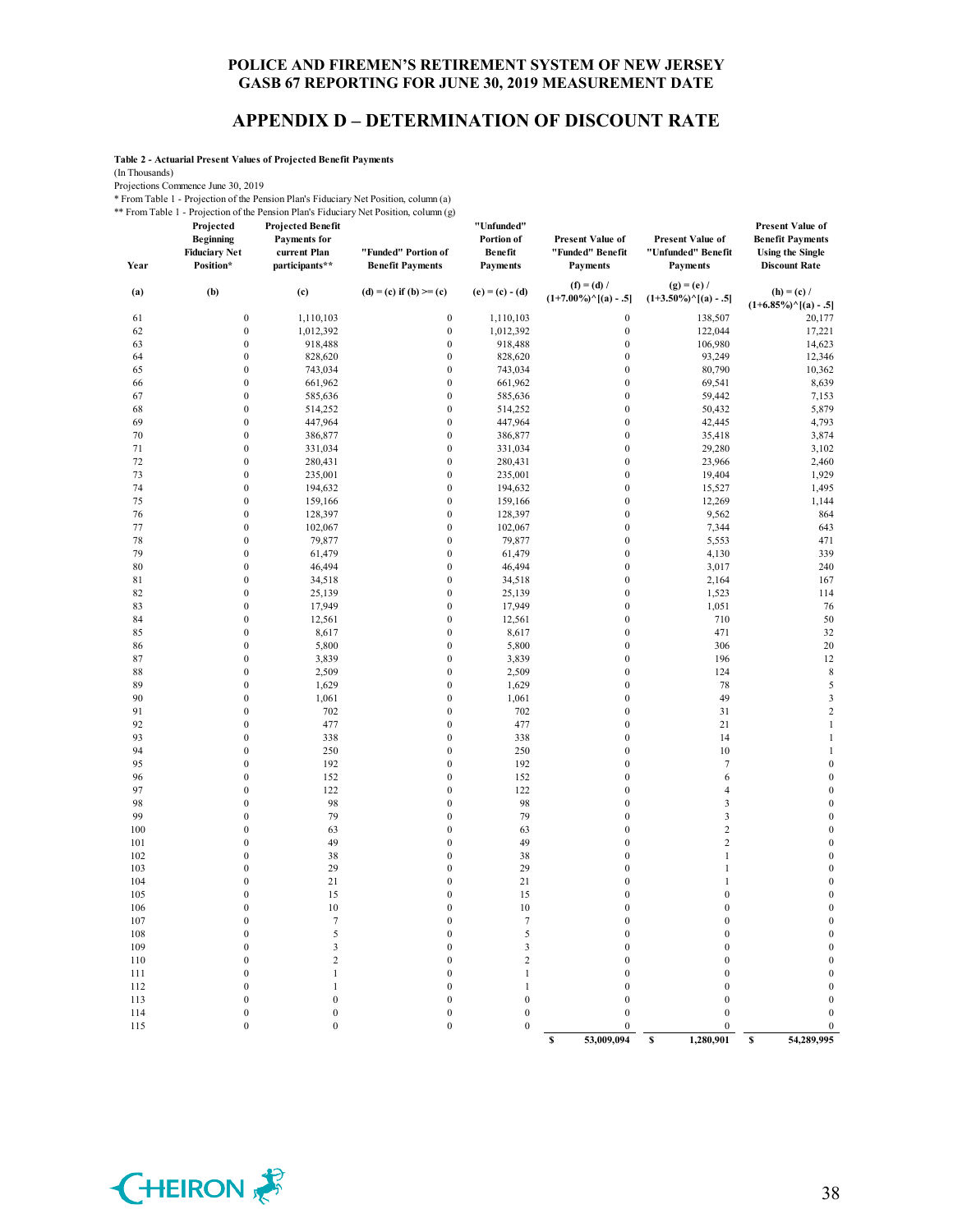# **APPENDIX E – GLOSSARY OF TERMS**

# **1. Actuarially Determined Contribution**

A target or recommended contribution for the reporting period, determined in conformity with Actuarial Standards of Practice based on the most recent measurement available when the contribution for the reporting period was adopted.

# **2. Actuarial Valuation Date**

The date as of which an actuarial valuation is performed. This date may be up to 24 months prior to the measurement date and up to 30 months prior to the employer's reporting date.

# **3. Entry Age Actuarial Cost Method**

The actuarial cost method required for GASB 67 calculations. Under this method, the actuarial present value of the projected benefits of each individual included in an actuarial valuation is allocated on a level basis over the earnings of the individual between entry age and assumed exit ages. The portion of this actuarial present value allocated to a valuation year is called the Service Cost. The portion of this actuarial present value not provided for at a valuation date by the actuarial present value of future service costs is called the Total Pension Liability.

# **4. Measurement Date**

The date as of which the Total Pension Liability and Plan Fiduciary Net Position are measured. The Total Pension Liability may be projected from the Actuarial Valuation Date to the Measurement Date. The Measurement Date must be the same as the Reporting Date for the plan.

# **5. Net Pension Liability**

The liability of employers and nonemployer contributing entities for employees for benefits provided through a defined benefit pension plan. It is calculated as the Total Pension Liability less the Plan Fiduciary Net Position.

# **6. Plan Fiduciary Net Position**

The fair or market value of assets.

# **7. Reporting Date**

The last day of the plan or employer's fiscal year.